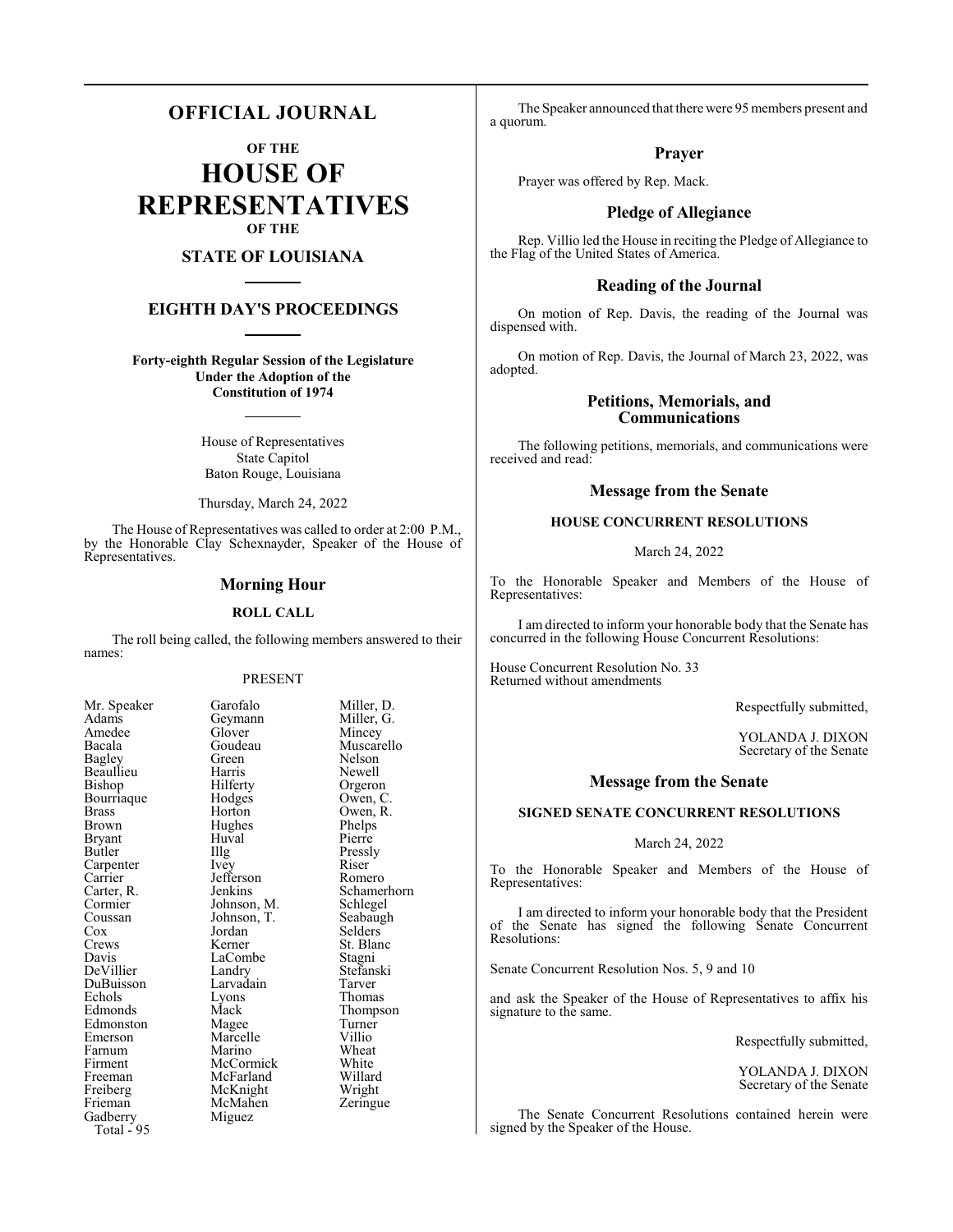#### **Message from the Senate**

#### **SENATE BILLS**

#### March 24, 2022

To the Honorable Speaker and Members of the House of Representatives:

I am directed to inform your honorable body that the Senate has finally passed the following Senate Bills:

Senate Bill Nos. 3, 12, 23, 28, 41, 85, 172, 313 and 371

Respectfully submitted,

#### YOLANDA J. DIXON Secretary of the Senate

#### **Senate Bills and Joint Resolutions on First Reading**

The following Senate Bills and Joint Resolutions on first reading were taken up, read, and placed upon the calendar for their second reading:

**SENATE BILL NO. 3—** BY SENATOR ALLAIN

AN ACT

To amend and reenact R.S. 49:214.36(J) and (O)(2), relative to the Coastal Zone Management Program; to provide for the reimbursement of costs; to provide for distribution of monies collected; to provide for the use of funds; and to provide for related matters.

Read by title.

Lies over under the rules.

#### **SENATE BILL NO. 12—** BY SENATOR REESE

AN ACT

To amend and reenact R.S. 51:3121(C)(3)(a), relative to the Competitive Projects Payroll Incentive Program; to extend the termination date of the program; and to provide for related matters.

Read by title.

Lies over under the rules.

#### **SENATE BILL NO. 23—** BY SENATOR ALLAIN

AN ACT

To amend and reenact R.S. 30:86(C) and (E)(7) and to enact R.S. 30:86(D)(11), relative to the Oilfield Site Restoration Fund; to provide for the deposit of monies into the fund; to provide for technical changes; to provide for an effective date; and to provide for related matters.

Read by title.

Lies over under the rules.

#### **SENATE BILL NO. 28—** BY SENATOR ALLAIN

AN ACT

To amend and reenact R.S. 47:201.2(C)(3)(b)(iv) and (v), relative to state partnership audit adjustments; to provide for the calculation methodology for distributive shares reported to tiered partners; and to provide for related matters.

Read by title.

Lies over under the rules.

#### **SENATE BILL NO. 41—** BY SENATOR REESE

AN ACT

To amend and reenact R.S. 51:2461, relative to the Louisiana Quality Jobs Program Act; to provide for an extension of the program application deadline; and to provide for related matters.

Read by title.

Lies over under the rules.

#### **SENATE BILL NO. 85—**

- BY SENATORS CORTEZ, ALLAIN, MCMATH, MORRIS, SMITH AND WARD AN ACT
- To enact Subpart KK of Part 1 of Chapter 1 of Subtitle II of Title 47 of the Louisiana Revised Statutes of 1950, to be comprised of R.S. 47:120.181, relative to individual income tax refund checkoff donations; to authorize a refund checkoff donation for Maddie's Footprints; to provide relative to the expiration of the checkoff donation; and to provide for related matters.

Read by title.

Lies over under the rules.

**SENATE BILL NO. 172—** BY SENATOR REESE

AN ACT

To amend and reenact R.S. 39:1405.4(A) and (E), and to repeal R.S. 39:1405.4(H), relative to the costs of issuance and reporting requirements for bonds approved or sold by the State Bond Commission; to remove penalty provisions; to provide for an effective date; and to provide for related matters.

Read by title.

Lies over under the rules.

**SENATE BILL NO. 313—** BY SENATOR CLOUD

- AN ACT
- To enact R.S. 33:441(D), relative to Mayor's court; to provide relative to training requirements for mayors and magistrates; to provide relative to verification of training; to provide relative to continuing education; and to provide for related matters.

Read by title.

Lies over under the rules.

#### **SENATE BILL NO. 371—** BY SENATOR HARRIS

AN ACT

To enact Subpart DDD of Part I of Chapter 1 of Subtitle II of Title 47 of the Louisiana Revised Statutes of 1950, to be comprised of R.S. 47:120.371, relative to state individual income tax refund checkoffs for certain donations; to provide for a method for individuals to donate all or a portion of any individual income tax refund due to them to the University of New Orleans Foundation; to provide for the administration and disbursement of donated monies; to provide for reporting; to provide for applicability; and to provide for related matters.

Read by title.

Lies over under the rules.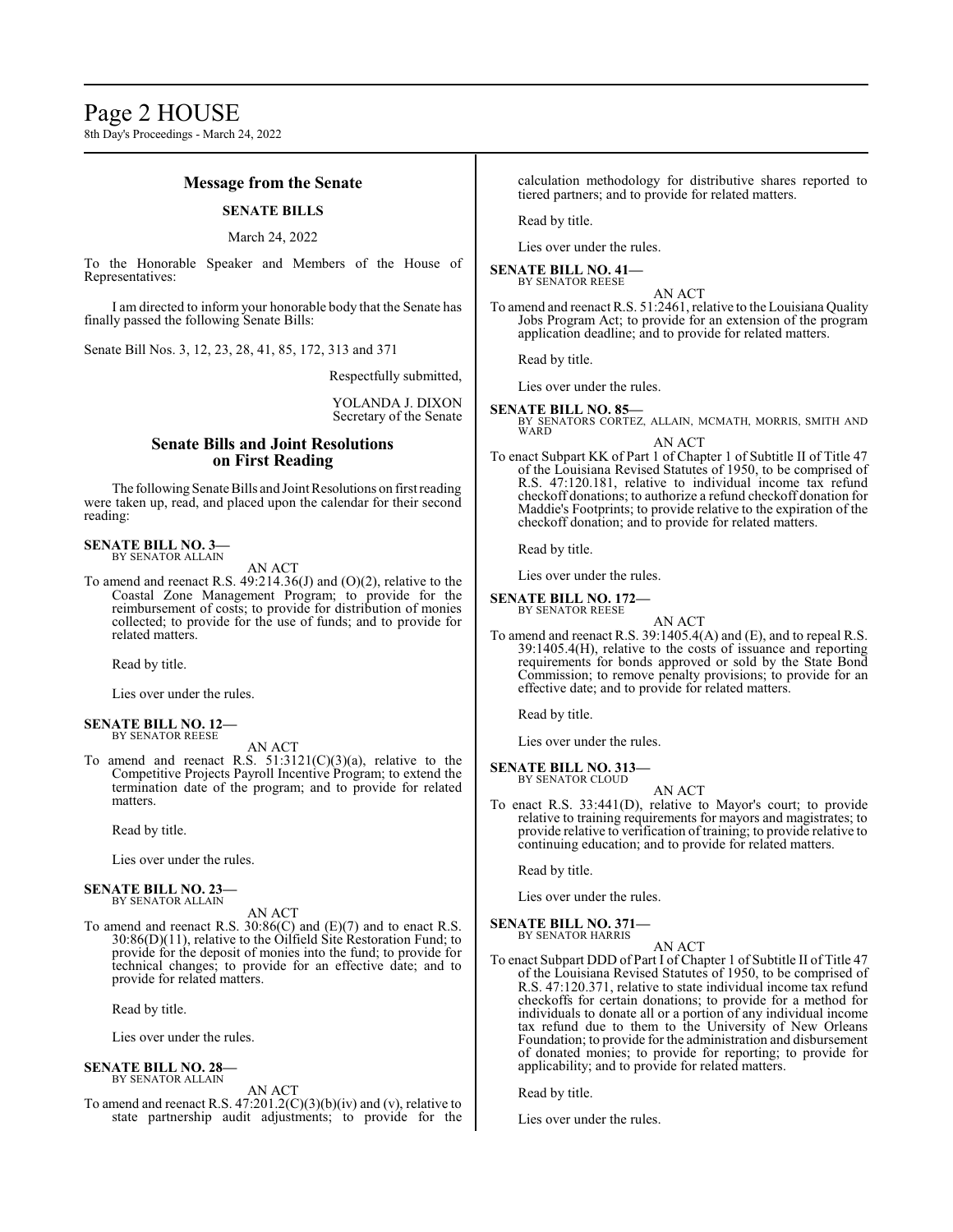8th Day's Proceedings - March 24, 2022

#### **Suspension of the Rules**

On motion of Rep. Zeringue, the rules were suspended in order to take up and consider Introduction of Resolutions, House and House Concurrent at this time.

#### **Introduction of Resolutions, House and House Concurrent**

The following members introduced the following entitled House and House Concurrent Resolutions, which were read the first time by their titles and placed upon the calendar for their second reading:

**HOUSE RESOLUTION NO. 19—** BY REPRESENTATIVE ZERINGUE

A RESOLUTION

To amend and readopt House Rule 14.24(B) of the Rules of Order of the House of Representatives to provide relative to notice of interim meetings.

Read by title.

Lies over under the rules.

### **HOUSE RESOLUTION NO. 20—** BY REPRESENTATIVE STEFANSKI A RESOLUTION

To adopt House Rule 8.23 of the Rules of Order of the House of Representatives and to repeal House Rule 8.21 of the Rules of Order of the House of Representatives relative to procedures and requirements applicable to conference committee reports.

Read by title.

Lies over under the rules.

**HOUSE RESOLUTION NO. 21—** BY REPRESENTATIVE CARPENTER

A RESOLUTION

To designate March 2022 as Triple Negative Breast Cancer Awareness Month in Louisiana.

Read by title.

On motion of Rep. Carpenter, and under a suspension of the rules, the resolution was adopted.

#### **HOUSE CONCURRENT RESOLUTION NO. 35—**

BY REPRESENTATIVE BACALA A CONCURRENT RESOLUTION

To request a joint study effort by the Department of Children and Family Services, the Louisiana Department of Health, the Louisiana Department of Education, the Louisiana Housing Corporation, and the Louisiana Workforce Commission to examine the phenomena known as "benefits cliffs" in public assistance programs and to submit recommendations to the legislature concerning means by which these disincentives for work can be eliminated.

Read by title.

Lies over under the rules.

#### **HOUSE CONCURRENT RESOLUTION NO. 36—** BY REPRESENTATIVE DUSTIN MILLER

A CONCURRENT RESOLUTION

To continue and provide with respect to the Healthcare Workplace Violence Task Force created by House Concurrent Resolution No. 121 of the 2021 Regular Session of the Legislature.

Read by title.

Lies over under the rules.

#### **HOUSE CONCURRENT RESOLUTION NO. 37—** BY REPRESENTATIVE AMEDEE

A CONCURRENT RESOLUTION To direct the state Department of Education to publish certain

student enrollment information on its website each year.

Read by title.

Lies over under the rules.

#### **HOUSE CONCURRENT RESOLUTION NO. 38—** BY REPRESENTATIVE DAVIS

A CONCURRENT RESOLUTION

To urge and request the Louisiana Department of Health to facilitate a working group to study the unique needs of individuals with intellectual and developmental disabilities and co-occurring behavioral health conditions and to report findings and recommendations of the working group to the legislative committees on health and welfare.

Read by title.

Lies over under the rules.

#### **HOUSE CONCURRENT RESOLUTION NO. 39—** BY REPRESENTATIVE BUTLER A CONCURRENT RESOLUTION

To urge and request the Louisiana Department of Health to study barriers to hiring of direct support professionals who provide Medicaid-covered services to people with disabilities and to report findings of the study to the legislative committees on health and welfare and the Joint Medicaid Oversight Committee.

Read by title.

Lies over under the rules.

#### **HOUSE CONCURRENT RESOLUTION NO. 40—** BY REPRESENTATIVE TURNER

A CONCURRENT RESOLUTION

To urge and request the Louisiana Department of Health to study the actual costs of providing nursing services in the Medicaidfunded New Opportunities Waiver and Residential Options Waiver programs and to residents of intermediate care facilities for persons with intellectual and developmental disabilities; to identify potential means for fully funding nursing services for persons served by these programs and facilities; and to report its findings to certain legislative committees.

Read by title.

Lies over under the rules.

### **Introduction of House Bills and Joint Resolutions**

The following named members introduced the following House Bills and Joint Resolutions, which were read the first time by their titles and placed upon the calendar for their second reading:

#### **HOUSE BILL NO. 862—**

BY REPRESENTATIVE JEFFERSON AN ACT

To appropriate monies out of the state general fund for Fiscal Year 2021-2022 to be used to pay the consent judgment captioned "Kirk Waters and Deborah Waters versus United Fire & Casualty, Acme Glass & Mirror Co., Inc., and State of Louisiana Department of Transportation and Development" between the state of Louisiana, through the Department of Transportation and Development, and Kirk Waters and Deborah Waters; to provide for an effective date; and to provide for related matters.

Read by title.

Lies over under the rules.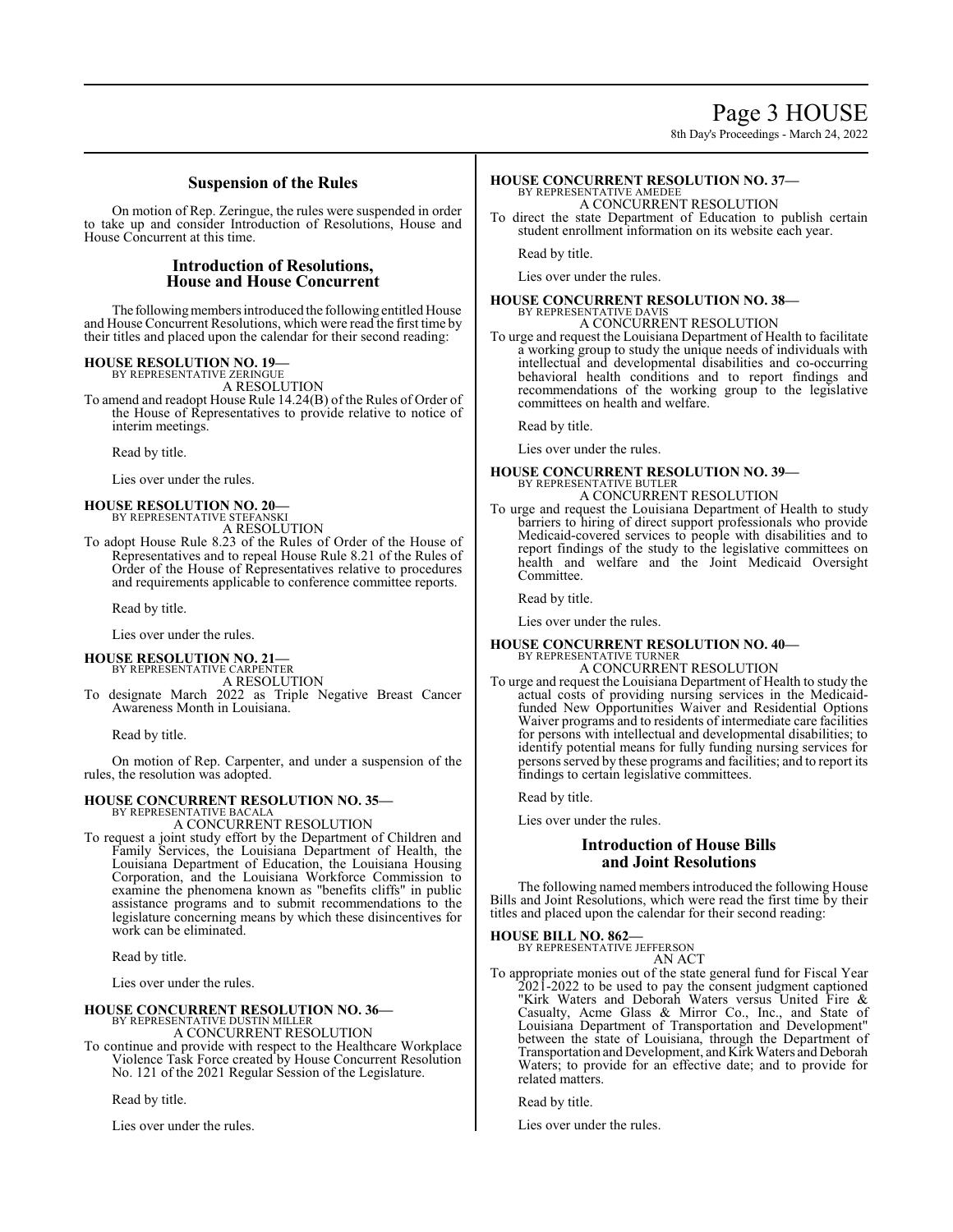## Page 4 HOUSE

8th Day's Proceedings - March 24, 2022

| <b>HOUSE BILL NO. 863-</b><br>BY REPRESENTATIVE DUSTIN MILLER<br>AN ACT                                                                                                                          | House Bill No. 51, by Goudeau<br>Reported with amendments. (9-0) |
|--------------------------------------------------------------------------------------------------------------------------------------------------------------------------------------------------|------------------------------------------------------------------|
| To appropriate monies out of the state general fund for Fiscal Year<br>$2021-2022$ to be used to pay the consent judgment captioned                                                              | House Bill No. 68, by Carpenter<br>Reported favorably. (9-2)     |
| "John Dixon Shupe and Kristin Aubin, on behalf of their minor<br>child Hannah Shupe versus State of Louisiana, through the<br>Department of Transportation and Development" between the          | House Bill No. 99, by McMahen<br>Reported with amendments. (9-0) |
| state of Louisiana, through the Department of Transportation<br>and Development, and John Dixon Shupe and Kristin Aubin on<br>behalf of their minor child Hannah Shupe; to provide for an        | House Bill No. 134, by Marino<br>Reported with amendments. (9-0) |
| effective date; and to provide for related matters.<br>Read by title.                                                                                                                            | House Bill No. 247, by Magee<br>Reported favorably. $(8-0)$      |
| Lies over under the rules.                                                                                                                                                                       | House Bill No. 323, by Nelson<br>Reported favorably. (7-0)       |
| <b>HOUSE BILL NO. 864-</b><br>BY REPRESENTATIVES DAVIS AND MCKNIGHT AND SENATOR<br>WARD                                                                                                          | House Bill No. 432, by Phelps<br>Reported favorably. (9-0)       |
| AN ACT<br>To amend and reenact R.S. 34:1133(B), (C)(7), and (G), 1134(A),                                                                                                                        | House Bill No. 434, by Phelps<br>Reported with amendments. (9-0) |
| and 1135(B) and to enact R.S. 34:1136(D), relative to the Board<br>of Louisiana River Pilot Review and Oversight; to provide for<br>the membership of the board; to provide for per diem for the | House Bill No. 443, by Magee<br>Reported with amendments. (7-0)  |
| judge member; to provide for a procedure regarding review of<br>proposed rules; to provide for board funds; and to provide for<br>related matters.                                               | House Bill No. 491, by Bacala<br>Reported favorably. (7-0)       |
| Read by title.                                                                                                                                                                                   | TONY BACALA<br>Vice Chairman                                     |
| Lies over under the rules.                                                                                                                                                                       | Report of the Committee on                                       |
| <b>HOUSE BILL NO. 865-</b><br>BY REPRESENTATIVE NELSON                                                                                                                                           | Education                                                        |
| AN ACT<br>To amend and reenact R.S. $17:24.10(A)(4)$ , relative to literacy; to<br>$11'$ and $11'$                                                                                               | March 24, 2022                                                   |

require public schools to ensure that certain textbooks and instructional materials are not used in reading instruction; and to provide for related matters.

Read by title.

Lies over under the rules.

#### **HOUSE BILL NO. 866—** BY REPRESENTATIVE FRIEMAN

AN ACT To amend and reenact R.S. 22:165(B) and to enact R.S. 22:81(D), 82(D) and (E), 111(D), 112(D) and (E), and 165(C), relative to capital and surplus requirements for certain domestic insurers; to provide for minimum requirements for domestic insurers writing homeowners' insurance and fire and allied lines insurance; and to provide for related matters.

Read by title.

Lies over under the rules.

#### **Reports of Committees**

The following reports of committees were received and read:

Report of the Committee on

Administration of Criminal Justice

March 24, 2022

To the Speaker and Members of the House of Representatives:

I amdirected by your Committee on Administration ofCriminal Justice to submit the following report:

To the Speaker and Members of the House of Representatives:

I am directed by your Committee on Education to submit the following report:

House Bill No. 98, by Magee Reported favorably. (10-0)

House Bill No. 136, by Marino Reported favorably. (10-0)

House Bill No. 156, by Freiberg Reported with amendments. (9-0)

House Bill No. 261, by Magee Reported favorably. (10-0)

House Bill No. 274, by Edmonds Reported favorably. (11-0)

House Bill No. 346, by Thompson Reported favorably. (11-0)

House Bill No. 416, by Marino Reported favorably. (10-0)

> LANCE HARRIS Chairman

Report of the Committee on

Health and Welfare

March 24, 2022

To the Speaker and Members of the House of Representatives: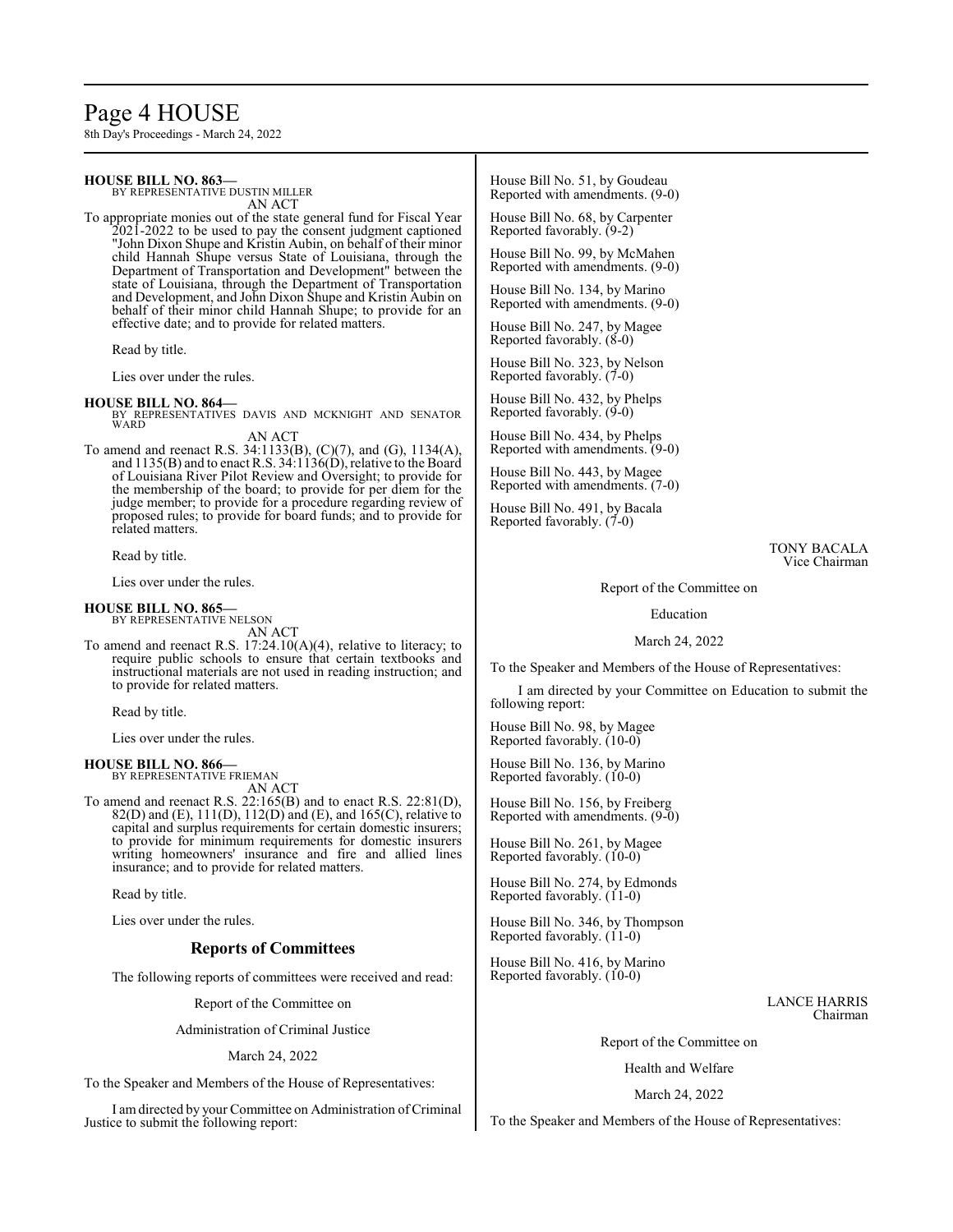### Page 5 HOUSE

8th Day's Proceedings - March 24, 2022

I am directed by your Committee on Health and Welfare to submit the following report:

House Concurrent Resolution No. 4, by Butler Reported favorably. (11-0)

House Bill No. 55, by Butler Reported favorably. (11-0)

House Bill No. 284, by Stagni Reported with amendments. (11-0)

House Bill No. 582, by Stagni Reported with amendments. (11-0)

> LAWRENCE A. "LARRY" BAGLEY Chairman

#### **House and House Concurrent Resolutions Lying Over**

The following House and House Concurrent Resolutions lying over were taken up and acted upon as follows:

#### **HOUSE CONCURRENT RESOLUTION NO. 34—** BY REPRESENTATIVE BOURRIAQUE

A CONCURRENT RESOLUTION

To approve the annual state integrated coastal protection plan for Fiscal Year 2023, as adopted by the Coastal Protection and Restoration Authority Board.

Read by title.

Under the rules, the above resolution was referred to the Committee on Natural Resources and Environment.

### **House Bills and Joint Resolutions on Second Reading to be Referred**

The following House Bills and Joint Resolutions on second reading to be referred to committees were taken up, read, and referred to committees, as follows:

#### **HOUSE BILL NO. 854—**

BY REPRESENTATIVES STAGNI AND MAGEE AN ACT

To amend and reenact R.S. 33:2011(A), relative to occupational diseases; provides relative to members employed in the classified fire service; to provide for an extension to the rebuttable presumption; and to provide for related matters.

Read by title.

Under the rules, the above bill was referred to the Committee on Municipal, Parochial and Cultural Affairs.

### **HOUSE BILL NO. 855—** BY REPRESENTATIVE THOMAS

AN ACT

To amend and reenact R.S. 32:361.2(A)(3)(c), relative to tinting of motor vehicle windows for a medical exemption; to provide for an exemption relative to certain diagnosed medical or physical conditions; to provide for the duration of the medical exemption applicable to window tinting; and to provide for related matters.

Read by title.

Under the rules, the above bill was referred to the Committee on Transportation, Highways and Public Works.

#### **HOUSE BILL NO. 856—**

BY REPRESENTATIVE GEYMANN

AN ACT To amend and reenact R.S. 22:1892(G), relative to the appraisal clause required in all residential property insurance polices; to provide notice that lawsuits regarding a policy will not be held in abatement during the appraisal process; to provide for the courts' discretion in setting a deadline for timely demanding appraisal or completion of an appraisal; to provide for effectiveness; and to provide for related matters.

Read by title.

Under the rules, the above bill was referred to the Committee on Insurance.

#### **HOUSE BILL NO. 857—**

BY REPRESENTATIVE HORTON AN ACT

To enact R.S. 47:463.214, relative to motor vehicle special prestige license plates; to establish the "Louisiana Wild Turkey Federation" specialty license plate; to provide for the creation, issuance, design, fees, implementation, distribution, and rule promulgation applicable to such license plate; to provide an effective date; and to provide for related matters.

Read by title.

Under the rules, the above bill was referred to the Committee on Transportation, Highways and Public Works.

**HOUSE BILL NO. 858—** BY REPRESENTATIVES BAGLEY AND HORTON AN ACT

To repeal R.S. 40:1087.1(B)(6) and (I), relative to the comprehensive sports injury management program for student athletics; to repeal requirements that schools follow guidelines regarding heat acclimatization and wet bulb globe temperature policy; to repeal certain definitions; and to provide for related matters.

Read by title.

Under the rules, the above bill was referred to the Committee on Health and Welfare.

#### **HOUSE BILL NO. 859—**

BY REPRESENTATIVE MUSCARELLO AN ACT

To enact R.S. 44:4.1(E), relative to public records; to provide relative to exceptions to public records; to provide for an exception relative to raw data, material, information, or documentation maintained by the Louisiana Public Defender Board; and to provide for related matters.

Read by title.

Under the rules, the above bill was referred to the Committee on House and Governmental Affairs.

#### **HOUSE BILL NO. 860—**

BY REPRESENTATIVE MCFARLAND

AN ACT

To amend and reenact R.S. 48:77(C)(introductoryparagraph) and (D) and to enact R.S. 48:77(F), relative to the use of certain monies in the Transportation Trust Fund; to provide for the utilization of monies deposited in the subfund; to provide relative to securing federal funding for transportation; to decrease monies utilized for mega projects; to increase monies utilized for preservation projects; and to provide for related matters.

Read by title.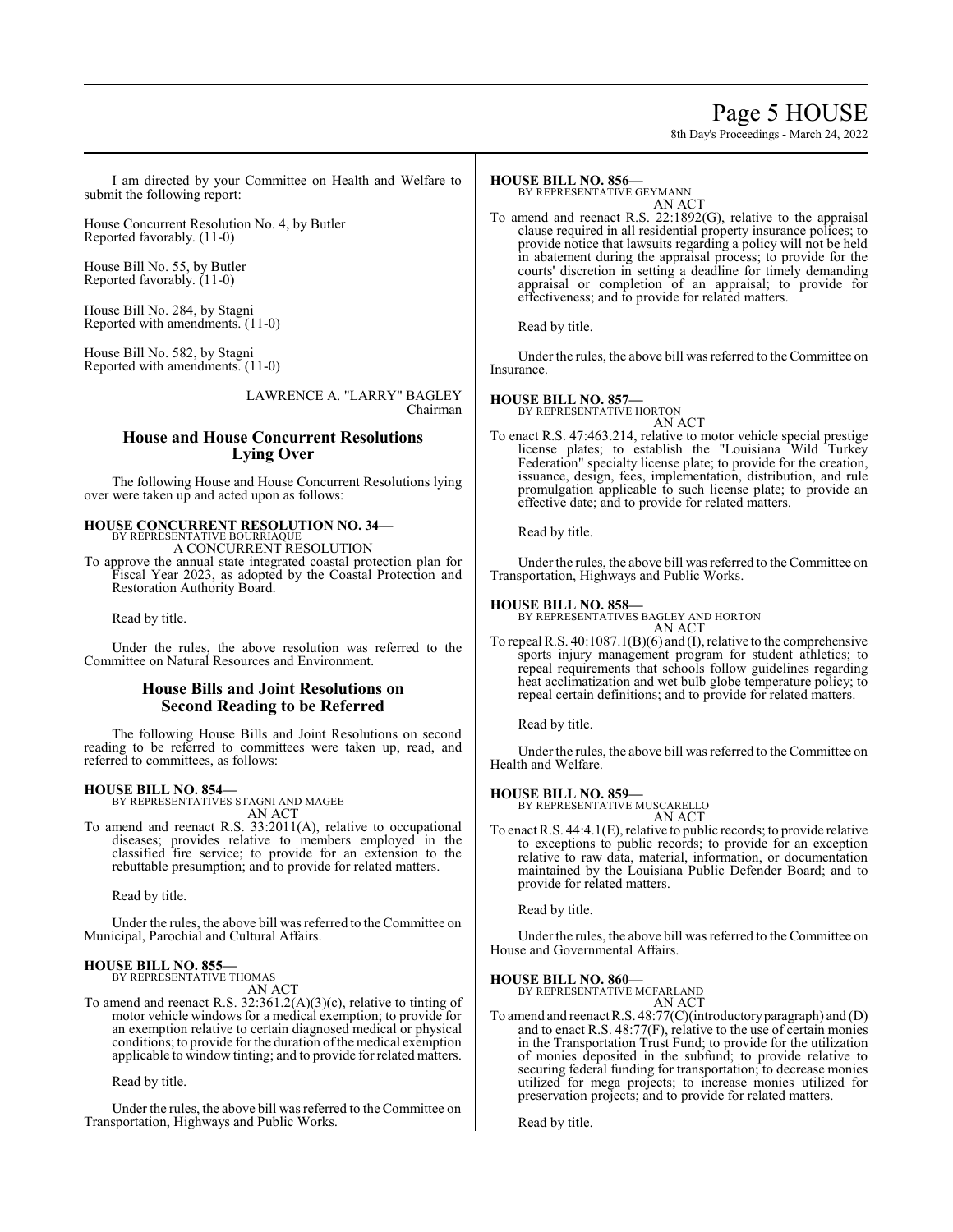### Page 6 HOUSE

8th Day's Proceedings - March 24, 2022

Under the rules, the above bill was referred to the Committee on Appropriations.

# **HOUSE BILL NO. 861—** BY REPRESENTATIVE ST. BLANC AN ACT

To enact R.S. 17:407.65(D) and to repeal R.S. 17:407.64(B) and 407.66 and R.S. 40:1563.2, relative to family and in-home child care providers; to provide relative to the inspection of such providers; to provide relative to the powers and duties of the state Department of Education and the office of state fire marshal with respect to such providers; to provide for the transfer and use of monies; and to provide for related matters.

Read by title.

Under the rules, the above bill was referred to the Committee on Education.

#### **Senate Bills and Joint Resolutions on Second Reading to be Referred**

The following Senate Bills and Joint Resolutions on second reading to be referred were taken up, read, and referred to committees, as follows:

#### **SENATE BILL NO. 14—** BY SENATOR POPE

AN ACT

To amend and reenact R.S. 37:2441 and 2464(C), relative to the Louisiana Board for Hearing Aid Dealers; to provide for registration and licensure; to provide legislative intent; to provide for applicability; and to provide for related matters.

Read by title.

Under the rules, the above bill was referred to theCommittee on Commerce.

#### **SENATE BILL NO. 31—** BY SENATOR FRED MILLS

AN ACT

To repeal R.S. 28:4, 237, Chapter 2 of Title 28 of the Louisiana Revised Statutes of 1950, consisting of R.S. 28:241 through 249, and 824(A) through (H), R.S. 36:259(B)(12), (23), (27), (28), (29), and (33), R.S. 40:31.65(A), 642, 700.12, Part XI of Chapter 4 of Title 40 of the Louisiana Revised Statutes of 1950, consisting of R.S. 40:1051 through 1055, 1057.12, 1058, 1105.10(C), 1105.11(C), 1135.13, Part III of Subchapter B of Chapter 5-D of Title 40 of the Louisiana Revised Statutes of 1950, consisting ofR.S. 40:1185.1 through 1185.6, 1189.6, Part III of Subchapter D of Chapter 5-D of Title 40 of the Louisiana Revised Statutes of 1950, consisting of R.S. 40:1215.1 and 1215.2, Part VI of Subchapter D of Chapter 5-D of Title 40 of the Louisiana Revised Statutes of 1950, consisting of R.S. 40:1221.1 through 1221.11, 1249.3(B), 1261.1, 1263.5, Part IX of Subchapter  $\overline{A}$  of Chapter 5-F of Title 40 of the Louisiana Revised Statutes of 1950, consisting of R.S. 40:1277.1, Part X of Subchapter A of Chapter 5-F of Title 40 of the Louisiana Revised Statutes of 1950, consisting of R.S. 40:1279.1, 1283.2, Part V of Subchapter B of Chapter 5-F of Title 40 of the Louisiana Revised Statutes of 1950, consisting of R.S. 40:1290.1 through 1290.4, Part I-A of Chapter 6 of Title 40 of the Louisiana Revised Statutes of 1950, consisting of R.S. 40:1312.1 through 1312.27, Subpart E of Part III of Chapter 6 of Title 40 ofthe Louisiana Revised Statutes of 1950, consisting ofR.S. 40:1460.1 and 1460.2, 1597.2(B), 2001, 2009.1, 2013.4 through 2013.6, 2016, 2018.4, 2108, 2116.34(B), 2120.9, Part VI-B of Chapter 11 of Title 40 of the Louisiana Revised Statutes of 1950, consisting of R.S. 40:2175.11 through 2175.15, Part VI-C of Chapter 11 of Title 40 of the Louisiana Revised Statutes of 1950, consisting of R.S. 40:2176.1, Part IX

of Chapter 11 of Title 40 of the Louisiana Revised Statutes of 1950, consisting of R.S. 40:2194 through 2194.5, Part X-A of Chapter 11 of Title 40 of the Louisiana Revised Statutes of 1950, consisting of R.S. 40:2195.6, Part XI of Chapter 11 of Title 40 oftheLouisiana Revised Statutes of 1950, consisting of R.S. 40:2196 through 2196.7, Part XV ofChapter 11 of Title 40 of the Louisiana Revised Statutes of 1950, consisting of R.S. 40:2200.11 through 2200.15, Chapter 16 of Title 40 of the Louisiana Revised Statutes of 1950, consisting of R.S. 40:2331 and 2332, Chapter 17 of Title 40 of the Louisiana Revised Statutes of 1950, consisting of R.S. 40:2351 through 2355, 2405.2, Chapter 21 ofTitle 40 ofthe Louisiana Revised Statutes of 1950, consisting of R.S. 40:2481 through 2483, Chapter 23 of Title 40 of the Louisiana Revised Statutes of 1950, consisting of R.S. 40:2501 through 2505, and Chapter 24 of Title 40 of the Louisiana Revised Statutes of 1950, consisting of R.S. 40:2511 through 2519, and R.S. 46:52.2, Subpart A-1 of Part I of Chapter 3 of Title 46 of the Louisiana Revised Statutes of 1950, consisting ofR.S. 46:160 through 160.11, Subpart B of Part I of Chapter 3 of Title 46 of the Louisiana Revised Statutes of 1950, consisting of R.S. 46:161 through 165, Subpart C of Part II of Chapter 3 of Title 46 of the Louisiana Revised Statutes of 1950, consisting of R.S. 46:261, Subpart D-3 of Part II of Chapter 3 of Title 46 ofthe Louisiana Revised Statutes of 1950, consisting of R.S. 46:287.1 through 287.9, Subpart D-1 of Part VI-A of Chapter 3 of Title 46 of the Louisiana Revised Statutes of 1950, consisting of R.S. 46:440.4 through 440.8, 1094(D), 1442.3, Chapter 25 of Title 46 of the Louisiana Revised Statutes of 1950, consisting ofR.S. 46:1991 through 1996, 2405.1,Chapter 35-A of Title 46 of the Louisiana Revised Statutes of 1950, consisting ofR.S. 46:2431 through 2434, Chapter 52 of Title 46 of the Louisiana Revised Statutes of 1950, consisting of R.S. 46:2671 through 2675, and 2758.2(E) and (F), relative to health care; to repeal certain inactive or obsolete laws; and to provide for related matters.

Read by title.

Under the rules, the above bill was referred to the Committee on Health and Welfare.

#### **SENATE BILL NO. 38—** BY SENATOR HENSGENS

AN ACT To amend and reenact R.S.  $30:10(A)(2)(a)$ , the introductory paragraph of (i) and (aa) and (ee), (ii), and (iii), (b)(i), (ii)(aa), (bb), (dd), (ee), and (ff), and (iii), (e)(ii), (h), and (i) and (3) and (B), and to enact R.S.  $30:10(A)(2)(a)(i)(ff)$  and  $(b)(ii)(gg)$ , (hh), (ii), and (ji), (iv), (v), (vi), and (vii), and  $(C)$ , relative to drilling units; to provide for definitions; to provide for procedures, obligations, and remedies; to provide for written notice; to provide for information required to be furnished; to provide for indemnification; to provide for changes of ownership; to provide for title opinions; to provide for subsequent unit operations; to provide terminology; and to provide for related matters.

Read by title.

Under the rules, the above bill was referred to the Committee on Natural Resources and Environment.

#### **SENATE BILL NO. 91—**

BY SENATOR HENSGENS AN ACT

To enact R.S. 49:191(13)(a) and to repeal R.S. 49:191(11), relative to the Coastal Protection and Restoration Authority and the Coastal Restoration and Protection Authority Board, including provisions to provide for the re-creation of the Coastal Protection and Restoration Authority and the Coastal Restoration and Protection Authority Board and the statutory entities made a part of the department by law; to provide for the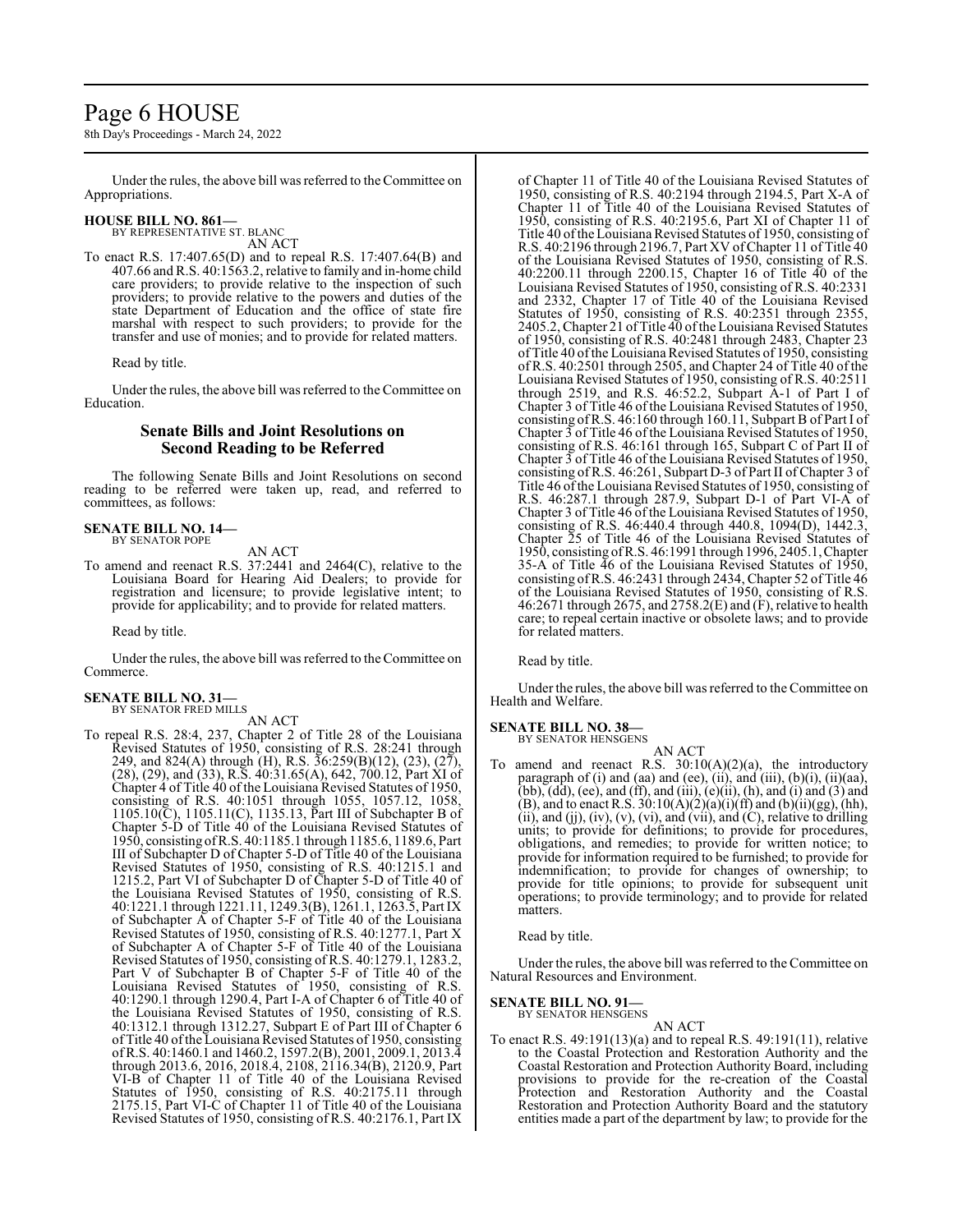### Page 7 HOUSE

8th Day's Proceedings - March 24, 2022

effective termination date for all statutory authority for the existence of such statutory entities; and to provide for related matters.

Read by title.

Under the rules, the above bill was referred to the Committee on Natural Resources and Environment.

#### **SENATE BILL NO. 111—** BY SENATOR LUNEAU

AN ACT

To repeal Chapter 5-K of Title 25 of the Louisiana Revised Statutes of 1950 comprised of R.S. 25:380.81 through 380.87 and R.S.  $36:744(F)(1)(b)$ , relative to the Tioga Heritage Park and Museum; and to provide for related matters.

Read by title.

Under the rules, the above bill was referred to the Committee on Municipal, Parochial and Cultural Affairs.

#### **SENATE BILL NO. 121—** BY SENATOR BERNARD

AN ACT

To repeal R.S. 37:1227, relative to the display of pharmacy permits; to repeal the requirement for display of a pharmacy permit; and to provide for related matters.

Read by title.

Under the rules, the above bill was referred to the Committee on Health and Welfare.

### **SENATE BILL NO. 201—** BY SENATOR JACKSON

AN ACT

To amend and reenact R.S. 33:5151(C)(1) and (2), relative to health insurance coverage offered by parish governments to their employees and officials; to provide that the district public defender and his employees or contract attorneys may participate in such insurance coverage; and to provide for related matters.

Read by title.

Under the rules, the above bill was referred to theCommittee on Municipal, Parochial and Cultural Affairs.

#### **SENATE BILL NO. 215—** BY SENATOR LUNEAU

AN ACT

To amend and reenact R.S. 33:2501.1 and to enact R.S. 33:2561.1, relative to certain municipal fire and police civil service boards; to authorize attorney fees for the appealing employee when a decision of the employee's appointing authority is reversed under certain circumstances; and to provide for related matters.

Read by title.

Under the rules, the above bill was referred to the Committee on Municipal, Parochial and Cultural Affairs.

#### **SENATE BILL NO. 237—** BY SENATOR FIELDS

AN ACT

To enact R.S. 33:9097.35, relative to East Baton Rouge Parish; to create the Sagefield Crime Prevention and Improvement District; to provide relative to the boundaries, purpose, governance, and powers and duties of the district; to provide relative to district funding, including the authority to impose a parcel fee within the district, subject to voter approval; to provide for an effective date; and to provide for related matters.

Read by title.

Under the rules, the above bill was referred to the Committee on Municipal, Parochial and Cultural Affairs.

#### **SENATE BILL NO. 380—** BY SENATOR PETERSON

AN ACT

To amend and reenact R.S. 33:9039.62, 9039.68(A)(3) and (B)(1),  $(2)(b)$ , and  $(3)$ , 9039.69 $(A)(3)$  and  $(5)$ , and 9039.72 $(A)(14)$ , and to enact R.S. 33:9039.63.1, 9039.68(B)(2)(c), 9039.69(C), and 9039.72(D), relative to Orleans Parish; to provide relative to the BioDistrict New Orleans; to provide relative to the boundaries and powers and duties of the district; to provide relative to the creation of subdistrict; to require that district projects be in compliance with certain rules and regulations; and to provide for related matters.

Read by title.

Under the rules, the above bill was referred to the Committee on Municipal, Parochial and Cultural Affairs.

#### **House Bills and Joint Resolutions on Second Reading Reported by Committee**

The following House Bills and Joint Resolutions on second reading reported by committee were taken up and acted upon as follows:

#### **HOUSE BILL NO. 8—**

BY REPRESENTATIVE FONTENOT AN ACT

To amend and reenact R.S. 14:95(H)(1), relative to carrying of weapons; to provide relative to the crime of illegal carrying of weapons; to provide for exceptions; and to provide for related matters.

Read by title.

Reported with amendments by the Committee on Administration of Criminal Justice.

The committee amendments were read as follows:

#### **HOUSE COMMITTEE AMENDMENTS**

Amendments proposed by House Committee on Administration of Criminal Justice to Original House Bill No. 8 by Representative Fontenot

#### AMENDMENT NO. 1

On page 1, line 18, after "general," delete the remainder of the line and insert the following:

"city prosecutors, designated assistant city prosecutors, a United States congressman fromLouisiana and his designee, a United States senator from Louisiana and his designee, and justices of the peace from"

On motion of Rep. Bacala, the amendments were adopted.

On motion of Rep. Bacala, the bill, as amended, was ordered engrossed and passed to its third reading.

#### **HOUSE BILL NO. 79—**

BY REPRESENTATIVE ECHOLS AN ACT

To amend and reenact R.S. 22:550.14(A), relative to meetings of the board of directors of certain captive insurers; to provide for the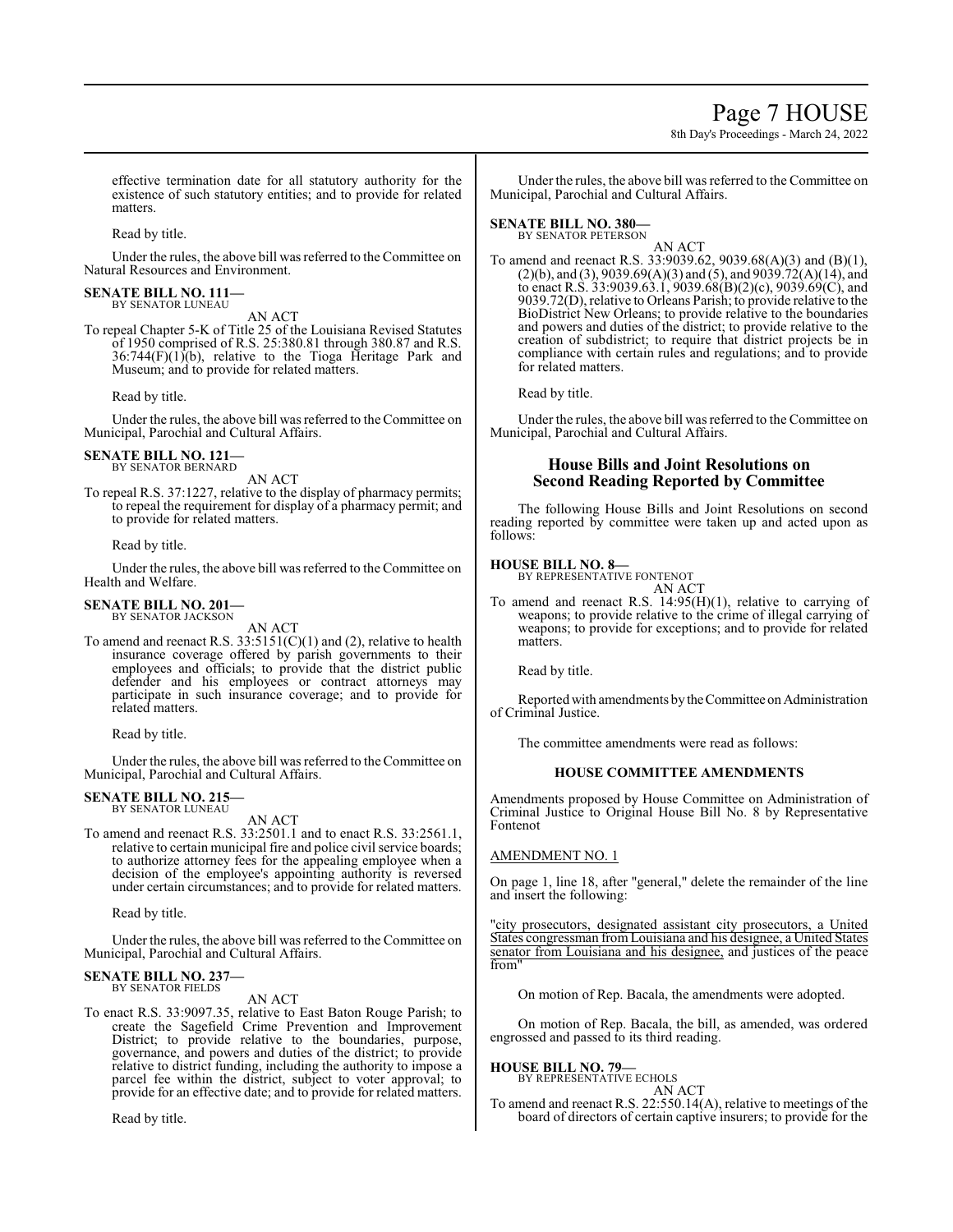### Page 8 HOUSE

8th Day's Proceedings - March 24, 2022

minimum number of meetings that must be held annually; and to provide for related matters.

Read by title.

Reported favorably by the Committee on Insurance.

On motion of Rep. Huval, the bill was ordered engrossed and passed to its third reading.

### **HOUSE BILL NO. 82—** BY REPRESENTATIVE ILLG

AN ACT

To repeal R.S. 22:821(C), relative to the authority of the commissioner of insurance to retain funds collected from fees charged for the issuance of a duplicate insurance producer license card; to repeal such fees.

Read by title.

Reported favorably by the Committee on Insurance.

On motion of Rep. Huval, the bill was ordered engrossed and passed to its third reading.

#### **HOUSE BILL NO. 88—** BY REPRESENTATIVE HARRIS

AN ACT

To enact R.S. 17:2119, relative to curricula; to require instruction in public schools on certain civics and history topics during a week each year designated as Celebrate Freedom Week; and to provide for related matters.

Read by title.

Reported favorably by the Committee on Education.

On motion of Rep. Harris, the bill was ordered engrossed and passed to its third reading.

- **HOUSE BILL NO. 90—** BY REPRESENTATIVES MARCELLE, ADAMS, BAGLEY, COX, FREIBERG, TRAVIS JOHNSON, LANDRY, LARVADAIN, DUSTIN MILLER, NEWELL, AND SELDERS AND SENATOR BARROW AN ACT
- To amend and reenact R.S.  $36:251(\text{C})(1)$  and to enact R.S.  $36:258(\text{E})$ and Part I-B of Chapter 11 of Title 40 of the Louisiana Revised Statutes of 1950, to be comprised of R.S. 40:2031 and 2032, relative to the composition of the Louisiana Department of Health; to create within the department an office on women's health; to provide for the purposes, duties, and functions of the office; and to provide for related matters.

Read by title.

Reported with amendments by the Committee on Appropriations.

The committee amendments were read as follows:

#### **HOUSE COMMITTEE AMENDMENTS**

Amendments proposed by House Committee on Health and Welfare to Original House Bill No. 90 by Representative Marcelle

#### AMENDMENT NO. 1

On page 2, at the end of line 21, insert a semicolon ";" and "prohibition"

#### AMENDMENT NO. 2

On page 2, at the beginning of line 22, insert "A."

#### AMENDMENT NO. 3

On page 4, after line 3, insert the following:

"B. The office on women's health shall not do any of the following:

(1) Utilize any personnel or funding to promote abortion.

(2) Coordinate with any entity that promotes abortion."

On motion of Rep. Bagley, the amendments were adopted.

Under the rules, the above bill, as amended, was ordered engrossed and recommitted to the Committee on Appropriations.

### **HOUSE BILL NO. 118—** BY REPRESENTATIVE FIRMENT

AN ACT

To amend and reenact R.S. 22:2171(D) and (H) through (L) and to enact R.S. 22:2171(C)(23) through (26) and (M), relative to the Louisiana Property and Casualty Insurance Commission; to provide for the members of the commission; to create an ad hoc committee under the commission to study catastrophe property claims; to provide for the members of the ad hoc committee to study catastrophe property claims; and to provide for related matters.

Read by title.

Reported with amendments by the Committee on Insurance.

The committee amendments were read as follows:

#### **HOUSE COMMITTEE AMENDMENTS**

Amendments proposed by House Committee on Insurance to Original House Bill No. 118 by Representative Firment

AMENDMENT NO. 1

On page 2, line 3, delete "homeowners" and insert "homeowners'"

AMENDMENT NO. 2

On page 2, line 4, delete "of insurance"

AMENDMENT NO. 3

On page 2, line 13, change "chairman" to "chairperson"

AMENDMENT NO. 4

On page 2, line 15, change "chairman" to "chairperson"

AMENDMENT NO. 5

On page 2, between lines 27 and 28, insert the following:

"(13) A representative of the American Property Casualty Insurance Association."

AMENDMENT NO. 6

On page 4, line 1, delete "of insurance"

AMENDMENT NO. 7

On page 4, line 3, delete "of insurance"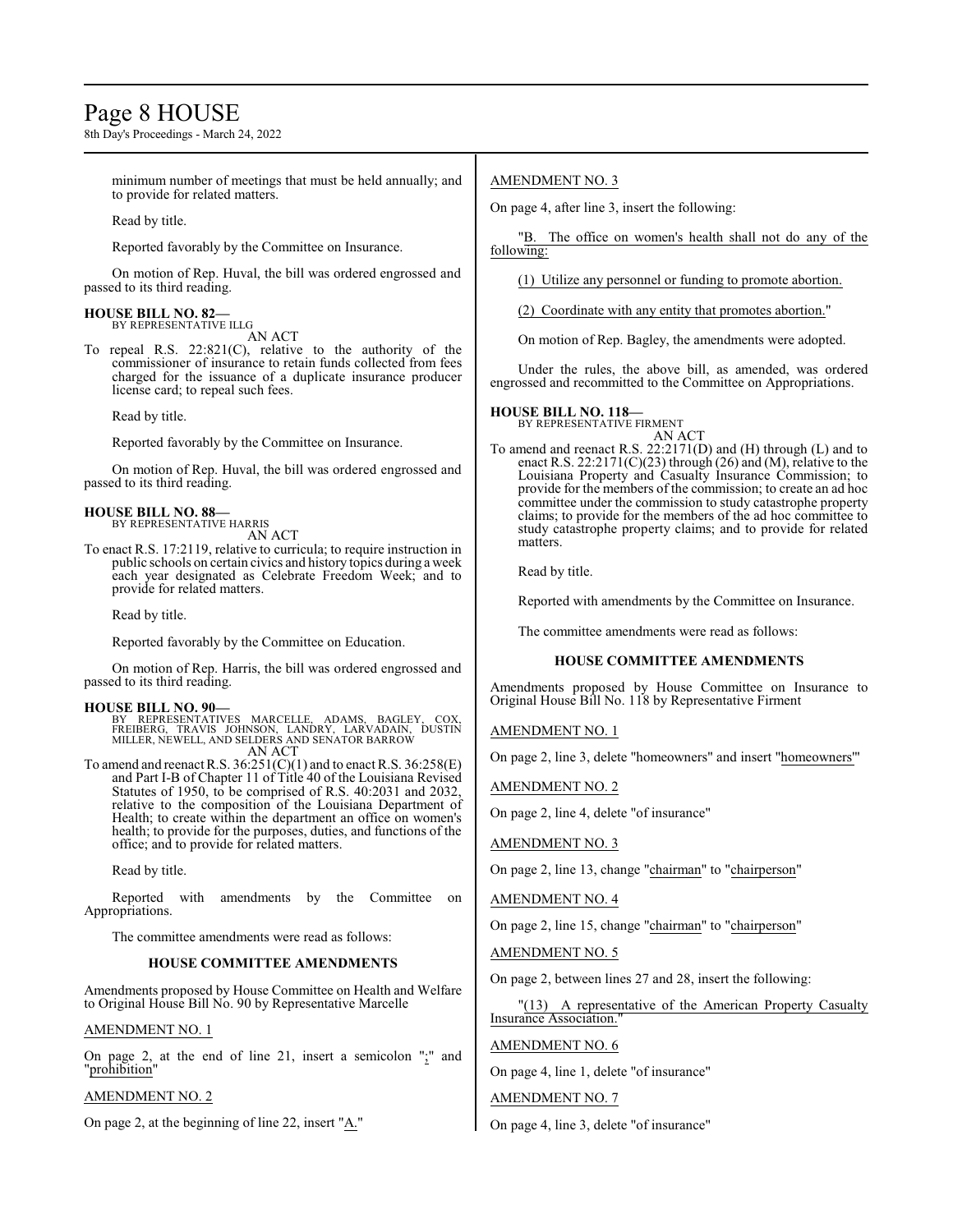## Page 9 HOUSE

8th Day's Proceedings - March 24, 2022

#### AMENDMENT NO. 8

On page 4, line 9, delete "of insurance"

On motion of Rep. Huval, the amendments were adopted.

On motion of Rep. Huval, the bill, as amended, was ordered engrossed and passed to its third reading.

## **HOUSE BILL NO. 122—** BY REPRESENTATIVE HUVAL

AN ACT

To amend and reenact R.S. 49:191(1) and to repeal R.S. 49:191(10)(a), relative to the Department of Insurance, including provisions to provide for the re-creation of the Department of Insurance and the statutory entities made a part of the department by law; to provide for the effective termination date for all statutory authority for the existence of such statutory entities; and to provide for related matters.

Read by title.

Reported favorably by the Committee on Insurance.

On motion of Rep. Huval, the bill was ordered engrossed and passed to its third reading.

#### **HOUSE BILL NO. 131—**

BY REPRESENTATIVE COUSSAN AN ACT

To enact R.S. 17:423.1, relative to teacher salaries; to provide for the compensation of teachers whose employment is interrupted by military service; to provide for application; and to provide for related matters.

Read by title.

Reported favorably by the Committee on Education.

On motion of Rep. Harris, the bill was ordered engrossed and passed to its third reading.

#### **HOUSE BILL NO. 133—** BY REPRESENTATIVE HARRIS

AN ACT

To amend and reenact R.S.  $17:7(2)(d)$  and  $(f)(ii)$ ,  $(6)(a)(ii)$  and (b)(i)(bb) and (ii), and (8), 7.2(C), 7.5(A), 10.7.1(E)(1) and  $(H)(4)(b)$ , 24.1 $(B)$  and  $(D)(1)$ , 24.9 $(B)(8)$ , 25.1 $(A)(1)$  and  $(2)$ ,  $(B)(1)$  and  $(2)$ ,  $(C)$ , and  $(E)(1)$ , 64(A)(3), 105.1(D), 151.3(C)(3), 203(introductory paragraph),  $221(A)(1)(b)$  and  $(B)(1)(b)$ , 222(C)(1), 372(introductory paragraph), 391.2(introductory paragraph), 392.1(C)(3), 395(A), 396(introductory paragraph) and (1), 407.1(introductory paragraph), 407.33, 407.62(introductory paragraph), 407.82(introductory paragraph), 407.91(introductoryparagraph), 409.2(introductory paragraph),  $416(A)(1)(c)(iii)(ll), (B)(1)(a), (C)(1)$  and  $(2)(d)(ii),$  $(H)(I)$ , and  $(K)$ , 419.2(D), 434(A), 441 (introductory paragraph), 540(introductory paragraph), 1233(introductory paragraph), 1519.1(introductory paragraph), 1672, 1673, 1942, 1943(A) and (C), 1944(D), 1945.2(B), 1946(A), 1947(C), 1962(introductory paragraph) and (1), 1970.2(introductory paragraph),  $1970.22$ (introductory paragraph),  $1970.24(B)(1)$ , 1970.22(introductory paragraph), 1970.24(B)(1), 1972(introductory paragraph), 1982(introductory paragraph), 1987(C), 1989.2(introductory paragraph), 1990(B)(1)(b) and  $(C)(1)(a)$  and  $(2)(a)(i)(introducing) paragnaph)$  and  $(ii)$ , 1991(A)(introductory paragraph), 2803(introductoryparagraph) and (1), 2925(A)(6), 2942, 2990.2, 3002, 3005(G), 3047.6(A)(1)(c), 3047.7(C), 3050.11(C)(1)(b) and (c), 3052, 3082(introductory paragraph), 3092(introductory paragraph), 3100.2(introductory paragraph), 3102(introductory paragraph), 3129.9(A)(introductory paragraph), 3140.1(introductory paragraph), 3162(C)(8), 3165.2(B), 3202(introductory

p a r a g r a p h ), 3394.2 (introductory par a g r a p h ),  $3399.12$ (introductory paragraph),  $3399.15(A)$ , paragraph), 3394.2(introductory paragraph), 3399.12(introductory paragraph), 3399.15(A), 3399.21(introductory paragraph), 3399.31(introductory paragraph), 3602(introductory paragraph), 3702(introductory paragraph), 3772(introductory paragraph) and (2), 3801(D), 3822(introductory paragraph), 3831(introductory paragraph), 3873(introductory paragraph), 3882(introductory paragraph), 3973(introductory paragraph), 4002.3(introductory paragraph),  $4013$ (introductory paragraph),  $4036.1(\overline{D})(1)$ , and 4041(introductory paragraph), to enact R.S. 17:2351(introductory paragraph), and to repeal R.S. 17:7(2)(b) and (32), 7.5(B), 10.7.1(H)(6), 24.4(F)(5), 393, 407.23(C)(3), and  $1970.24(E)(1)(o)(ii)$ , relative to providing technical corrections for Title 17 of the Louisiana Revised Statutes of 1950; to provide for technical corrections; to provide for standardization of language; to remove obsolete reporting requirements; and to provide for related matters.

Read by title.

Reported with amendments by the Committee on Education.

The committee amendments were read as follows:

#### **HOUSE COMMITTEE AMENDMENTS**

Amendments proposed by House Committee on Education to Original House Bill No. 133 by Representative Harris

#### AMENDMENT NO. 1

On page 31, line 8, after "(1)" and before "or" delete ""Child, "children"" and insert ""Child," "children","

#### AMENDMENT NO. 2

On page 32, line 2, delete "meanings." and insert "meanings:"

On motion of Rep. Harris, the amendments were adopted.

On motion of Rep. Harris, the bill, as amended, was ordered engrossed and passed to its third reading.

### **HOUSE BILL NO. 149—** BY REPRESENTATIVE ILLG

AN ACT

To repeal R.S. 28:913.1(D), relative to the Jefferson Parish Human Services Authority; to repeal provisions requiring that the Jefferson Parish attorney be the legal advisor for the authority; to provide for effectiveness; and to provide for related matters.

Read by title.

Reported favorably by the Committee on Health and Welfare.

On motion of Rep. Bagley, the bill was ordered engrossed and passed to its third reading.

#### **HOUSE BILL NO. 165—**

BY REPRESENTATIVES ZERINGUE AND ORGERON AN ACT

To amend and reenact R.S. 30:127(E) and 209(4)(a)(introductory paragraph) and R.S. 41:1733(D), relative to wind energy; to establish a maximum acreage for wind leases; to provide for operating agreements relative to the production of wind energy; and to provide for related matters.

Read by title.

Reported favorably by the Committee on Natural Resources and Environment.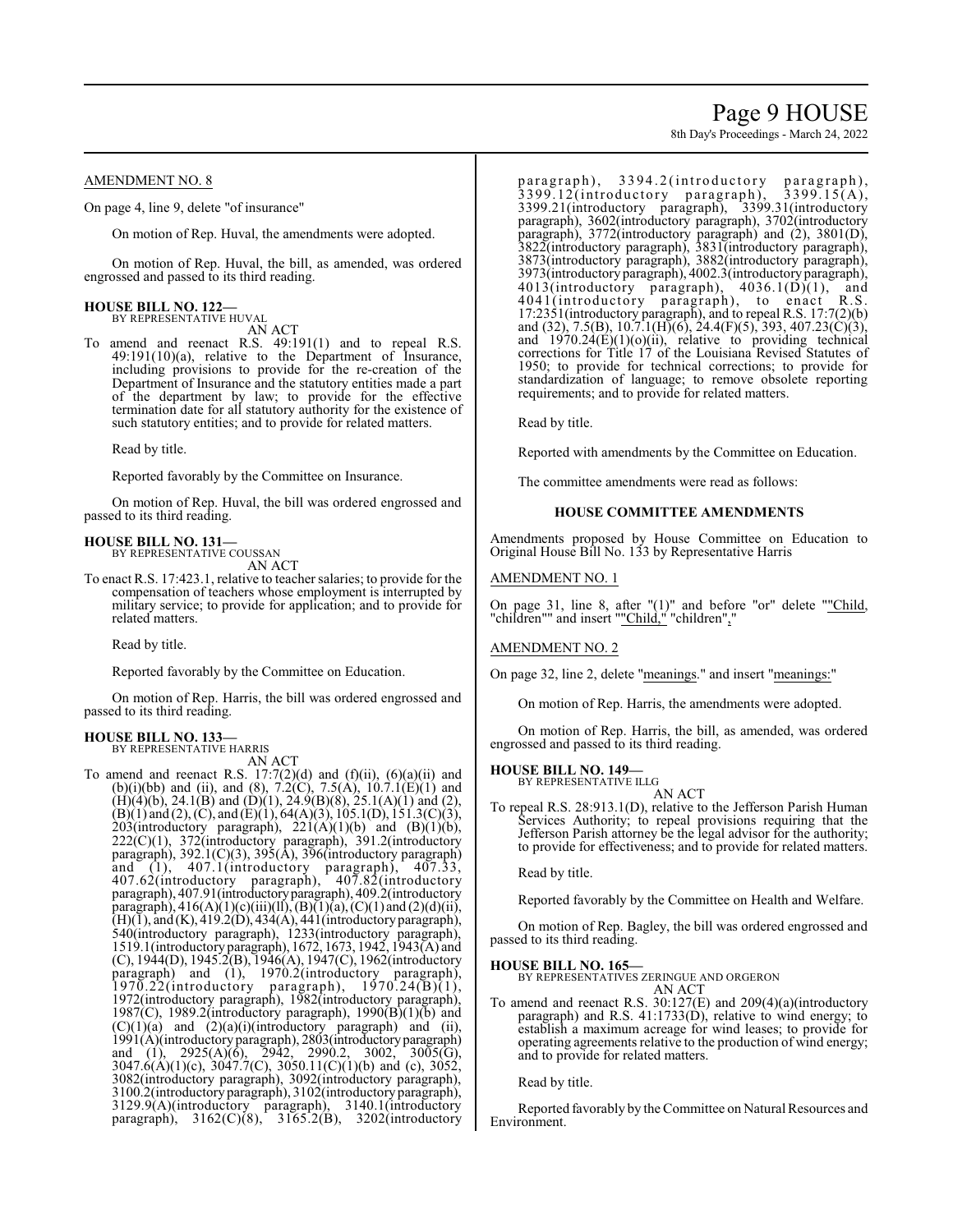### Page 10 HOUSE

8th Day's Proceedings - March 24, 2022

On motion of Rep. Coussan, the bill was ordered engrossed and passed to its third reading.

### **HOUSE BILL NO. 166—** BY REPRESENTATIVE GREGORY MILLER

A JOINT RESOLUTION

Proposing to amend Article III, Section 18(A) and (B) of the Constitution of Louisiana, to provide relative to gubernatorial action on a bill and matters related thereto; to provide for submission of the proposed amendment to the electors; and to provide for related matters.

Read by title.

Reported favorably by the Committee on House and Governmental Affairs.

Under the rules, the above bill was ordered engrossed and recommitted to the Committee on Civil Law and Procedure.

#### **HOUSE BILL NO. 173—** BY REPRESENTATIVE STEFANSKI

AN ACT

To amend and reenact R.S. 15:587(C), relative to criminal identification and information; to provide relative to a criminal history records check for gaming licenses; to provide relative to information made available from the Louisiana Bureau of Criminal Identification and Information; and to provide for related matters.

Read by title.

Reported with amendments bytheCommittee on Administration of Criminal Justice.

The committee amendments were read as follows:

#### **HOUSE COMMITTEE AMENDMENTS**

Amendments proposed by House Committee on Administration of Criminal Justice to Original House Bill No. 173 by Representative Stefanski

#### AMENDMENT NO. 1

On page 2, line 6, after "1950," delete the remainder of the line and insert the following:

"for each applicant shall be fingerprinted, and the fingerprints shall be forwarded"

On motion of Rep. Bacala, the amendments were adopted.

On motion of Rep. Bacala, the bill, as amended, was ordered engrossed and passed to its third reading.

#### **HOUSE BILL NO. 182—** BY REPRESENTATIVE HOLLIS

AN ACT

To amend and reenact R.S. 22:1653(A), 1654(B)(8), and  $1657.1(C)(1)$ (introductory paragraph), relative to third-party administrators; to modify requirements relative to annual reports; to provide grounds for the commissioner to deny, suspend, or revoke a license; to modify the filing date relative to rebate transparency reports of pharmacy benefit managers; and to provide for related matters.

Read by title.

Reported favorably by the Committee on Insurance.

On motion of Rep. Huval, the bill was ordered engrossed and passed to its third reading.

#### **HOUSE BILL NO. 186—**

BY REPRESENTATIVE STEFANSKI

AN ACT To amend and reenact R.S. 42:1130.4, relative to unethical election practices; to provide for the standard of knowledge of a false statement; to provide for penalties; and to provide for related matters.

Read by title.

Reported favorably by the Committee on House and Governmental Affairs.

On motion ofRep. Stefanski, the bill was ordered engrossed and passed to its third reading.

#### **HOUSE BILL NO. 197—**

BY REPRESENTATIVE TURNER AN ACT

To amend and reenact R.S. 40:1087.1(B)(6) and (I), relative to the comprehensive sports injury management program for student athletics; to provide for definitions; to provide for the applicability of certain policies and practices of the program; to provide for exemption; and to provide for related matters.

Read by title.

Reported favorably by the Committee on Health and Welfare.

On motion of Rep. Bagley, the bill was ordered engrossed and passed to its third reading.

#### **HOUSE BILL NO. 198—**

BY REPRESENTATIVE WILLARD AN ACT

To enact R.S.  $22:941(A)(5)$ , relative to group life insurance; to authorize discretionary group life insurance; to require out-ofstate policies to meet in-state standards; to prescribe certain payment requirements; to authorize exclusions and limitations; and to provide for related matters.

Read by title.

Reported favorably by the Committee on Insurance.

On motion of Rep. Huval, the bill was ordered engrossed and passed to its third reading.

#### **HOUSE BILL NO. 201—**

BY REPRESENTATIVE HARRIS AN ACT

To amend and reenact R.S. 49:191(1) and to repeal R.S. 49:191(10)(g), relative to the Department of Education, including provisions to provide for the re-creation of the Department of Education and the statutory entities made a part of the department by law; to provide for the effective termination date for all statutory authority for the existence of such statutory entities; and to provide for related matters.

Read by title.

Reported favorably by the Committee on Education.

On motion of Rep. Harris, the bill was ordered engrossed and passed to its third reading.

#### **HOUSE BILL NO. 204—**

BY REPRESENTATIVE GREGORY MILLER AN ACT

To enact R.S.  $40:41(C)(1)(f)$  through (i), relative to the state registrar of vital records; to provide with respect to those parties who may inspect records or be issued a death certificate; and to provide for related matters.

Read by title.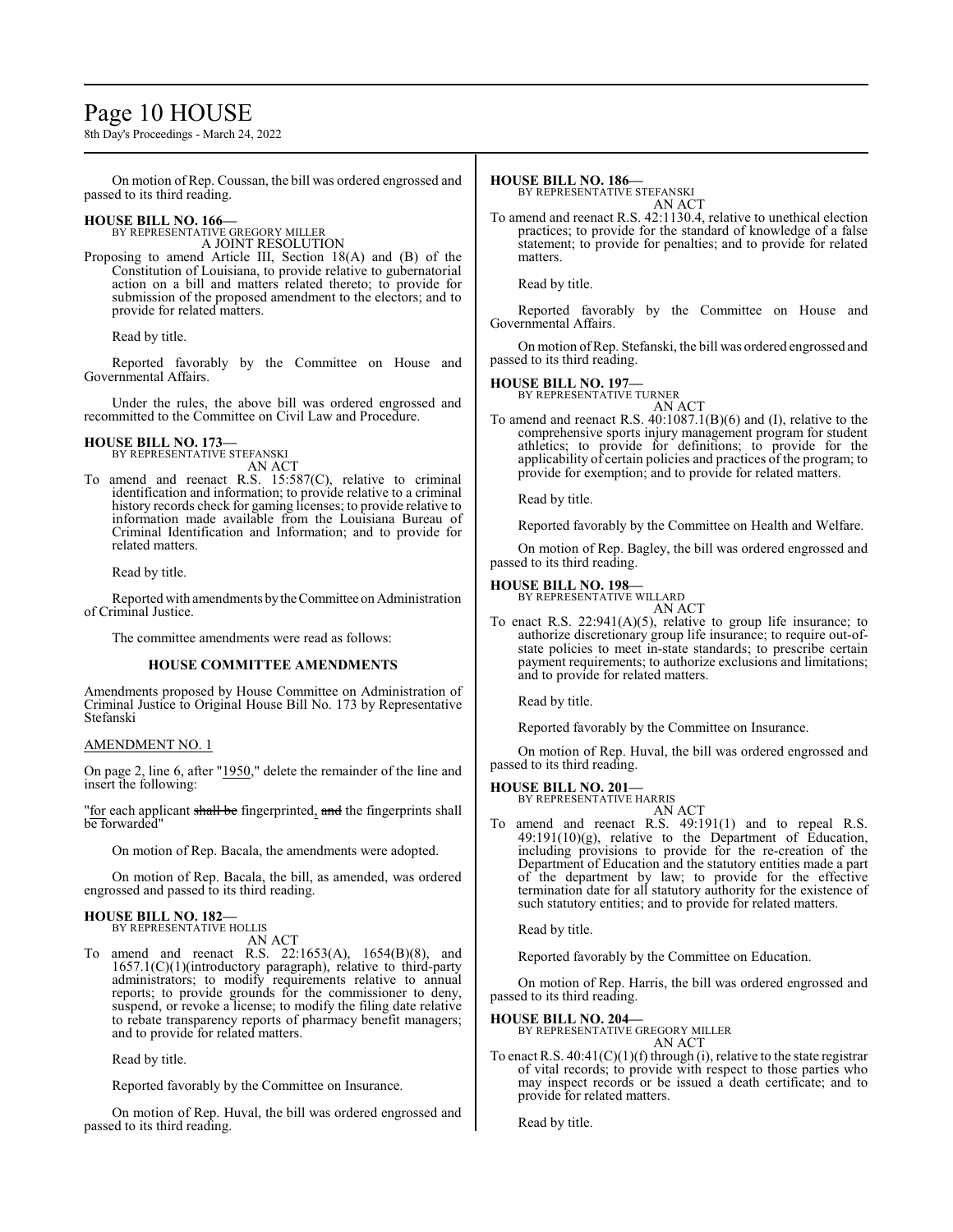### Page 11 HOUSE

8th Day's Proceedings - March 24, 2022

Reported favorably by the Committee on Health and Welfare.

On motion of Rep. Bagley, the bill was ordered engrossed and passed to its third reading.

#### **HOUSE BILL NO. 207—**

BY REPRESENTATIVE HUGHES AN ACT

To amend and reenact R.S. 17:183.3(B)(2)(b) and 5026(A)(2) and to enact R.S. 17:5026(D), relative to curricula; to revise the courses required in the high school career major program; to add Geometry as a required course; to provide for alignment with the core curriculum required for qualification for a TOPS-Tech award; and to provide for related matters.

Read by title.

Reported with amendments by the Committee on Education.

The committee amendments were read as follows:

#### **HOUSE COMMITTEE AMENDMENTS**

Amendments proposed by House Committee on Education to Original House Bill No. 207 by Representative Hughes

#### AMENDMENT NO. 1

On page 1, line 2, after "R.S. 17:183.3(B)(2)(b)" and before "relative" delete the comma "," and insert "and  $5026(A)(2)$  and to enact R.S. 17:5026(D),"

#### AMENDMENT NO. 2

On page 1, line 4, after "course;" and before "and" insert "to provide for alignment with the core curriculum required for qualification for a TOPS-Tech award;"

#### AMENDMENT NO. 3

On page 1, line 6, after "R.S. 17:183.3(B)(2)(b)" delete the remainder of the line and insert "and 5026(A)(2) are hereby amended and reenacted and R.S. 17:5026(D) is hereby enacted to read as"

#### AMENDMENT NO. 4

On page 2, between lines 5 and 6, insert the following:

§5026. High school core curriculum requirements; TOPS-Tech

A. To be eligible for a TOPS-Tech Award pursuant to this Chapter, the student shall have successfully completed the core curriculum requirements of R.S. 17:5025 or the core curriculum defined as follows:

\* \* \*

(2) Math - Four Units

(a) Algebra I (one unit); , or both Algebra I, Part 1 and Algebra I, Part 2; , or an applied or hybrid algebra course. (one unit) and Geometry or an applied Geometry course (one unit).

(b) Three Two or more units from the following: Geometry, Algebra II, Math Essentials, Financial Literacy, Business Math, Algebra III, Advanced Math - Functions and Statistics, Advanced Math - Pre-Calculus, Pre-calculus, or comparable Louisiana Technical College courses offered by Jump Start regional teams as approved by the State Board of Elementary and Secondary Education. Integrated Mathematics I, II, and III may be substituted for Algebra I, Geometry, and Algebra II, and shall equal three mathematics credits.

\* \* \*

D. For a student graduating during or after the 2017-2018 school year but prior to the 2026-2027 school year, to be eligible for a TOPS-Tech Award pursuant to this Chapter, the student shall have successfully completed the core curriculum requirements of R.S. 17:5025 or the core curriculum defined as follows:

(1) English - Four Units

(a) English I.

(b) English II.

(c) Two or more units from the following: English III, English IV, AP or IB English courses, Business English, Technical Writing, or comparable Louisiana Technical College courses offered by Jump Start regional teams as approved by the State Board of Elementary and Secondary Education.

(2) Math - Four Units

(a) Algebra I (one unit); or both Algebra I, Part 1 and Algebra I, Part 2; or an applied or hybrid algebra course.

(b) Three or more units fromthe following: Geometry, Algebra II, Math Essentials, Financial Literacy, Business Math, Algebra III, Advanced Math - Functions and Statistics, Advanced Math - Pre-Calculus, Pre-calculus, or comparable Louisiana Technical College courses offered by Jump Start regional teams as approved by the State Board of Elementary and Secondary Education. Integrated Mathematics I, II, and III may be substituted for Algebra I, Geometry, and Algebra II, and shall equal three mathematics credits.

(3) Science - Two Units

(a) Biology.

(b) One unit from the following: Chemistry I, Earth Science, Environmental Science, Agriscience I and Agriscience II (both for one unit), Physical Science, Physics, or AP or IB science courses.

(4) Social Studies - Two Units

(a) One unit from the following: U.S. History, AP U.S. History, or IB U.S. History.

(b) One unit from the following: Civics, Government, AP U.S. Government and Politics: Comparative, or AP U.S. Government and Politics: United States.

At least nine credits in Jump Start course sequences, workplace experiences, and credentials. A student shall complete a regionally designed series of Career and Technical Education Jump Start coursework and workplace-based learning experiences leading to a statewide or regional Jump Start credential. This shall include courses and workplace experiences specific to the credential, courses related to foundational career skills requirements in Jump Start, and other courses, including career electives, that the Jump Start regional team determines are appropriate for the career major.

#### AMENDMENT NO. 5

On page 2, at the end of line 7, insert "R.S. 17:5026(A)(2) as amended by this Act shall be applicable to students graduating from high school during or after the 2026-2027 school year."

On motion of Rep. Harris, the amendments were adopted.

On motion of Rep. Harris, the bill, as amended, was ordered engrossed and passed to its third reading.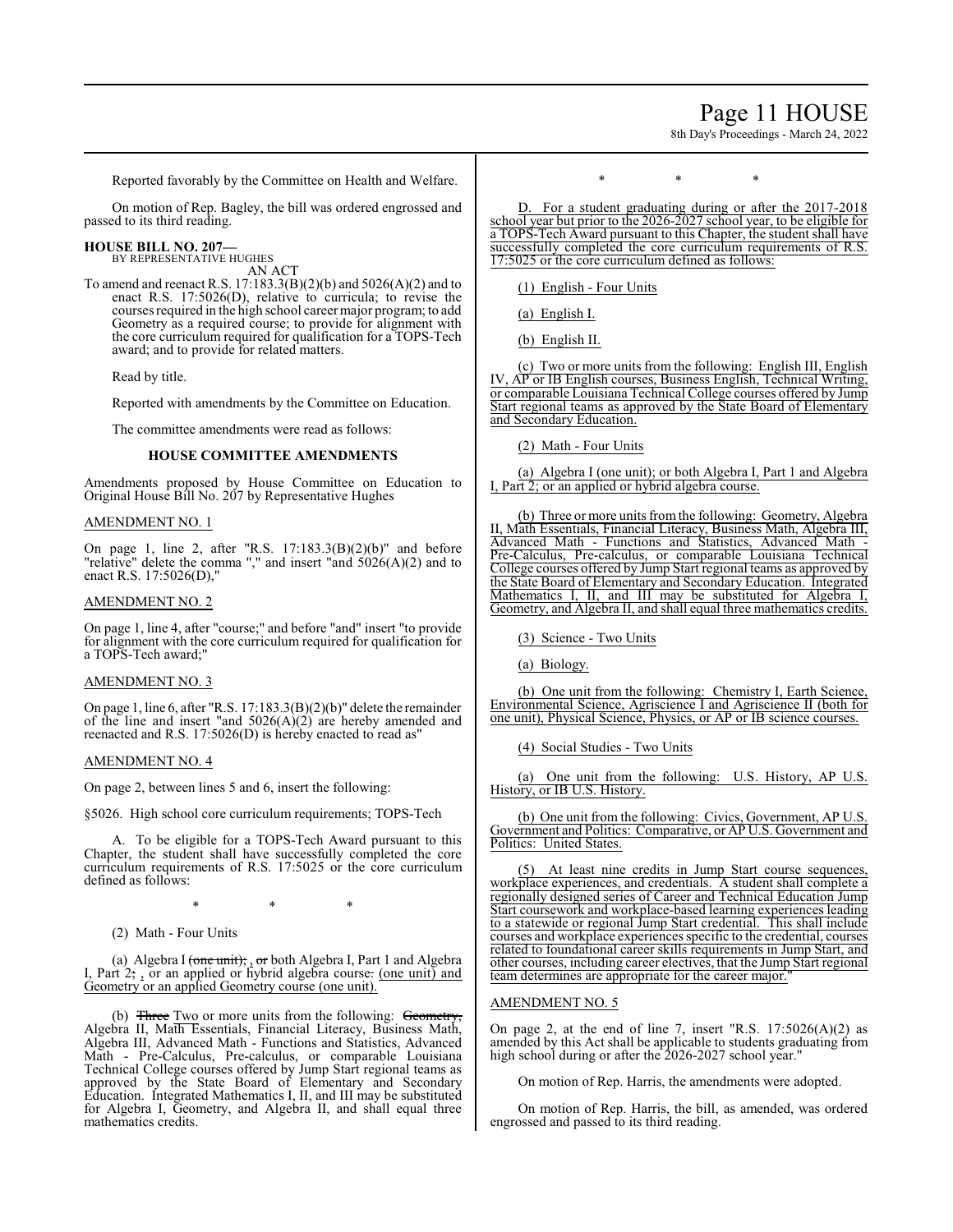## Page 12 HOUSE

8th Day's Proceedings - March 24, 2022

#### **HOUSE BILL NO. 208—**

BY REPRESENTATIVE MIKE JOHNSON AN ACT

To amend and reenact R.S. 18:1483(14)(a)(i) and (ii), relative to campaign finance disclosure; to provide relative to definitions; to change the definition of political committee; and to provide for related matters.

Read by title.

Reported favorably by the Committee on House and Governmental Affairs.

On motion ofRep. Stefanski, the bill was ordered engrossed and passed to its third reading.

#### **HOUSE BILL NO. 210—**

BY REPRESENTATIVE MACK AN ACT

To amend and reenact R.S. 22:231, 232.1(B), 232.2(B), 232.3(B) and (D), 232.4(B), 232.7, 232.8, 236(10) and (20), 236.4(A), 237.2(10) and (20), 237.6(A), 252(C)(4), 524(2), 528(1), 553, 1564(B)(3), 1622(4)(b)(iii), 1625(J), 1722(10)(c), 1726(B),  $1728(6)$ , and  $1729(F)$ , relative to certain provisions affecting the Insurance Holding Company System Regulatory Law; to make corrective changes to certain internal citation references; to provide for technical changes; and to provide for related matters.

Read by title.

Reported with amendments by the Committee on Insurance.

The committee amendments were read as follows:

#### **HOUSE COMMITTEE AMENDMENTS**

Amendments proposed by House Committee on Insurance to Original House Bill No. 210 by Representative Mack

#### AMENDMENT NO. 1

On page 2, line 1, delete "under" and insert "pursuant to"

#### AMENDMENT NO. 2

On page 2, between lines 3 and 4, insert a set of asterisks "\* \* \*"

#### AMENDMENT NO. 3

On page 7, line 27, delete "R.S. 22:691 et seq." and insert in lieu thereof "R.S. 22:691.1 et seq."

#### AMENDMENT NO. 4

On page 8, at the end of line 10 and beginning of line 11, delete "R.S. 22:691 et seq." and insert in lieu thereof "R.S. 22:691.1 et seq."

On motion of Rep. Huval, the amendments were adopted.

On motion of Rep. Huval, the bill, as amended, was ordered engrossed and passed to its third reading.

#### **HOUSE BILL NO. 211—**

BY REPRESENTATIVE MCKNIGHT AN ACT

To amend and reenact R.S. 17:1945.1(A)(8)(c) and (C), relative to the board of directors of the Special School District; to revise the entities submitting nominees for appointment to the board; to provide relative to the terms of service of board members; and to provide for related matters.

Read by title.

Reported favorably by the Committee on Education.

On motion of Rep. Harris, the bill was ordered engrossed and passed to its third reading.

### **HOUSE BILL NO. 217—** BY REPRESENTATIVE BOURRIAQUE

AN ACT

To authorize and provide for the transfer of certain state property; to authorize the transfer of certain state property in Cameron Parish; to provide for the property description; to provide for the reservation of mineral rights; to provide for terms and conditions; to provide an effective date; and to provide for related matters.

Read by title.

Reported with amendments by the Committee on Natural Resources and Environment.

The committee amendments were read as follows:

#### **HOUSE COMMITTEE AMENDMENTS**

Amendments proposed by House Committee on Natural Resources and Environment to Original House Bill No. 217 by Representative **Bourriaque** 

#### AMENDMENT NO. 1

On page 1, line 14, after "Range 11" and before "Cameron Parish" delete "East," and insert "West,"

#### AMENDMENT NO. 2

On page 2, line 9, after "February" and before "2022" delete "21,"

On motion of Rep. Coussan, the amendments were adopted.

On motion of Rep. Coussan, the bill, as amended, was ordered engrossed and passed to its third reading.

#### **HOUSE BILL NO. 224—**

BY REPRESENTATIVE GREGORY MILLER AN ACT

To amend and reenact R.S.  $24:202(F)(1)$  and  $(G)$ , relative to meetings of the Louisiana State Law Institute; to provide for the location of meetings; to provide for meetings via electronic means; to provide for the authority of the Louisiana State Law Institute; to provide for definitions; and to provide for related matters.

Read by title.

Reported with amendments by the Committee on House and Governmental Affairs.

The committee amendments were read as follows:

#### **HOUSE COMMITTEE AMENDMENTS**

Amendments proposed by House Committee on House and Governmental Affairs to Original House Bill No. 224 by Representative Gregory Miller

#### AMENDMENT NO. 1

On page 3, after line 6, insert the following:

"Section 2. This Act shall become effective upon signature by the governor or, if not signed by the governor, upon expiration of the time for bills to become law without signature by the governor, as provided by Article III, Section 18 of the Constitution of Louisiana. If vetoed by the governor and subsequently approved by the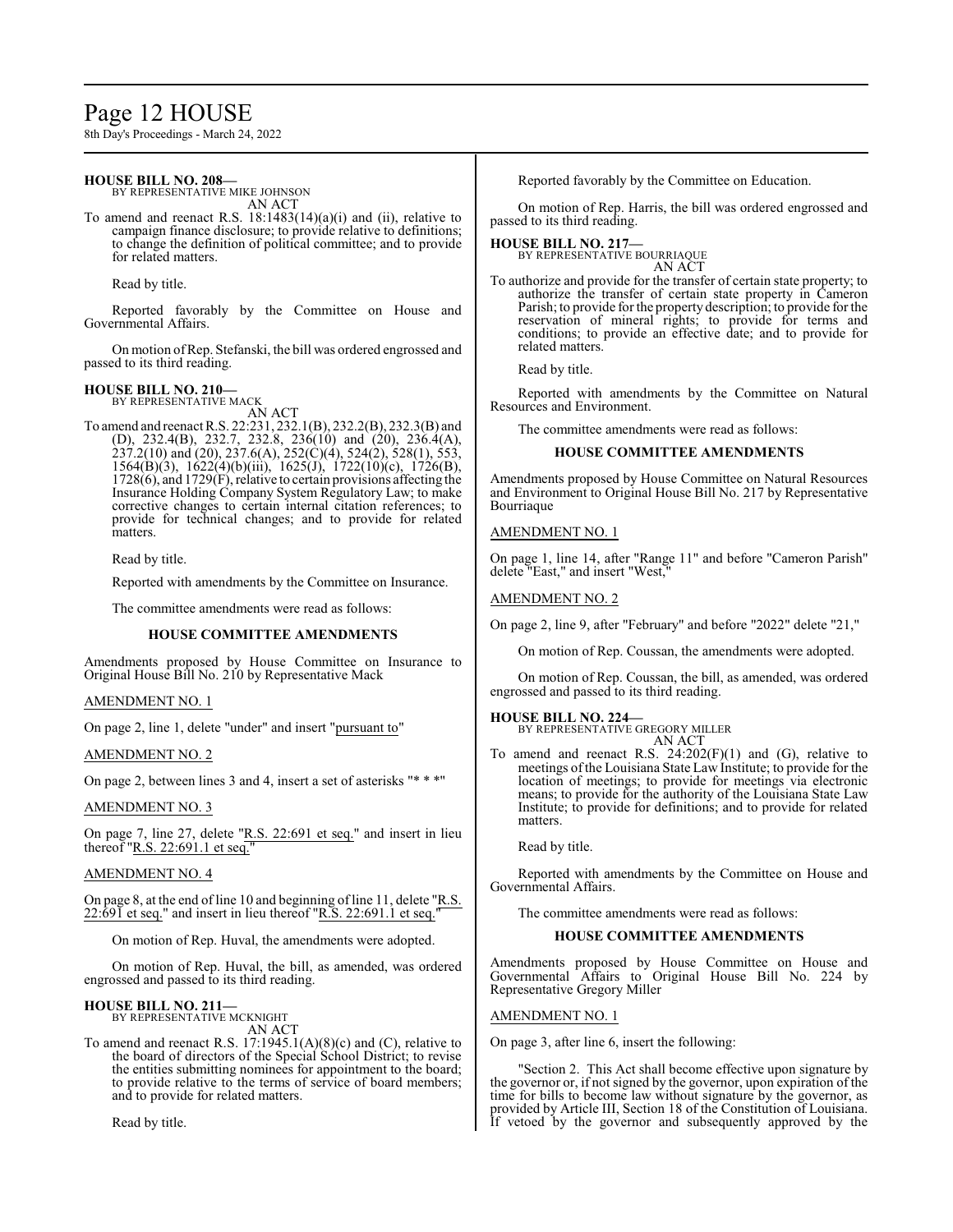8th Day's Proceedings - March 24, 2022

legislature, this Act shall become effective on the day following such approval."

On motion of Rep. Stefanski, the amendments were adopted.

On motion of Rep. Stefanski, the bill, as amended, was ordered engrossed and passed to its third reading.

**HOUSE BILL NO. 267—** BY REPRESENTATIVE RISER

AN ACT

To amend and reenact R.S. 30:1108(B), relative to geological sequestration of carbon dioxide; to provide relative to eminent domain; to provide for an exception to eminent domain under certain circumstances in Caldwell Parish; and to provide for related matters.

Read by title.

Reported favorably by theCommittee on Natural Resources and Environment.

On motion of Rep. Coussan, the bill was ordered engrossed and passed to its third reading.

#### **HOUSE BILL NO. 275—**

BY REPRESENTATIVE BAGLEY AN ACT

To amend and reenact R.S. 49:191(1) and to repeal R.S. 49:191(10)(d), relative to the Department of Children and Family Services , including provisions to provide for the recreation ofthe Department ofChildren and Family Services and the statutory entities made a part of the department by law; to provide for the effective termination date for all statutory authority for the existence of such statutory entities; and to provide for related matters.

Read by title.

Reported favorably by the Committee on Health and Welfare.

On motion of Rep. Bagley, the bill was ordered engrossed and passed to its third reading.

### **HOUSE BILL NO. 294—**

BY REPRESENTATIVE NELSON AN ACT

To enact R.S. 22:1112, relative to the guaranteed issue of Medicare supplement policies; to provide for open enrollment; to require notice to policyholders of open enrollment periods; to prohibit denial or conditioning of coverage under certain circumstances; and to provide for related matters.

Read by title.

Reported with amendments by the Committee on Insurance.

The committee amendments were read as follows:

#### **HOUSE COMMITTEE AMENDMENTS**

Amendments proposed by House Committee on Insurance to Original House Bill No. 294 by Representative Nelson

#### AMENDMENT NO. 1

On page 1, line 10, after " $\underline{A.(1)}$ " delete the remainder of the line and insert in lieu thereof "If, at the time of an individual's birthday each year, that individual has an existing

#### AMENDMENT NO. 2

On page 1, at the end of line 12, delete "forty-" and at the beginning of line 13, delete "five" and insert "sixty-three"

#### AMENDMENT NO. 3

On page 1, line 15, delete "selects for" and insert "seeks to"

#### AMENDMENT NO. 4

On page 1, line 17, change "lesser" to "less"

#### AMENDMENT NO. 5

On page 1, line 19, delete "selected" and insert "chosen"

AMENDMENT NO. 6

On page 2, line 3, delete "at least sixty-five years of age" and insert "eligible for Medicare coverage"

AMENDMENT NO. 7

On page 2, at the end of line 5, delete "attained sixty-five years" and at the beginning of line 6, delete "of age" and insert "became eligible for Medicare coverage"

#### AMENDMENT NO. 8

On page 2, line 8, delete "forty-five" and insert "sixty-three"

AMENDMENT NO. 9

On page 2, line 10, delete "selects for" and insert "seeks to"

AMENDMENT NO. 10

On page 2, line 12, after "federal law" and before "provides" insert "currently"

#### AMENDMENT NO. 11

On page 2, delete line 13 in its entirety and insert in lieu thereof "initial eligibility for Medicare coverage, the issuer of the chosen Medicare supplement"

On motion of Rep. Huval, the amendments were adopted.

On motion of Rep. Huval, the bill, as amended, was ordered engrossed and passed to its third reading.

## **HOUSE BILL NO. 296—** BY REPRESENTATIVE STEFANSKI

AN ACT To amend and reenact R.S. 42:1132(B)(2), relative to the Board of Ethics; to provide relative to the nominating committee for membership on the Board of Ethics; to provide relative to appointing authorities for the Board ofEthics; and to provide for related matters.

Read by title.

Reported favorably by the Committee on House and Governmental Affairs.

On motion ofRep. Stefanski, the bill was ordered engrossed and passed to its third reading.

**HOUSE BILL NO. 314—** BY REPRESENTATIVES TURNER AND BAGLEY

To amend and reenact R.S. 28:2(introductory paragraph) and (28),  $51.1(A)(3)(b)$  and (d),  $70(A)$ , and  $915(F)(3)$ , R.S.  $37:752(3)$ , (6), (7), and (9)(c) and (d)(ii), 753(A) and (I), 761(A)(2) and (4),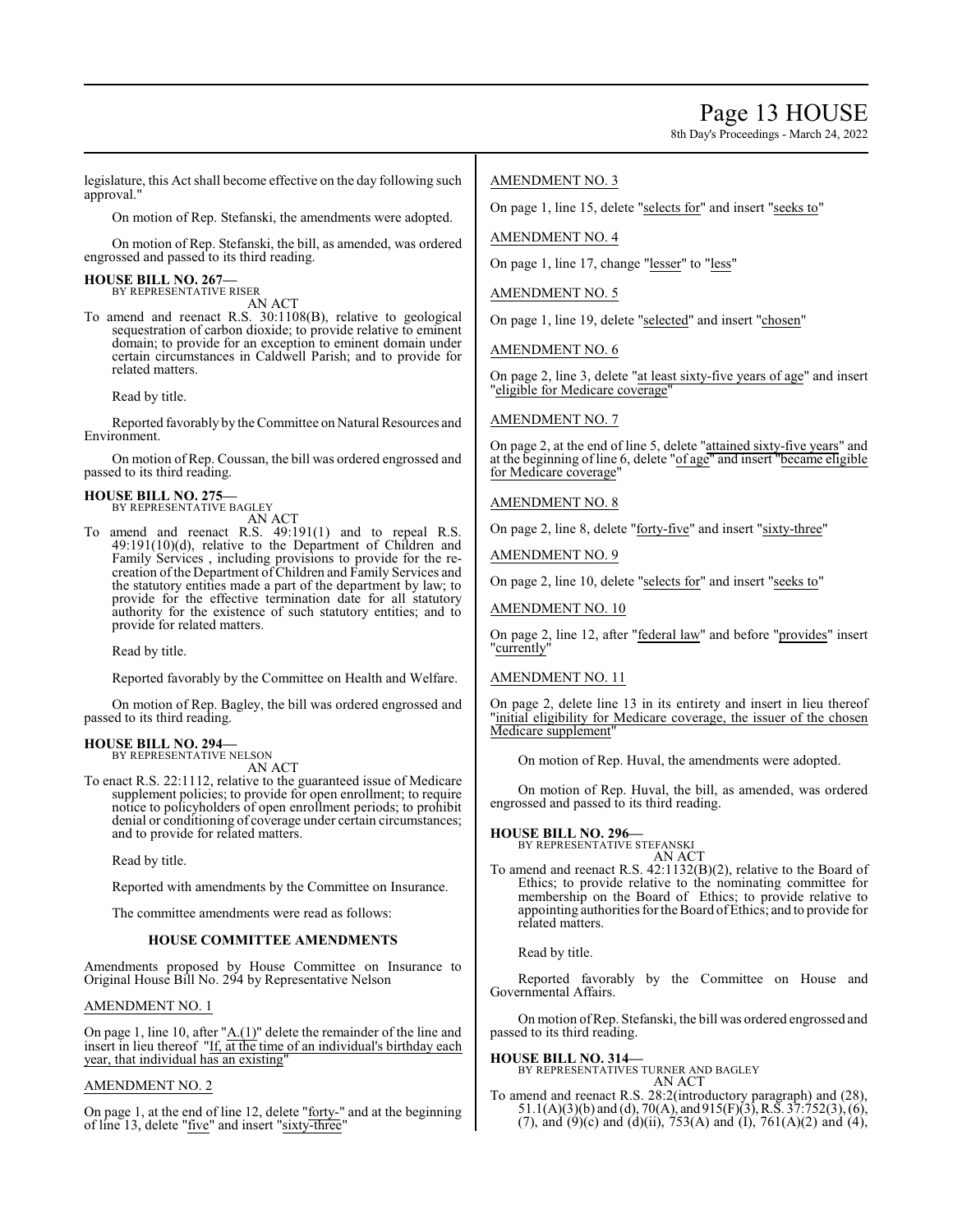## Page 14 HOUSE

8th Day's Proceedings - March 24, 2022

764(A)(4) and (5), 771.1(A) and (B)(1), 786.1(A)(introductory paragraph) and (1), 792(B) and (C)(1), 793(G)(2), 796(A),  $(B)(7)$ ,  $(D)$ , and  $(F)$ , 796.1(A), 911(Section heading), 925(C), 929(3), 966, 971, 976, 1007(A)(2)(c), 1176(A)(3), 1218(1) and (3), 1218.1(A), 1285(A)(25), 1360.24(A)(introductory paragraph) and (3) and (B), 1360.26, 1360.31(C)(4) and (D), 1360.37(C), 1515(A)(1), 2352(introductory paragraph), (3), (8), and (9), 2353(A)(2) and (3)(a) and (C)(introductory paragraph), (2), (4), and (5), 2355(B), 2356(B), (F), and (H), 2356.1(E),  $2356.2(C)(1)$ ,  $2356.3(A)(2)$ ,  $2357(A)$  and  $(B)(1)$ ,  $2359(A)$ , (C)(1), and (F), 2360, 2361(D) and (E), 2362, 2363(A),  $2365(A)$ , (B), and (C)(introductory paragraph), (2), and (3), 2366, 2367, 2441, 2442(introductory paragraph) and  $(6)(r)$  and (t), 2447, 2449(A) and (C) through (E), 2449.1(C)(introductory paragraph) and (E), 2453(introductory paragraph) and (2),  $2457(4)$ , (5), (7), (8), and (10), 2462, 2464, 2465(A), (B), and  $(C)(1)$ , 3003(introductory paragraph) and (4)(a), and 3071(B)(1) and (2), R.S. 39:98.3(B)(2) and (3), 98.4(B)(3)(a) and (b), 1536(A)(2), 1543(D), and 1658, R.S. 40:4(A)(introductory paragraph) and  $(1)(a)$  and  $(b)(ii)$  and  $(iii)$ ,  $5(A)(19)$  and  $(21)(a)$ ,  $5.5(B)$ ,  $(C)$ (introductory paragraph) and (1) through (3), and (E), 5.5.2(D), 5.8(introductory paragraph) and (6)(introductory paragraph) and (a), 31.13(1), 39.1(A)(introductory paragraph),  $50(\overrightarrow{C})$ ,  $75(A)$ ,  $654(Section$  heading),  $961(introductor)$ paragraph),  $(23)$ , and  $(27)(b)(i)$ ,  $966(A)(3)$ , the heading of Part X-B of Chapter 4 of Title 40 of the Louisiana Revised Statutes of 1950, R.S. 40:1024(B), 1046(Section heading),  $1047(A)$ (introductory paragraph) and (4),  $1061.17(B)(3)(a)(iii)$ , 1122.1(B)(2), 1123.3(B)(2), 1133.15, 1139.6(introductory paragraph) and (8), 1168.3(Section heading), 1203.1(4)(a), (e), (f), (h), (n), and (z),  $1203.3(D)(2)$ ,  $1223.3$ ,  $2012.2$ ,  $2012.3$ , 2017.10, 2018.3(B)(1)(h), 2018.6(B)(introductory paragraph), (3)(b) and (i), and  $(C)(2)(a)$  and  $(3)(i)$ , 2109 $(E)(2)$ , 2113.2, 2120.33(introductory paragraph) and (7)(introductory paragraph) and (a), 2166.5(B)(12)(e)(introductory paragraph) and (ii),  $2180.25(B)(2)(m)(v)$  and  $(q)$ , and  $2193.1(B)(5)(introducing pargraph), R.S.$ 46:236.1.2(A)(introductory paragraph), 450.3(introductory paragraph) and  $(C)(2)$ ,  $450.5(A)$  through  $(C)$  and (D)(introductory paragraph), (1), and (3), 450.6(A) and (B)(1), 977, 1906(C), 1933(B), 1952(introductory paragraph), 2169.1(7), 2626(H)(1)(d), 2741(A), 2742(C), and 2757(C)(1)(e), and Children's Code Article 1150(2)(b) and to repeal R.S. 37:2465(D), R.S. 40:5.5(F) and (G) and 1249.1(A) and (B), and Section 4 of Act No. 449 of the 2006 Regular Session, relative to various provisions of Titles 28, 37, 39, 40, and 46 of the Louisiana Revised Statutes of 1950, the Louisiana Children's Code, and uncodified law; to make technical corrections in provisions relative to behavioral health, human services, administration of the Louisiana Department of Health, administration of the Department of Children and Family Services, healthcare institutions and services, professions and occupations, boards and commissions, public health, food and drugs, public welfare and assistance, child welfare, and other matters within or relating to the purview of the legislative committees on health and welfare; to make corrective changes including corrections in legal citations and in names of organizations, programs, publications, institutions, agencies, boards, commissions, departments, and offices and officers of departments; to remove references to agencies, other legal entities, and programs that have been repealed or no longer exist; to repeal obsolete findings and references to outdated information; to designate undesignated statutoryprovisions; and to provide for related matters.

Read by title.

Reported with amendments by the Committee on Health and Welfare.

The committee amendments were read as follows:

#### **HOUSE COMMITTEE AMENDMENTS**

Amendments proposed by House Committee on Health and Welfare to Original House Bill No. 314 by Representative Turner

#### AMENDMENT NO. 1

On page 1, line 6, after "796.1(A)," and before "966," insert "911(Section heading), 925(C), 929(3)," and delete "1218(3)," and insert in lieu thereof "1218(1) and (3),"

#### AMENDMENT NO. 2

On page 1, line 8, after "1515(A)(1)" and before "3003(introductory paragraph)" insert "2352(introductory paragraph), (3), (8), and (9),  $2353(A)(2)$  and  $(3)(a)$  and  $(C)($ introductory paragraph $), (2), (4),$  and (5),  $2355(B)$ ,  $2356(B)$ , (F), and (H),  $2356.1(E)$ ,  $2356.2(C)(1)$ ,  $2356.3(A)(2)$ ,  $2357(A)$  and  $(B)(1)$ ,  $2359(A)$ ,  $(C)(1)$ , and  $(F)$ ,  $2360$ , 2361(D) and (E), 2362, 2363(A), 2365(A), (B), and (C)(introductory paragraph), (2), and (3), 2366, 2367, 2441, 2442(introductory paragraph) and  $(6)(r)$  and  $(t)$ , 2447, 2449 $(A)$  and  $(C)$  through  $(E)$ , 2449.1(C)(introductory paragraph) and (E), 2453(introductory paragraph) and (2), 2457(4), (5), (7), (8), and (10), 2462, 2464,  $2465(A)$ , (B), and (C)(1),

#### AMENDMENT NO. 3

On page 1, line 13, after "39.1(A)(introductory paragraph)," and before "75 $(A)$ ," insert "50 $(C)$ ,"

#### AMENDMENT NO. 4

On page 1, line 19, after "1223.3," and before "2017.10," insert "2012.2, 2012.3,"

#### AMENDMENT NO. 5

On page 1, line 20, after  $\sqrt{3}(i)$ ," and before  $"2166.5(B)(12)(e)$ (introductory paragraph)" insert "2109 $(E)(2)$ , 2113.2, 2120.33(introductory paragraph) and (7)(introductory paragraph) and (a),"

#### AMENDMENT NO. 6

On page 2, delete line 1 in its entirety and insert in lieu thereof the following:

 $"(ii), 2180.25(B)(2)(m)(v)$  and (q), and  $2193.1(B)(5)(introducing~param)$ , R.S. 46:236.1.2(A)(introductory paragraph),"

#### AMENDMENT NO. 7

On page 2, line 3, after "(B)(1)," and before "1933(B)," insert "977,  $1906(\overline{C})$ ,"

#### AMENDMENT NO. 8

On page 2, line 5, after "repeal" and before "R.S. 40:5.5(F)" insert "R.S. 37:2465(D),"

#### AMENDMENT NO. 9

On page 2, line 6, after "(B)" and before "and Section" insert a comma ","

#### AMENDMENT NO. 10

On page 5, line 21, after "796.1(A)," and before "966," insert "911(Section heading), 925(C), 929(3),"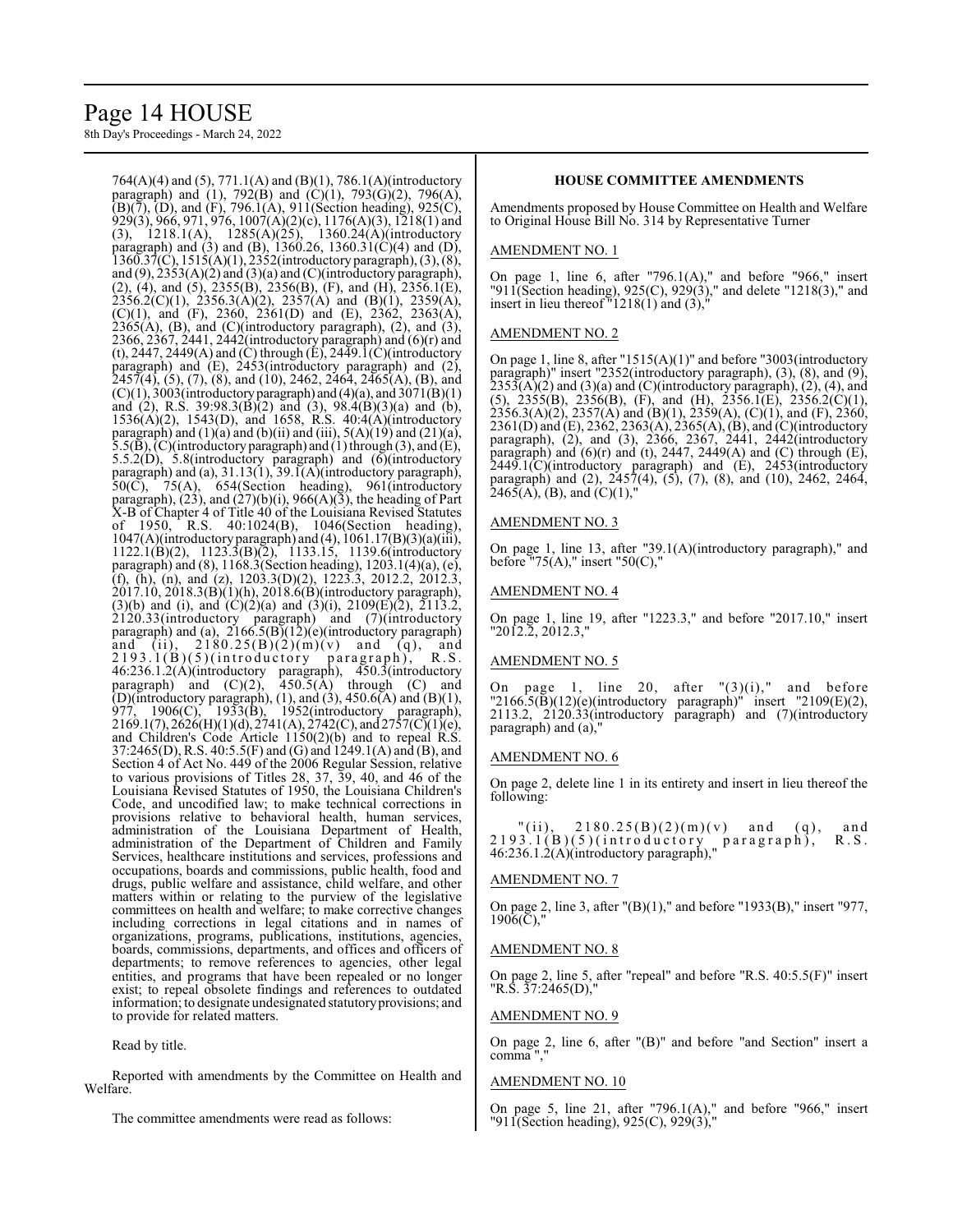AMENDMENT NO. 11

On page 5, line 22, delete "1218(3)," and insert in lieu thereof  $"1218(1)$  and (3),"

AMENDMENT NO. 12

On page 5, at the end of line 23, insert "2352(introductory paragraph), (3), (8), and (9),  $2353(A)(2)$  and  $(3)(a)$  and (C)(introductory paragraph), (2), (4), and (5), 2355(B), 2356(B), (F), and (H), 2356.1(E), 2356.2(C)(1), 2356.3(A)(2), 2357(A) and (B)(1), 2359(A), (C)(1), and (F), 2360, 2361(D) and (E), 2362, 2363(A),  $2365(A)$ , (B), and (C)(introductory paragraph), (2), and (3), 2366, 2367, 2441, 2442(introductory paragraph) and (6)(r) and (t), 2447, 2449(A) and (C) through (E), 2449.1(C)(introductory paragraph) and  $(E)$ , 2453(introductory paragraph) and  $(2)$ , 2457(4),  $(5)$ ,  $(7)$ ,  $(8)$ , and  $(10)$ , 2462, 2464, 2465(A), (B), and (C)(1),"

AMENDMENT NO. 13

On page 12, between lines 14 and 15, insert the following:

"§911. Legislative findings; intent; purpose of part Part

\* \* \*

§925. Violations; penalty

\* \* \*

C. If a person licensed to practice as a registered nurse or advanced practice registered nurse is found guilty of violating any provision of the this Part, the board may suspend, probate, limit, or otherwise restrict, or revoke the license of such person.

\* \* \*

§929. Exceptions

The provisions of this Part shall not apply to:

\* \* \*

(3)(a) The rendering of nursing assistance by any individual in the case of immediate emergency.

(b) The rendering of nursing assistance by any individual in a disaster in accordance with the rules and regulations established by the board.

 $*$  \*  $*$  \*

AMENDMENT NO. 14

On page 14, between lines 4 and 5, insert the following:

"(1) The pharmacist shall administer influenza immunizations in conformance with the most current annual influenza vaccination administration protocol as set forth by the United States Centers for Disease Control and Prevention (CDC) Advisory Committee on Immunization Practice (ACIP).

#### AMENDMENT NO. 15

On page 14, line 7, delete "(VAERS)"

AMENDMENT NO. 16

On page 14, line 8, delete "CDC" and insert "United States Centers for Disease Control and Prevention"

#### AMENDMENT NO. 17

On page 17, line 25, after "§1515." and before "Board" insert "Louisiana"

AMENDMENT NO. 18

On page 17, after line 29, insert the following:

"§2352. Definition of terms

As used in this Chapter, the following terms mean have the meaning ascribed in this Section:

\* \* \*

(3) "Candidate" means any person whose application and related materials have been approved by the board. Only candidates are eligible to take the written/oral written and oral examination.

\* \* \*

(8) "Provisional licensed psychologist" means a person provisionally licensed under in accordance with the provisions of this Chapter.

(9) "Psychologist" means any person licensed as a psychologist under in accordance with the provisions of this Chapter. A person represents himself to be a psychologist by using any title or description of services incorporating the words "psychology", "psychological", or "psychologist", or by using any other terms which imply that he is qualified to practice psychology or that he possesses expert qualification in any area of psychology or if that person offers to the public or renders to individuals or to groups of individuals services defined as the practice of psychology in this Chapter.

§2353. State board of examiners; organization; duties; meetings; fees

\* \* \*

A. \* \* \*

(2) The governor shall appoint members for terms of five years. Each appointment by the governor shall be subject to Senate confirmation. A board member shall not be eligible to succeed himself. All psychologist appointments shall be from a list provided by the Louisiana Psychological Association. The list shall report the results of an election in which persons qualified for board membership may nominate themselves and in which licensed members of the Louisiana Psychological Association and other persons licensed under in accordance with the provisions of this Chapter are entitled to one vote for each vacancy on the board. The consumer member may apply directly to the office of the governor. The governor shall ensure that his appointments demonstrate race, gender, ethnic, and geographical diversity.

(3)(a) Each psychologist board member shall be a citizen of the United States, resident of the state of Louisiana, shall have rendered service, teaching, training, or research in psychology for at least five years, shall have held a doctoral degree in psychology from a school or college as defined in this Chapter for a period of five years, and shall be licensed under in accordance with the provisions of this Chapter for a minimum of five years.

\* \* \*

C. The board is hereby authorized and empowered to do all of the following:

\* \* \*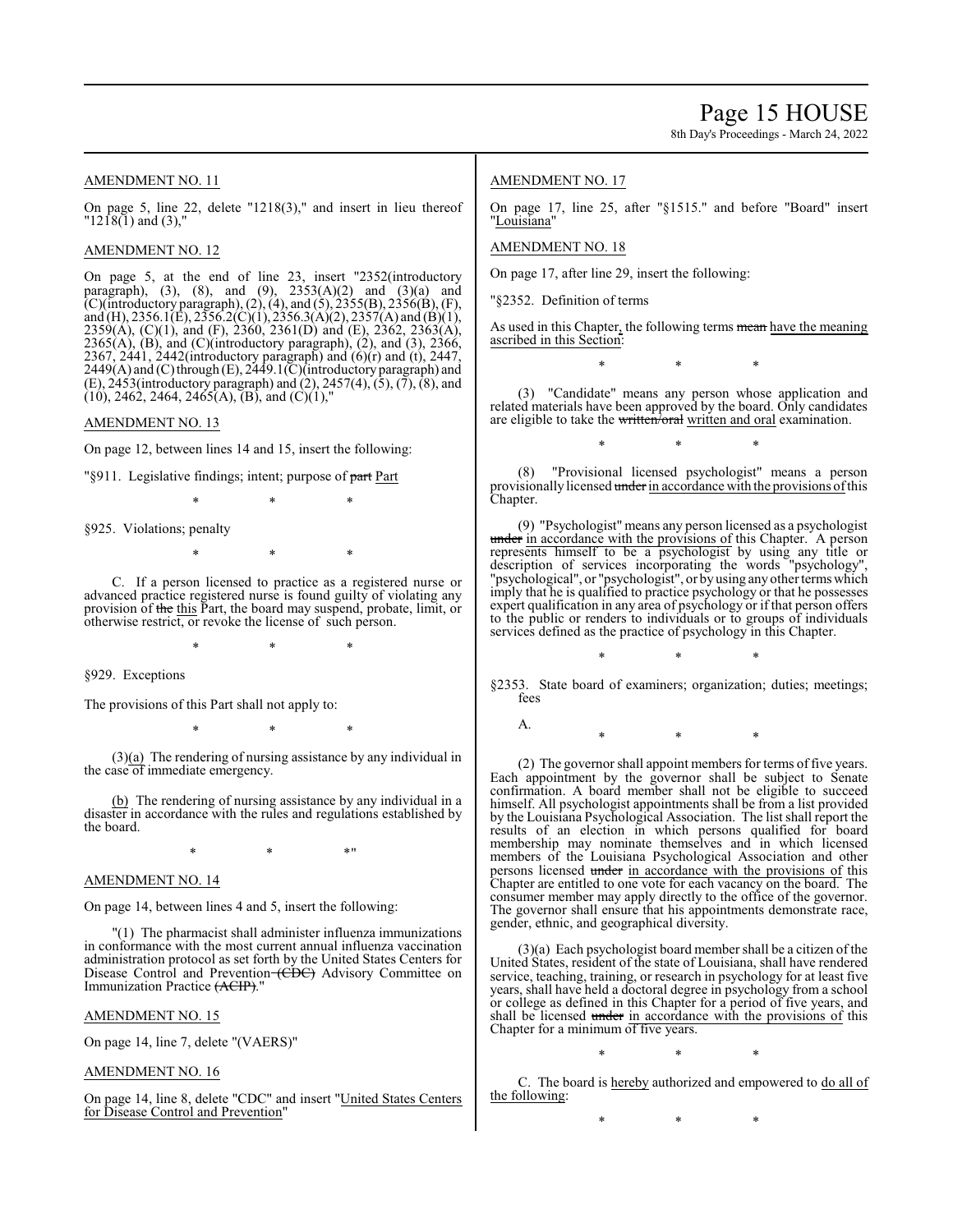### Page 16 HOUSE

8th Day's Proceedings - March 24, 2022

(2) Employ, within the limits of the funds received by the board, an administrative assistant, general legal counsel, or other personnel necessary for the proper performance of work under conducted pursuant to this Chapter.

\* \* \*

(4) Examine for, deny, approve, revoke, suspend, and renew the licenses of applicants, candidates, and psychologists as provided  $\frac{under in}{in}$  this Chapter.

Conduct hearings upon complaints concerning the disciplining of a person licensed pursuant to the provisions of this Chapter and within the limitations established under in Chapter 1-A of Title 37 of the Louisiana Revised Statutes of 1950 this Title.

\* \* \*

§2355. Records

\* \* \*

B. The board shall publish or cause to be published annually a list of psychologists or licensed specialists in school psychology licensed under in accordance with the provisions of this Chapter.

§2356. Licensure of psychologists by written and oral examination

\* \* \*

B. Upon investigation of the application and other evidence submitted, the board shall, not less than thirty days prior to the examination, notify each applicant that the application and evidence submitted for licensure is satisfactory and accepted and that the applicant has been admitted to candidacy status, or unsatisfactory and rejected; if rejected, said notice the notice to the applicant shall state the reasons for such rejection.

F. In the event If a candidate fails to receive a passing grade on the written/oral examination, he may apply for re-examination and shall be allowed to take a subsequent written/oral examination upon payment of such fee as is required by this Chapter.

\* \* \*

\* \* \*

H. If the board reasonably believes that a person applying for a license or for renewal of a license is not physically and mentally competent to render psychological services with reasonable skill and safety to his patients, or is afflicted with a disease or condition, either physical or mental, which would impair his competency to render psychological services, the board may request that the person submit to a physical examination by a medical doctor approved by the board,  $and/or$  submit to a mental health examination by a psychologist and/or or psychiatrist approved by the board, or both a physical examination and a mental health examination. If the person refuses to submit to the examination, the board, after contradictory hearing and upon finding reasonable cause, may issue an order requiring the person to submit to the examination. A person who is ordered to submit to an examination in accordance with this Subsection shall not be eligible for licensure or renewal of license prior to the examination. Proceedings under pursuant to this Subsection shall be conducted in compliance with the Administrative Procedure Act, R.S. 49:950 et seq.

§2356.1. Authorization to obtain criminal history record information

\* \* \*

E. If the criminal history record information reported by the bureau to the board does not provide grounds for disqualification of

the applicant for licensure under in accordance with the applicable law administered by the board, the board shall have the authority to forward the applicant's fingerprints and such other identifying information as may be required to the FBI with a request for a search of national criminal history record information relative to the applicant.

\* \* \*

§2356.2. Provisional licensed psychologist; renewal; continuing education

\* \* \*

C.(1) A provisional licensed psychologist shall be eligible for renewal of licensure without regard to any subsequent changes in the requirements for licensure upon payments of the fees established under provided for in R.S. 37:2354 and compliance with the requirements established pursuant to this Subsection. A provisional license may be renewed a maximum of three times.

\* \* \* §2356.3. Specialist in school psychology; licensure; scope of practice

A.

\* \* \*

(2) If the board reasonably believes that a person applying for a license or for a renewal of a license is not physically and mentally competent to render psychological services with reasonable skill and safety to his patients, or is afflicted with a disease or condition, either physical or mental, that would impair his competency to render psychological services, the board may request that the person submit to a physical examination by a medical doctor approved by the board or a mental health examination by a psychologist or psychiatrist approved by the board. If the person refuses to submit to the examination, the board, after contradictory hearing and upon finding reasonable cause, may issue an order requiring the person to submit to the physical or mental health examination. A person who is ordered to submit to a physical or mental health examination shall not be eligible for licensure or renewal of license prior to such examination. Proceedings under pursuant to this Paragraph shall be conducted in compliance with the Administrative Procedure Act.

\* \* \*

§2357. Renewal of license

A.(1) Persons licensed as psychologists under in accordance with the provisions of this Chapter shall be eligible for renewal of licensure without regard to any subsequent changes in the requirements for licensure upon payment of the fees established under provided for in R.S. 37:2354 and compliance with the requirement established pursuant to requirements of Paragraph (2) of this Subsection.

(2) The board shall establish continuing education requirements to be fulfilled prior to the renewal of a license. Failure to fulfill these requirements shall cause the license to lapse. For a period of two years from the date of lapse of the license, the license may be renewed upon proof of fulfilling all continuing education requirements applicable through the date of reinstatement and upon payment of all fees due under as required by R.S. 37:2354.

B.(1) Persons licensed as a specialist in school psychology under in accordance with the provisions of this Chapter shall be eligible for renewal of licensure without regard to any subsequent changes in the requirements for licensure upon payment of fees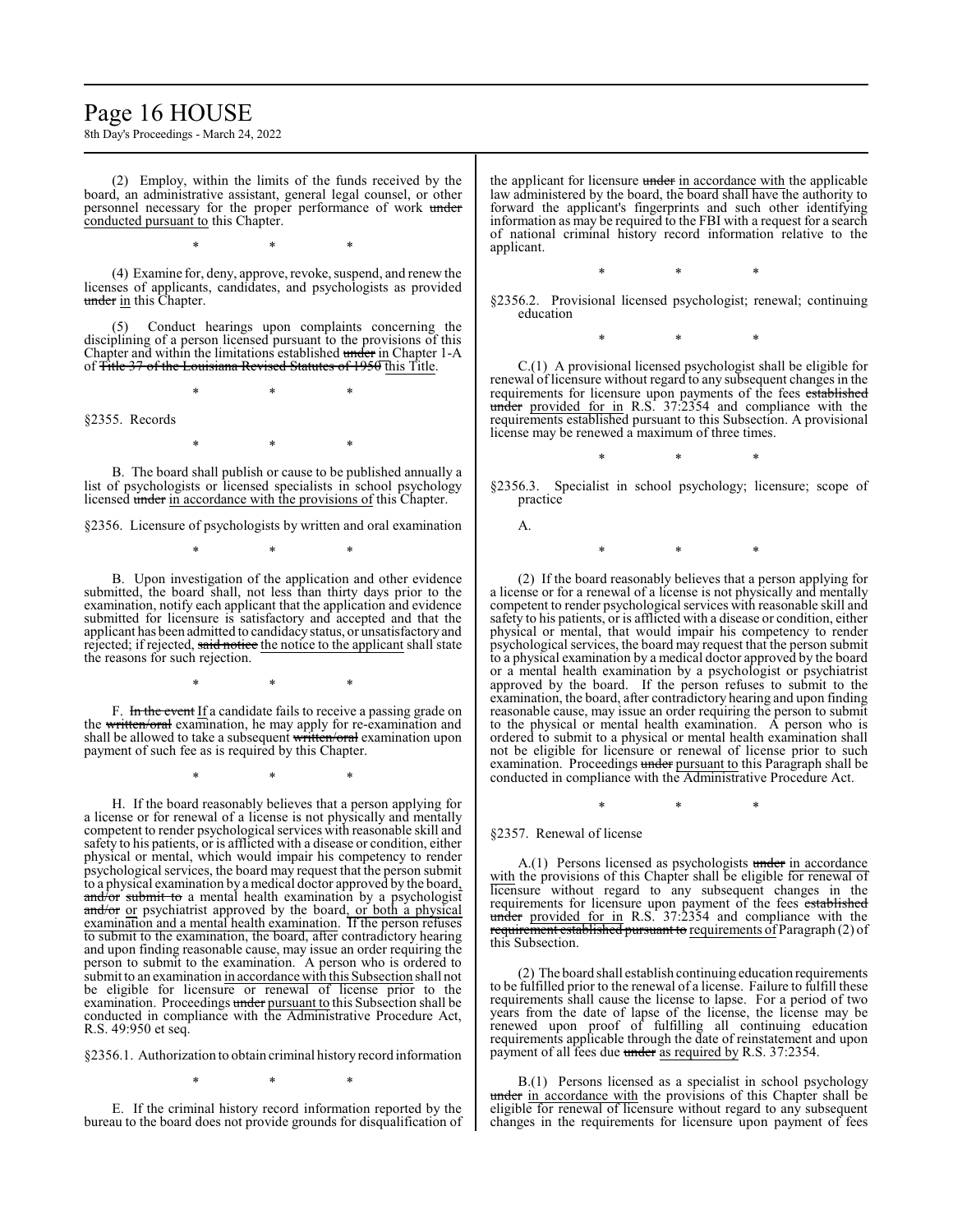8th Day's Proceedings - March 24, 2022

required by this Chapter and compliance with the provisions of this Subsection.

\* \* \*

§2359. Denial, revocation, or suspension of license; psychologist; provisional license; specialist in school psychology

A. A psychologist and anyone under the supervision of a psychologist shall conduct their his activities in conformity with ethical and professional standards promulgated by the board under pursuant to its current rules and regulations.

\* \* \*

C.(1) Proceedings for disciplinary action or for the denial or withholding of a license or provisional license under pursuant to the authority of this Section shall be conducted in compliance with the Administrative Procedure Act, R.S. 49:950 et seq. The board may require a person against whom it has taken disciplinary action, after hearing or informal resolution, to pay reasonable costs of the proceedings incurred by the board for hearing and any judicial review in accordance with the provisions of this Chapter. These costs shall be paid no later than ninety days after the adjudication by the board becomes final. No license or provisional license shall be issued, reinstated, or renewed until such costs have been paid.

\* \* \*

F. A person who has been refused a license or provisional license, or whose license has been revoked, under in accordance with the provisions of this Section, may reapply for licensure after more than two years have elapsed from the date such denial or revocation is legally effective.

\* \* \*

§2360. Violation and penalties

A. It Each of the following shall be a misdemeanor:

(1) For any person not licensed under in accordance with the provisions of this Chapter or Part VI of Chapter 15 of this Title to represent himself as a psychologist; or.

(2) For any person not licensed under in accordance with the provisions of this Chapter or Part VI of Chapter 15 of this Title to engage in the practice of psychology; or.

(3) Except for medical psychologists duly licensed by the Louisiana State Board of Medical Examiners, for any person to represent himself as a psychologist during the time that his license as a psychologist shall be is suspended, or revoked, or lapsed; or.

(4) For any person to otherwise violate the provisions of this Chapter.

B. Such A misdemeanor described in Subsection A of this Section shall be prosecuted by the district attorney of the judicial district in which the offense was committed in the name of the people of the state of Louisiana.

C. Such  $\overline{A}$  misdemeanor described in Subsection A of this Section shall be punishable upon conviction by imprisonment for not more than six months, or by a fine of not less than one hundred dollars nor more than five hundred dollars, or by both such fine and imprisonment. Each violation shall be deemed a separate offense.

§2361. Injunctive proceedings

\* \* \*

D. In case of violation of any injunction issued under pursuant to the provisions of this Section, the court may summarily try and punish the offender for contempt of court.

E. Such The injunctive proceedings provided for in this Section shall be in addition to, and not in lieu of, all penalties and other remedies as provided in this Chapter.

§2362. Advertisement of psychological services

The board may promulgate regulations to prohibit deceptive advertisements and representations concerning psychological services and the board may enforce this Section and its regulations under in accordance with the provisions of R.S. 37:2361.

§2363. Privileged communications

A. In judicial proceedings, whether civil, criminal, or juvenile, legislative and administrative proceedings, and proceedings preliminary and ancillary thereto, a patient or client, or his legal representative, may refuse to disclose or prevent the disclosure of confidential information, including information contained in administrative records, communicated to a psychologist or a licensed specialist in school psychology licensed under in accordance with the provisions of this Chapter, or persons reasonably believed by the patient or client to be so licensed, or to their employees or other persons under their supervision, for the purpose of diagnosis, evaluation, or treatment of any mental or emotional condition or disorder.

\* \* \*

§2365. Scope of Chapter

A. Members of other professions which who are licensed or certified under in accordance with the laws of this state shall be permitted to render services consistent with their professional training and code of ethics, provided if they do not represent themselves as psychologists or their work as psychological. The provisions of this Subsection shall not apply to those persons duly licensed as medical psychologists by the Louisiana State Board of Medical Examiners.

B. Duly ordained clergy and Christian Science practitioners shall be permitted to function in their ministerial capacity provided if they do not represent themselves as psychologists, or their work as psychological, unless they have been licensed  $\overline{u}$  and  $\overline{u}$  in accordance with the provisions of this Chapter or Part VI of Chapter 15 of this Title.

C. The following persons may engage in activities defined as the practice of psychology<del>, provided</del> if they do not represent themselves by any title which incorporates the word "psychologist" and provided they perform their activities under the supervision and functional authority of a psychologist licensed under in accordance with the provisions of this Chapter, subject to applicable in accordance with regulations promulgated by the board:

\* \* \*

(2) An individual pursuing post-doctoral training or experience in psychology, including persons seeking to fulfill the requirements for licensure under in accordance with the provisions of this Chapter.

 $(3)$  An assistant who is qualified under in accordance with regulations promulgated by the board and who is employed by, or otherwise directly accountable to, a psychologist licensed under in accordance with the provisions of this Chapter.

\* \* \*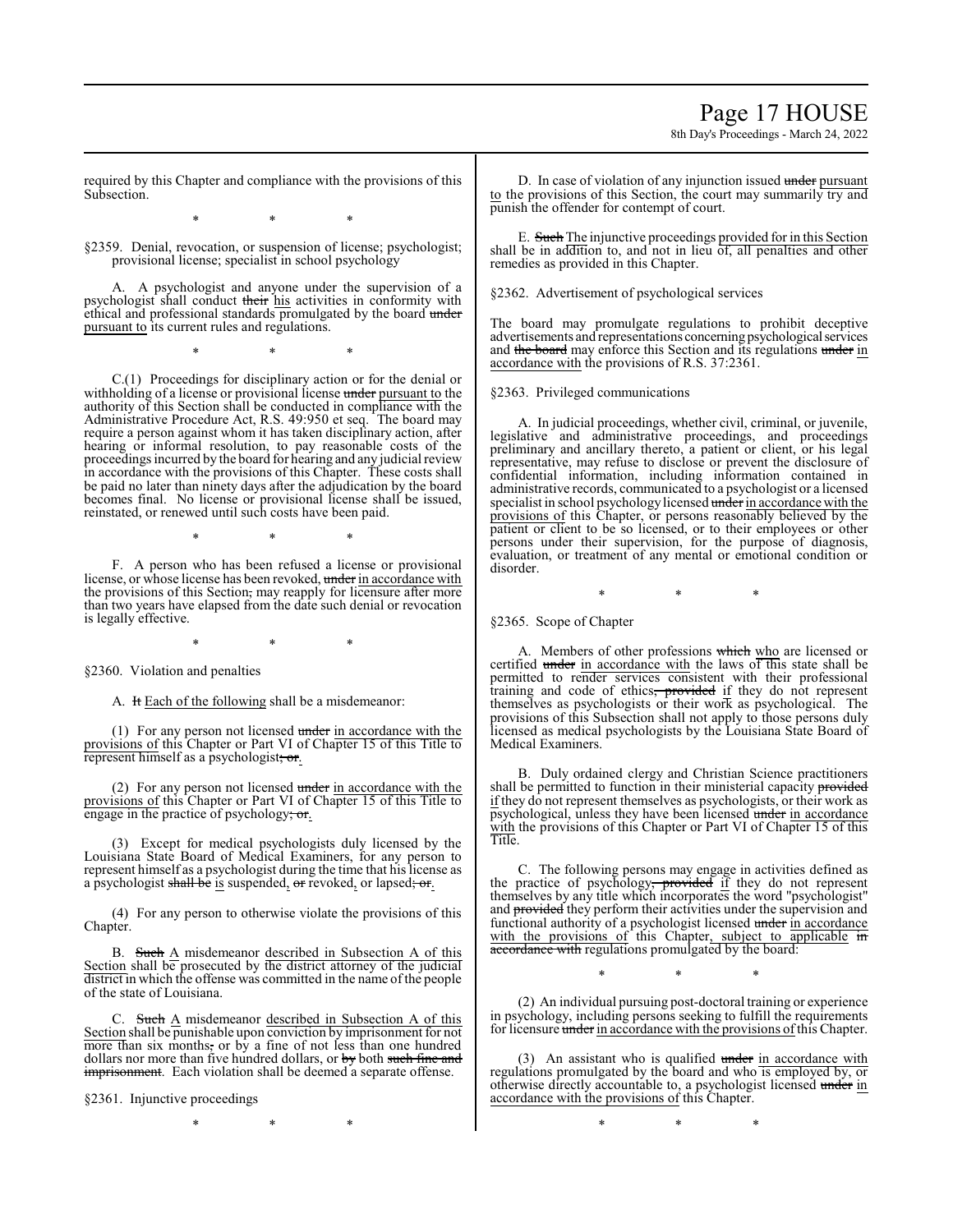### Page 18 HOUSE

8th Day's Proceedings - March 24, 2022

#### §2366. Drugs; medicine

Except as provided in Part II of this Chapter, nothing Nothing in this Chapter shall be construed as permitting a psychologist licensed under in accordance with the provisions of this Chapter to administer or prescribe drugs, or in any manner engage in the practice of medicine as defined by the laws of this state.

#### §2367. Orders to nurses

Notwithstanding any law, or rule, or regulation to the contrary, including but not limited to the provisions of Chapter 11 of Title 37 of the Louisiana Revised Statutes of 1950 this Title, it shall be considered to be within the scope of the practice of nursing as defined in Chapter 11 of said Title 37 this Title for a registered nurse, licensed practical nurse, and any other health care healthcare provider licensed under in accordance with the provisions of Chapter 11 of Title 37 this Title to execute and effectuate any order or direction otherwise within the scope of the practice of said health care that healthcare provider when that the order is within the scope of practice of psychology and given to him by a psychologist licensed under in accordance with the provisions of this Chapter and, when given in an institutional setting, the order is within the scope of the privileges granted to the psychologist by that institution.

\* \* \*

#### §2441. Registration and licensing required

In order to protect the public welfare, aid the Department of Revenue in collecting sales taxes on labor and on retail prices of hearing aids, and material used in the service and maintenance of hearing aids; to protect privately owned property and to provide an adequate supply of licensed dealers throughout the state by the establishment of the apprenticeship training program by the board; any person rendering or offering to render services for the sale, maintenance, and repair of any type of hearing aid as defined in R.S. 37:2442 shall hereafter be required to be registered and licensed as hereinafter provided in accordance with the provisions of this Chapter, and it shall be unlawful for any person to engage in or offer to engage in the state hearing aid sales and repair service as defined in R.S. 37:2442 unless duly registered and licensed in accordance with this Chapter or as an audiologist under in accordance with the provisions of Chapter 34 of Title 37 of the Louisiana Revised Statutes of 1950 this Title; that there is hereby created a board to be known as the Louisiana Board for Hearing Aid Dealers.

#### §2442. Definitions

The following words or and phrases, when used in this Chapter, shall have the following meanings:

\* \* \*

(6) "Unethical conduct" includes but is not limited to the following:

\* \* \*

(r) Sharing of any profits or sharing of any percentage of a licensee's income with any person, firm, corporation, or other business enterprise other than a person licensed to fit and sell hearing aids under in accordance with the provisions of this Chapter who is a resident of this state and associated with the licensee in fitting and selling hearing aids.

\* \* \*

(t) Representing or implying that a hearing aid is or will be custom made, "made to order," "prescription made," Imade to order", "prescription made", orin any other sense specially fabricated for an individual person when such is not the case.

#### \* \* \*

§2447. Scope of examination

The examination provided in R.S. 37:2446 shall consist of tests of knowledge in the areas of hearing testing and other areas to determine capability of fitting and selling hearing aids. The tests under provided for in this Section shall not include questions requiring a formal college, medical, surgical, or audiological education. The examination shall be determined and proctored by the Louisiana Board for Hearing Aid Dealers.

\* \* \*

§2449. Temporary training permit

A. An applicant who fulfills the requirements of R.S. 37:2445 and who has not previously applied to take the examination provided under for in R.S. 37:2446 may apply to the board for a temporary training permit.

\* \* \*

C. No temporary training permit shall be issued by the board under pursuant to this Section unless the applicant shows to the satisfaction of the board that he is or will be supervised and trained by a person, hereinafter "sponsor", who holds a valid license or certificate of endorsement issued under in accordance with the provisions of this Chapter.

D. If a person who holds a temporary training permit issued under in accordance with the provisions of this Section does not take the next required examination given after the date of issue, the temporary training permit shall not be renewed, except for good cause shown to the satisfaction of the board.

E. If a person who holds a temporary training permit issued under in accordance with the provisions of this Section takes and fails to pass the next required examination given after the date of issue, the board may renew the temporary training permit for a period ending thirty days after the conclusion ofthe next examination given. In no event shall more than one renewal be permitted. The fee for renewal shall be seventy-five dollars.

§2449.1. Guidelines for training of temporary training permit holders

\* \* \*

C. The training period begins shall begin on the date of the issuance of the temporary permit. A temporary training permit holder must shall complete at least one hundred fifty hours of directly supervised practicum that includes:

\* \* \* E. On completion of the directly supervised practicum required under by the provisions of Subsection C of this Section, the temporary training permit holder shall continue the permit holder's

training under the direct supervision ofthe permit holder's sponsor or

\* \* \*

co-sponsor.

§2453. Revocation or suspension of license or certificate; grounds

Any person registered under in accordance with the provisions of this Chapter may have his license or certificate revoked or suspended for a fixed period to be determined by the board for any of the following causes:

\* \* \*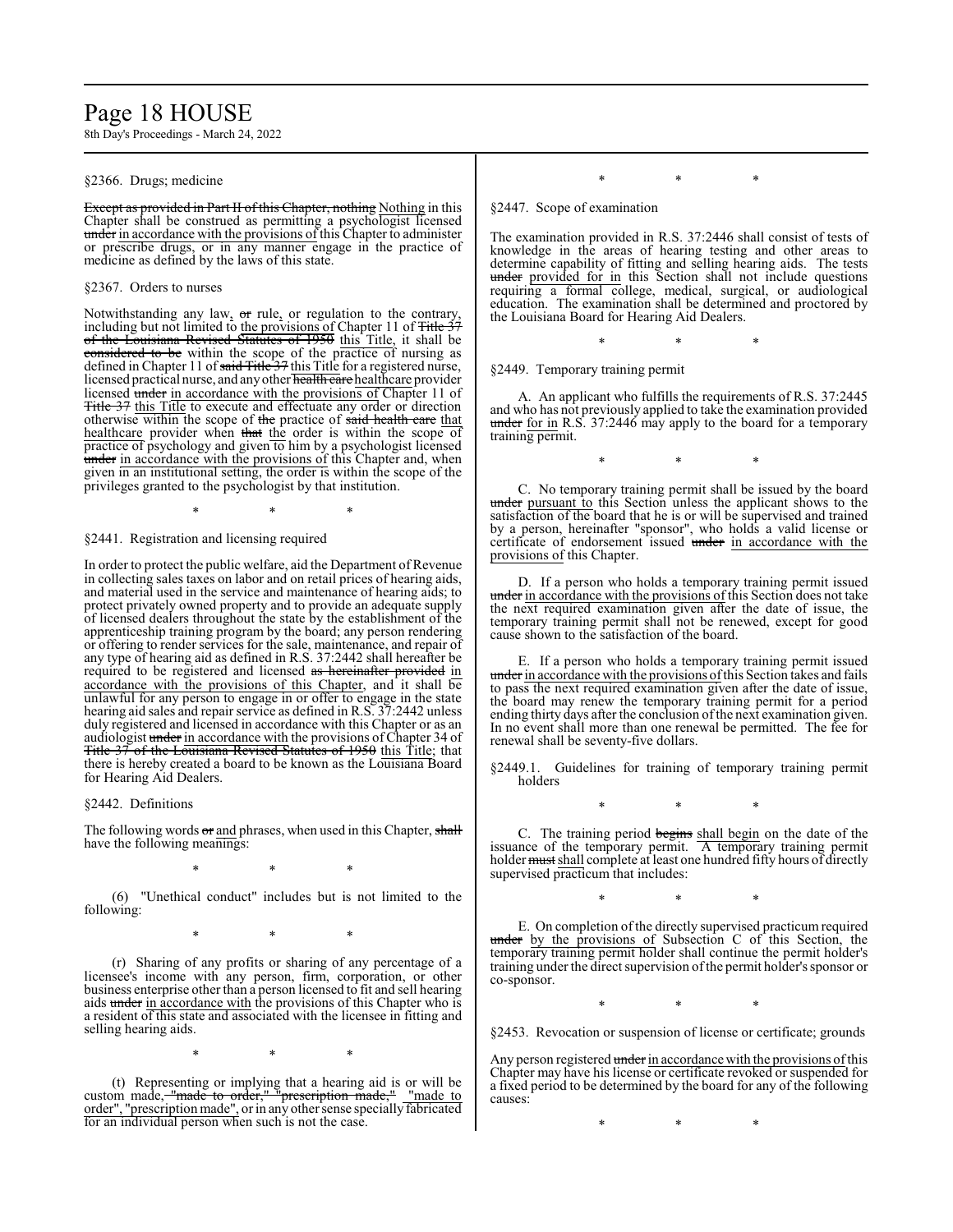### Page 19 HOUSE

8th Day's Proceedings - March 24, 2022

(2) By securing a license or certificate  $under$  provided for in this Chapter through fraud or deceit.

\* \* \*

§2457. Powers and duties of board

The powers and duties of the Louisiana Board for Hearing Aid Dealers are as follows:

\* \* \*

(4) To purchase and maintain or rent audiometric equipment and facilities necessary to carry out the examination of applicants for license licensure.

(5) To issue and renew licenses and certificate certificates of endorsement.

\* \* \*

(7) To appoint representatives to conduct or supervise the examination of applicants for license licensure.

(8) To designate the time and place for examining applicants for license licensure.

\* \* \*

(10) To require the periodic inspection and calibration of audiometric testing equipment and to carry out the periodic inspection of facilities of persons licensed under in accordance with the provisions of this Chapter.

\* \* \*

§2462. Notice and hearing on revocation or suspension

Any person whose license or temporary training permit is sought to be revoked or suspended under pursuant to the provisions of this Chapter shall be given thirty days notice, in writing, enumerating the charges and specifying a date for public hearing thereon. The hearing shall be held in the parish where the person's business is conducted. The board may issue subpoenas, compel the attendance and testimony of witnesses, and place them under oath,  $\overline{in}$  the same manner as in a district court in the parish where the hearing takes place.

\* \* \*

§2464. Application of Chapter; exceptions

A. This Chapter does shall not apply to a person while he is engaged in the fitting of hearing aids, provided it if that activity is part of the academic curriculum of an accredited institution of higher education or part of a program conducted by a public, tax-supported institution or agency or nonprofit organization, unless such person, or institution, or agency sells hearing aids, and/or or accessories, except earmolds.

B. This Chapter shall not apply to any physician or surgeon licensed <del>under the Louisiana State Medical Practice Act,</del> in accordance with the provisions of R.S. 37:1261, et seq.

C. This Chapter shall not apply to a person holding a certificate of clinical competence in audiology awarded by the American Speech-Language-Hearing Association and licensed as an any audiologist licensed by the Louisiana Board of Examiners for Speech-Language Pathology and Audiology.

§2465. Licensing requirements; applicability; exceptions

A. Any person who owns, maintains, or operates an office or place of business in which the person employs or engages under contract a person who practices the selling and fitting of hearing aids is considered to be practicing the selling and fitting of hearing aids under as provided in this Chapter and is required to be licensed under in accordance with the provisions of this Chapter.

B. If the person who owns, maintains, or operates an office or place of business under described in Subsection A of this Section is a partnership, each partner shall be licensed as provided by this Section. If the person who owns, maintains, or operates an office or place of business under described in Subsection A of this Section is a corporation or other legal entity, the chief executive officer of the corporation or legal entity shall be licensed as provided by this Chapter.

 $C.(1)$  All persons licensed under pursuant to the requirements of this Section shall file annually on or before the first day of the calendar year with the board a list of all licensed hearing aid dealers directly or indirectly employed by it, and shall also file with the board a statement on a form approved by the board that it submits itself to the rules and regulations of the board and the provisions of this Chapter, and shall register with the board its intention to engage in the selling and fitting of hearing aids or accessories, provided that the above is completed prior to such organization selling or offering for sale hearing aids or accessories.

AMENDMENT NO. 19

On page 22, line 23, after "39.1(A)(introductory paragraph)," and before "75 $(A)$ ," insert "50 $(C)$ ,"

 $*$  \*  $*$  \*

AMENDMENT NO. 20

On page 22, line 28, after "1223.3," and before "2017.10," insert "2012.2, 2012.3,"

#### AMENDMENT NO. 21

On page 22, line 29, after  $"(3)(i)$ ," and before  $"2166.5(B)(12)(e)$ (introductory paragraph)" insert "2109 $(E)(2)$ , 2113.2, 2120.33(introductory paragraph) and (7)(introductory paragraph) and (a),

#### AMENDMENT NO. 22

On page 23, delete lines 1 and 2 in their entirety and insert in lieu thereof the following:

" and (ii),  $2180.25(B)(2)(m)(v)$  and (q), and 2193.1(B)(5)(introductory paragraph) are hereby amended and reenacted to read as follows:"

#### AMENDMENT NO. 23

On page 28, between lines 6 and 7, insert the following:

"§50. Issuance of death certificates; duties of state registrar

\* \* \*

C. A local registrar may issue certified copies of any death certificate during the ten day period it is retained by him, and the certification of the local registrar shall have the same legal effect as certification by the state registrar, as otherwise provided by law. The local registrar shall forward each death certificate to the state registrar on the tenth day after the certificate is filed with him. Each month the state registrar shall notify each parish registrar of voters as to the name, address, and age of each resident of that parish over eighteen years of age for whom a death certificate has been received.

 $*$  \*  $*$  \*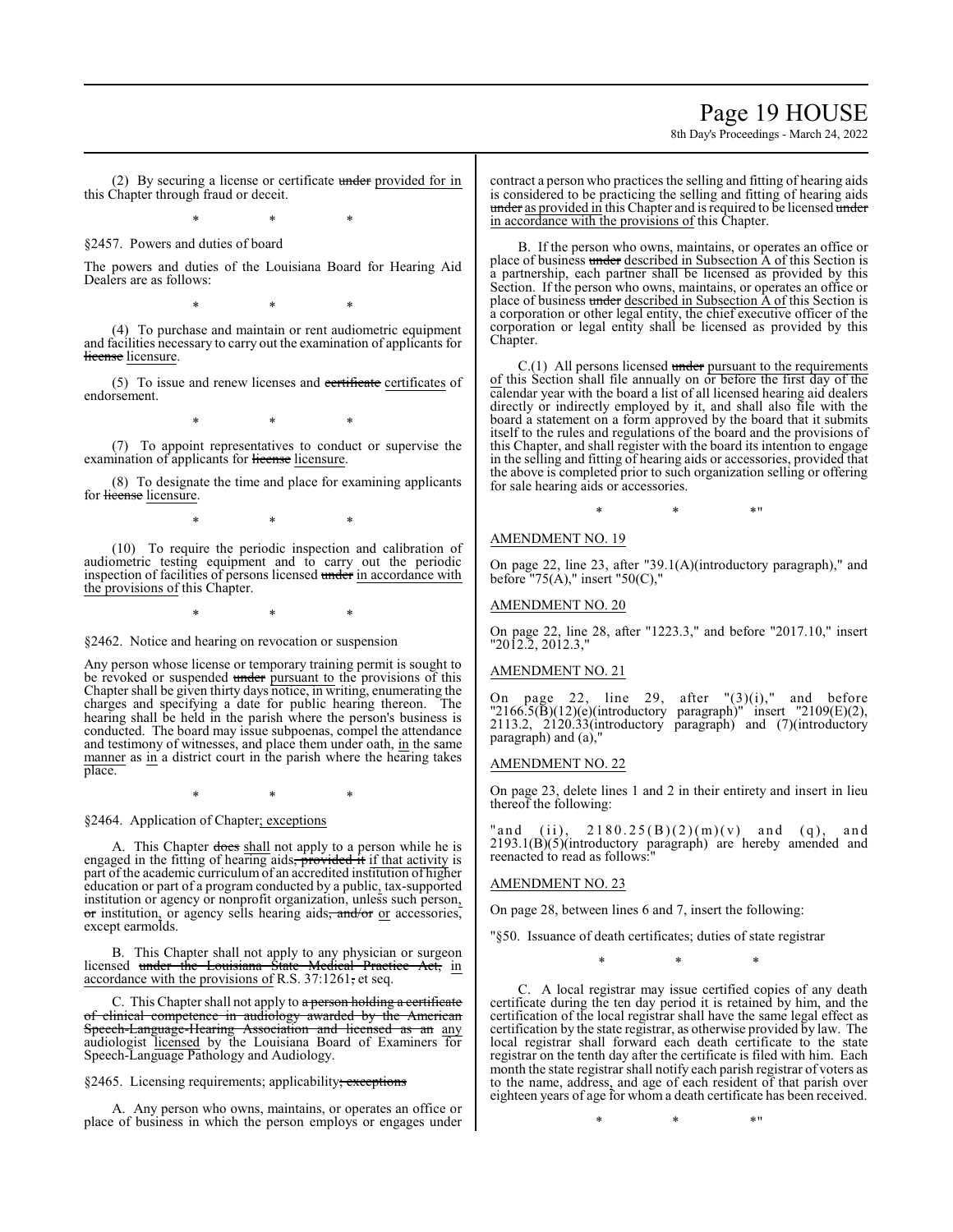### Page 20 HOUSE

8th Day's Proceedings - March 24, 2022

#### AMENDMENT NO. 24

On page 33, line 22, delete "shall"

#### AMENDMENT NO. 25

On page 35, between lines 12 and 13, insert the following:

"§2012.2. Admission of pay patients; disposition of proceeds

Patients suffering with tuberculosis who are able to pay for hospitalization in a hospital operated by the department shall reimburse the hospital for expenses of their hospitalization, medical services, drugs, and medicines at rates to be fixed by the department, and the proceeds of fees paid by such patients shall be transmitted to the state treasurer in accordance with state laws.

§2012.3. Transportation of indigent patients to hospital; expenses

A. Upon being shown the certificate of the superintendent of the hospital entitling an indigent tuberculosis patient to admission to a state owned tuberculosis hospital, the parish sheriff shall arrange for the transportation of the patient to such hospital.

B. The sheriff may collect from the parish five cents per mile for the distance the patient is transported from the parish to the hospital designated. Where more than one patient is transported at a time, the sheriff shall receive five cents a per mile for each patient transported. This five cents per mile shall be made to cover any means of transportation, sleeping accommodations, and sustenance of patients during their transportation. In addition to the above these amounts, the sheriff may collect for his own expenses an additional five cents per mile for each mile traveled in transporting the patient or patients to the hospital and in returning. The sheriff shall take the most direct route possible in going to and returning fromthe hospital. If any parish fails or refuses to pay the transportation charges to any sheriff justly entitled to them, the sheriff may proceed by summary writ of mandamus in the district court, without cost, against the governing authority of the parish to enforce payment."

#### AMENDMENT NO. 26

On page 37, between lines 17 and 18, insert the following:

"§2109. Rules, regulations, and minimum standards

\* \* \*

E.

\* \* \*

(2) However, the The provisions of this Subsection shall not be construed to authorize the secretary to close any hospital without approval as otherwise provided by law.

\* \* \*

#### §2113.2. Rules, regulations, and contracts

The Louisiana Department of Health shall prescribe rules and regulations to govern the necessary contracts, agreements, and financial arrangements to properly conduct training and research programs. Such rules and regulations shall govern contracts and agreements with colleges and universities, both publicly and privately owned, within the state for the purpose of promoting research and training in relation to illnesses of all types. All rules, regulations, and contracts adopted under the former authority of R.S. 46:663.2 are continued in effect and made subject to the provisions herein enacted.

\* \* \*

#### §2120.33. Definitions

As used in this Part, the following definitions shall apply unless the content clearly states terms have the meaning ascribed in this Section unless the context clearly indicates otherwise:

\* \* \*

(7) "Cognitive rehabilitation" means a systematic, functionally oriented service of therapeutic cognitive activities based on an assessment and an understanding of the behavior of a client. Services are directed to achieve functional improvement by either any of the following methods:

(a) Reinforcing, strengthening, or re-establishing previously learned patterns of behavior; or.

\* \* \*"

#### AMENDMENT NO. 27

On page 38, between lines 16 and 17, insert the following:

"§2193.1. Purpose and definitions

\* \* \*

B. For purposes of this Part, the following definitions apply:

(5) "Pediatric day health care facility" means a facility that may operate seven days a week, not to exceed twelve hours a day, to provide care for medically fragile children under the age of twenty-one, including technology dependent technology-dependent children who require close supervision. Care and services to be provided by the pediatric day health care facility shall include but shall not be limited to:

\* \* \*

 $*$  \*  $*$  \*

#### AMENDMENT NO. 28

On page 38, line 19, after "(B)(1)," and before "1933(B)," insert "977, 1906(C),"

#### AMENDMENT NO. 29

On page 40. between lines 22 and 23, insert the following:

"§977. Vaccinations for certain juveniles in state custody

The office of public health shall be responsible for providing and dispensing the Hepatitis hepatitis B vaccine, through the Vaccines for Children Program, to children between the ages of twelve and nineteen who have been placed in the custody of the division of youth services of the Department of Public Safety and Corrections.

\* \* \*

§1906. Delinquents and children in need of services; custody, supervision, services

\* \* \*

C. With respect to children between the ages of twelve and nineteen who have been placed in the custody of the local juvenile detention facility, each child shall be immunized with the Hepatitis hepatitis B vaccine during the intake process at any state or nonstate owned nonstate-owned facility. The Vaccines for Children Program through the office of public health shall be responsible for providing and dispensing the Hepatitis hepatitis B vaccine to each facility as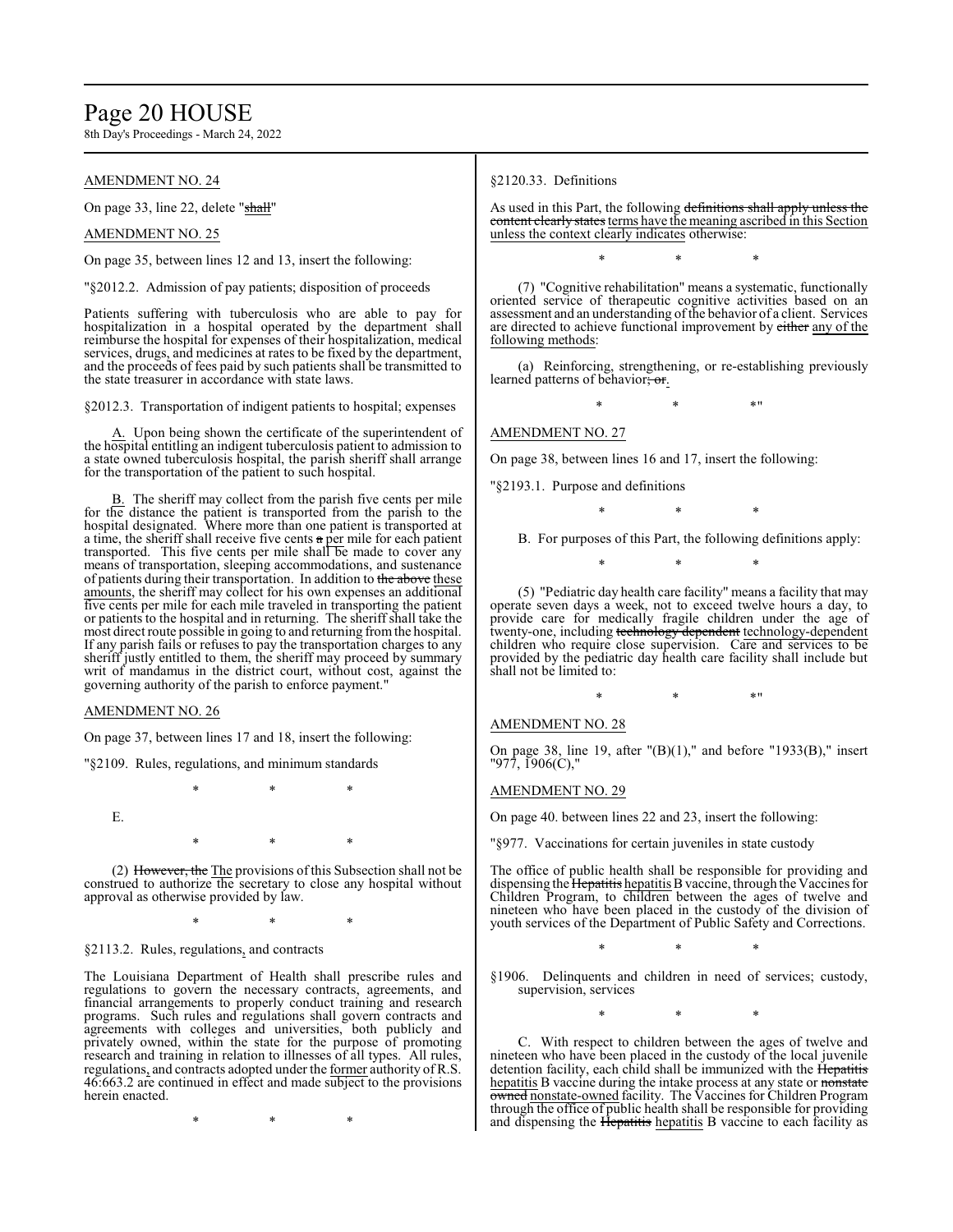### Page 21 HOUSE

8th Day's Proceedings - March 24, 2022

provided for in R.S. 46:977. The office of public health shall utilize the Louisiana Immunization Network for Kids (LINKS) to track the Hepatitis hepatitis B vaccination, as well as all other vaccinations given to juveniles while in the custody of local juvenile detention facilities. Detainees released before completion of the series of three immunizations shall be referred to health units or other providers for completion of the series of doses.

 $*$  \*  $*$  \*

#### AMENDMENT NO. 30

On page 44, delete line 1 in its entirety and insert in lieu thereof the following:

"Section 7. R.S. 37:2465(D), R.S. 40:5.5(F) and (G) and  $1249.1(A)$  and (B), and Section 4 of Act No."

#### AMENDMENT NO. 31

On page 44, line 4, after "comprising" and before "R.S. 40:1061.9," insert "R.S. 37:1026.3 and 2833 and"

#### AMENDMENT NO. 32

On page 44, line 5, after "1105.1," and before "and 2120.2." insert "1300.32,"

#### AMENDMENT NO. 33

On page 44, at the end of the page, insert the following:

"Section 9. The Louisiana State Law Institute is hereby authorized and directed to redesignate Part XII of Chapter 5-B of Title 40 ofthe Louisiana Revised Statutes of 1950, comprised ofR.S. 40:1123.1 through 1123.4, as Part V ofChapter 5-G of Title 40 ofthe Louisiana Revised Statutes of 1950, to be comprised of R.S. 40:1300.41 through 1300.44, and is further directed to retain the heading of the Part."

On motion of Rep. Bagley, the amendments were adopted.

On motion of Rep. Bagley, the bill, as amended, was ordered engrossed and passed to its third reading.

#### **HOUSE BILL NO. 315—** BY REPRESENTATIVE TURNER

AN ACT

To enact R.S. 17:1960.1, relative to students with disabilities; relative to public school governing authorities; relative to certain publicly funded programs; to create the Blind and Visually Impaired Child's Bill of Rights; and to provide for related matters.

Read by title.

Reported with amendments by the Committee on Education.

The committee amendments were read as follows:

#### **HOUSE COMMITTEE AMENDMENTS**

Amendments proposed by House Committee on Education to Original House Bill No. 315 by Representative Turner

#### AMENDMENT NO. 1

On page 2, line 27, after "Education" and before "and" delete "Plan" and insert "Program"

On motion of Rep. Harris, the amendments were adopted.

On motion of Rep. Harris, the bill, as amended, was ordered engrossed and passed to its third reading.

**HOUSE BILL NO. 325—**

BY REPRESENTATIVE STEFANSKI AN ACT

To repeal R.S. 42:29(G), relative to public meetings; to provide relative to the authority of the State Bond Commission to hold periodic meetings via electronic means.

Read by title.

Reported favorably by the Committee on House and Governmental Affairs.

On motion ofRep. Stefanski, the bill was ordered engrossed and passed to its third reading.

**HOUSE BILL NO. 333—** BY REPRESENTATIVE BRASS

AN ACT

To enact R.S. 17:2926(A)(4), relative to curricula; to provide for advising of students; to provide for the scheduling of advanced courses; and to provide for related matters.

Read by title.

Reported favorably by the Committee on Education.

On motion of Rep. Harris, the bill was ordered engrossed and passed to its third reading.

#### **HOUSE BILL NO. 365—**

BY REPRESENTATIVE SEABAUGH

AN ACT To amend and reenact R.S. 14:95.1(D) and to enact R.S. 14:2(B)(29) and 95.1(E), relative to crimes of violence; to create the crime of possession of firearm or carrying concealed weapon by a person convicted of certain felonies a crime of violence; to provide for an effective date; and to provide for related matters.

Read by title.

Reported with amendments bytheCommittee on Administration of Criminal Justice.

The committee amendments were read as follows:

#### **HOUSE COMMITTEE AMENDMENTS**

Amendments proposed by House Committee on Administration of Criminal Justice to Original House Bill No. 365 by Representative Seabaugh

#### AMENDMENT NO. 1

Delete Amendment Set #1531 previously adopted by the House Committee on Administration ofCriminal Justice on March 23, 2022.

#### AMENDMENT NO. 2

On page 2, line 2, after "felonies" delete the remainder of the line in its entirety and delete line 3 in its entirety and insert "and while committing any offense enumerated in this Section."

#### AMENDMENT NO. 3

On page 2, delete lines 8 through 14 in their entirety and insert the following:

"D. If any crime used as a predicate offense under this Section is a crime of violence as defined by R.S. 14:2(B) and the offender uses, possesses, or has under his immediate control any firearmwhile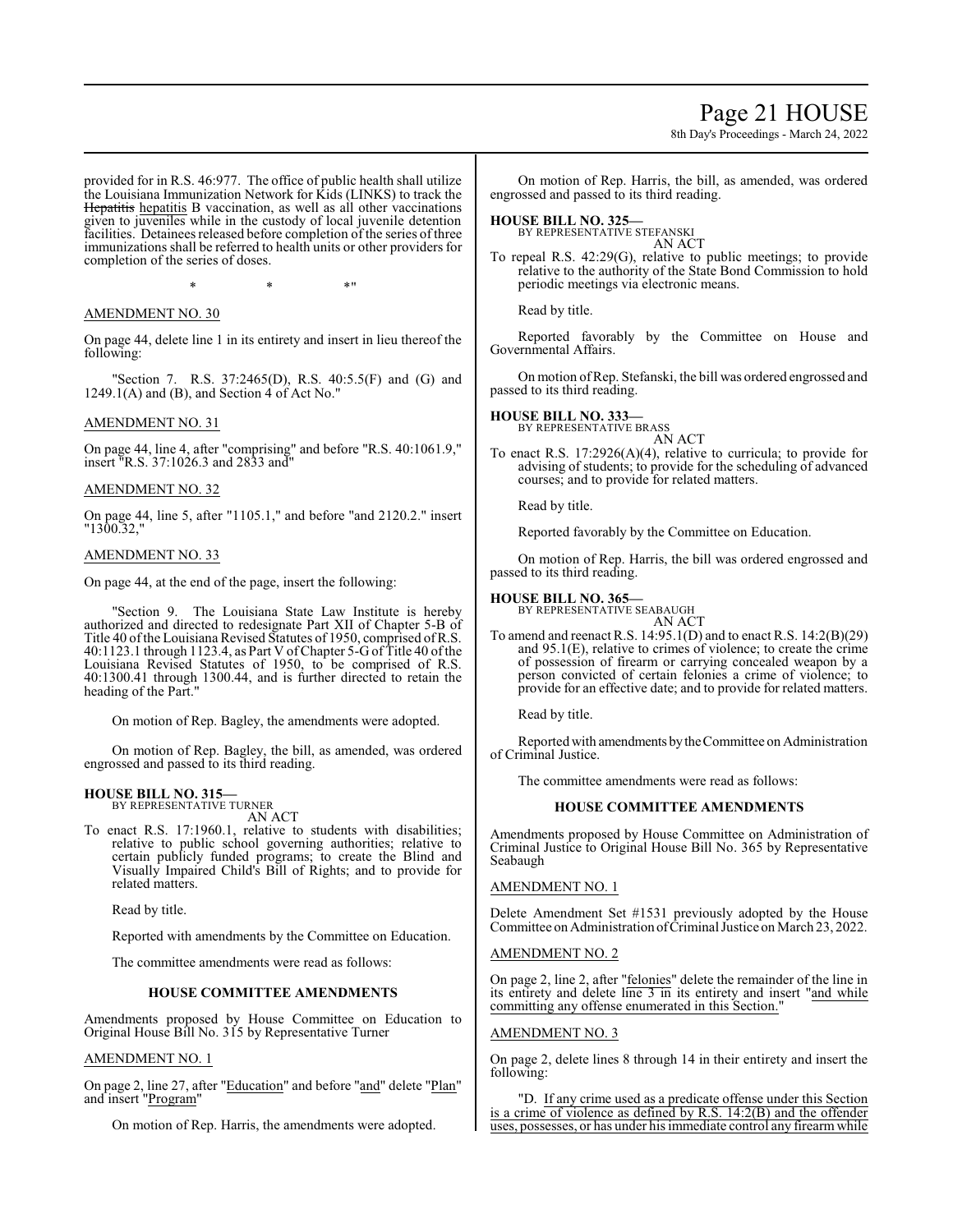8th Day's Proceedings - March 24, 2022

committing another offense as defined in R.S. 14:2(B), a conviction under this Subsection shall be designated as a crime of violence.

On motion of Rep. Bacala, the amendments were adopted.

On motion of Rep. Bacala, the bill, as amended, was ordered engrossed and passed to its third reading.

**HOUSE BILL NO. 411—** BY REPRESENTATIVE THOMAS AN ACT

To amend and reenactR.S. 42:1119(B)(2)(a)(v), relative to nepotism; to provide relative to family members of school board members and school district superintendents who are employed by the school board; to provide relative to promotion of such employees; to provide for an effective date; and to provide for related matters.

Read by title.

Reported favorably by the Committee on House and Governmental Affairs.

On motion ofRep. Stefanski, the bill was ordered engrossed and passed to its third reading.

### **HOUSE BILL NO. 417—**

BY REPRESENTATIVE HILFERTY AN ACT

To amend and reenact R.S.  $17:436.1(K)(1)$  and to enact R.S. 17:407.50.2, relative to licensed early learning centers and public elementary and secondary schools; to provide with respect to anaphylaxis training; to provide with respect to the administration of medication; to authorize the maintenance of a supply of auto-injectable epinephrine; to provide for definitions; to provide for effectiveness; and to provide for related matters.

Read by title.

Reported with amendments by the Committee on Education.

The committee amendments were read as follows:

#### **HOUSE COMMITTEE AMENDMENTS**

Amendments proposed by House Committee on Education to Original House Bill No. 417 by Representative Hilferty

#### AMENDMENT NO. 1

On page 1, line 2, between "To" and "enact" insert "amend and reenact R.S.  $17:436.1(K)(1)$  and to"

#### AMENDMENT NO. 2

On page 1, line 2, after "centers" delete the semicolon ";" and insert "and public elementary and secondary schools; to provide with respect to anaphylaxis training;"

#### AMENDMENT NO. 3

On page 1, line 7, between "Section 1." and "R.S." insert "R.S.  $17:436.1(K)(1)$  is hereby amended and reenacted and"

#### AMENDMENT NO. 4

On page 1, line 16, after "nurse" delete the remainder of the line and insert a comma "," and insert "a licensed medical physician,"

#### AMENDMENT NO. 5

On page 1, line 17, after "or" and before "in" delete "state-approved training course" and insert "an anaphylaxis training organization"

#### AMENDMENT NO. 6

On page 1, line 18, between "epinephrine." and "The" insert "Such training may be considered continuing education and be applied to the early learning center's annual continuing education requirements.

#### AMENDMENT NO. 7

On page 2, line 2, after "location." delete the remainder of the line and at the beginning of line  $\overline{3}$ , delete "physician" and insert " $\underline{A}$ healthcare professional authorized to prescribe medications'

#### AMENDMENT NO. 8

On page 2, at the beginning of line 8, delete  $\Gamma(3)$ " and insert  $\Gamma(3)(a)$ "

#### AMENDMENT NO. 9

On page 2, between lines 10 and 11, insert the following:

(b) For the purposes of this Section, an anaphylaxis training organization is a nationally recognized organization that provides anaphylaxis education or a training program whose leadership includes a physician authorized to practice medicine and surgery or osteopathic medicine and surgery and who is board-certified in allergy and immunology as that designation is issued by a medical specialty certifying board recognized by the American Board of Medical Specialties or American Osteopathic Association.

AMENDMENT NO. 10

On page 2, line 20, after "(4)" and before "anaphylaxis" delete "A state-recognized" and insert "An"

#### AMENDMENT NO. 11

On page 2, after line 20, insert the following:

"\* \* \*

§436.1. Administration of medication; definition; conditions; restrictions; exceptions

\* \* \*

K.(1) Notwithstanding any provision of law or any rule, regulation, or policy to the contrary, the governing authority of each public elementary and secondary school shall adopt a policy authorizing a school nurse or trained school employee to administer auto-injectable epinephrine, as defined in Subparagraph (J)(4)(a) of this Section, to a student who the school nurse or trained school employee, in good faith, professionally believes is having an anaphylactic reaction, whether or not such student has a prescription for epinephrine. At least one employee at each school shall receive training froman anaphylaxis training organization, a registered nurse, or a licensed medical physician in the administration of autoinjectable epinephrine. The school nurse or trained employee may administer the auto-injectable epinephrine to respond to a student's anaphylactic reaction, under a standing protocol from a physician licensed to practice medicine in the state. For the purposes of this Paragraph, an anaphylaxis training organization means a nationally recognized organization that provides anaphylaxis education or a training program whose leadership includes a physician authorized to practice medicine and surgery or osteopathic medicine and surgery and who is board-certified in allergy and immunology as that designation is issued by a medical specialty certifying board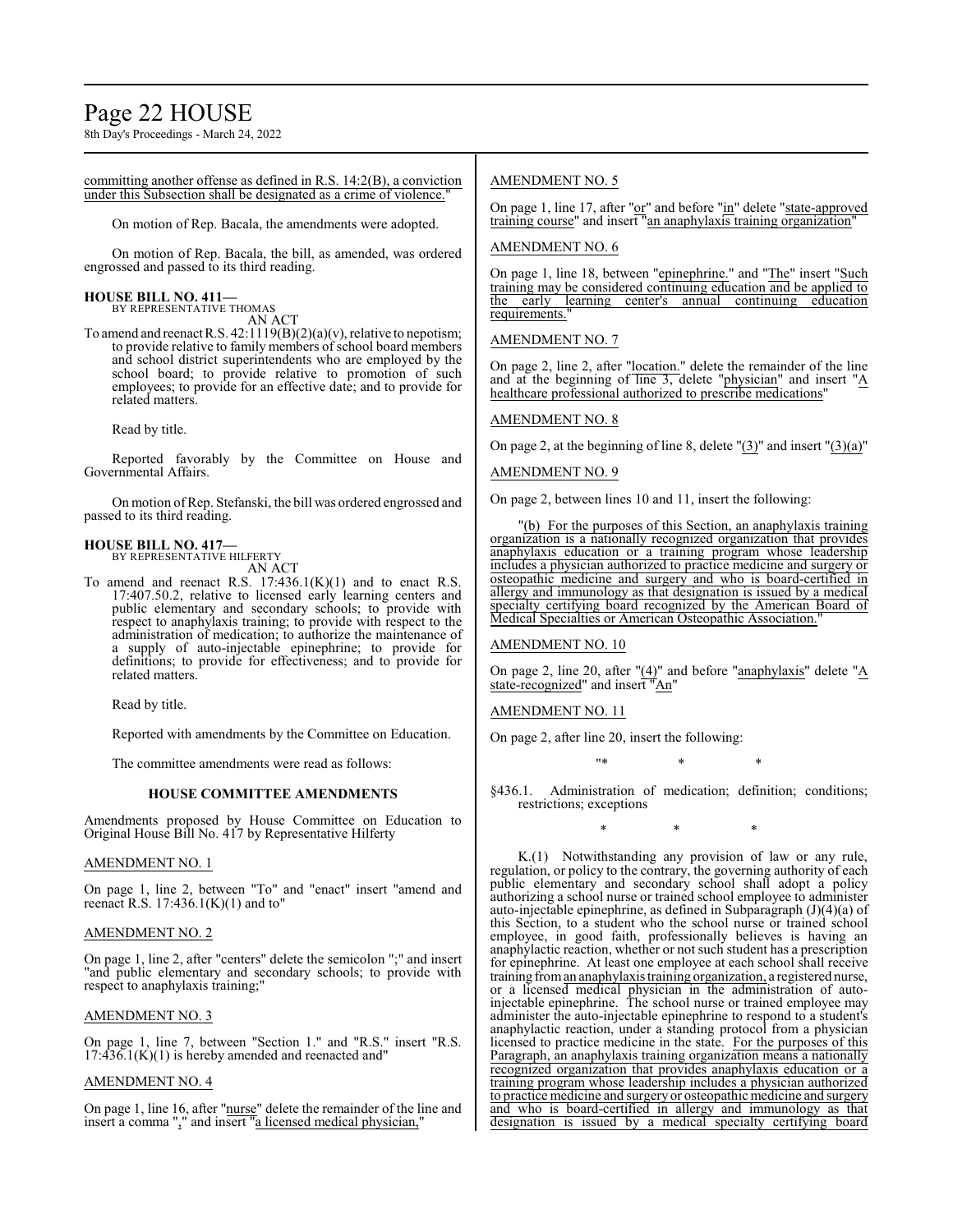### Page 23 HOUSE

8th Day's Proceedings - March 24, 2022

recognized by the American Board of Medical Specialties or American Osteopathic Association."

On motion of Rep. Harris, the amendments were adopted.

On motion of Rep. Harris, the bill, as amended, was ordered engrossed and passed to its third reading.

### **HOUSE BILL NO. 456—** BY REPRESENTATIVE NELSON

AN ACT

To amend and reenact R.S. 24:31, relative to legislative per diem payments; to allow certain members of the legislature to receive per diem payments as non-taxable travel allowances rather than compensation; and to provide for related matters.

Read by title.

Reported favorably by the Committee on House and Governmental Affairs.

On motion ofRep. Stefanski, the bill was ordered engrossed and passed to its third reading.

#### **HOUSE BILL NO. 475—** BY REPRESENTATIVE THOMAS

AN ACT

To amend and reenact R.S. 42:1119(B)(2)(a)(iii), relative to nepotism; to provide relative to family members of school board members and school district superintendents who are employed by the school board; to provide relative to the deadline for disclosing information regarding such employment to the Board of Ethics; to provide relative to penalties; and to provide for related matters.

Read by title.

Reported favorably by the Committee on House and Governmental Affairs.

On motion ofRep. Stefanski, the bill was ordered engrossed and passed to its third reading.

#### **HOUSE BILL NO. 478—**

BY REPRESENTATIVE FONTENOT AN ACT

To enact R.S. 40:41(C)(1)(f), relative to disclosure of records; to provide for the disclosure of records or issuance of certificates to an agent for the surety of a person who is the party to a criminal bail bond; to provide relative to proper documentation; and to provide for related matters.

Read by title.

Reported favorably by the Committee on Health and Welfare.

On motion of Rep. Bagley, the bill was ordered engrossed and passed to its third reading.

#### **HOUSE BILL NO. 497—**

BY REPRESENTATIVES TURNER, ROBBY CARTER, AND COX AN ACT

To amend and reenact R.S. 37:1250, relative to regulation of pharmacists and pharmacies by the Louisiana Board of Pharmacy; to provide relative to facilities which engage solely in the distribution of drugs or other products necessary for home kidney dialysis for patients with end stage renal disease; to exempt such facilities from the provisions of the Louisiana Pharmacy Practice Act; and to provide for related matters.

Read by title.

Reported favorably by the Committee on Health and Welfare.

On motion of Rep. Bagley, the bill was ordered engrossed and passed to its third reading.

### **HOUSE BILL NO. 501—** BY REPRESENTATIVE DUBUISSON

AN ACT

To authorize and provide for the transfer of certain state property; to authorize the transfer of certain state property in St. Tammany Parish; to provide for the property descriptions; to provide terms and conditions; to provide for the reservation of mineral interests; to provide terms and conditions; to provide for an effective date; and to provide for related matters.

Read by title.

Reported favorably by the Committee on Natural Resources and Environment.

On motion of Rep. Coussan, the bill was ordered engrossed and passed to its third reading.

#### **HOUSE BILL NO. 525—**

BY REPRESENTATIVE MCCORMICK AN ACT

To authorize and provide for the transfer of certain state property; to authorize the transfer of certain state property in Caddo Parish; to provide for property descriptions; to provide for the reservation of mineral rights; to provide terms and conditions; to provide for termination of authority; to provide for an effective date; and to provide for related matters.

Read by title.

Reported favorably by the Committee on Natural Resources and Environment.

On motion of Rep. Coussan, the bill was ordered engrossed and passed to its third reading.

**HOUSE BILL NO. 529—** BY REPRESENTATIVE BROWN

AN ACT To amend and reenact R.S. 22:3, 1921(A), (C), and (D), 1922(A), 1926, 1928(A)(introductory paragraph), 1929(A), 2132(G)(2), 2161(J), 2171(L), R.S. 36:681(C), 683, 687, 689, and 691.1, to enact R.S. 36:681(D), 686(C)(3) and (4), and 694.1, and to repeal R.S.  $36:686(D)$  and (E), relative to the organization of the Department of Insurance; to provide for the offices within and officers for the department; to provide for the administration of certain commissions within the department; to provide for the chief deputy commissioner of the department; to create the office of policy, innovation, and research; to provide the duties and functions of the office and the deputy commissioner of policy, innovation, and research; to make technical changes; to provide for an effective date; and to provide for related matters.

Read by title.

Reported with amendments by the Committee on Insurance.

The committee amendments were read as follows:

#### **HOUSE COMMITTEE AMENDMENTS**

Amendments proposed by House Committee on Insurance to Original House Bill No. 529 by Representative Brown

#### AMENDMENT NO. 1

On page 4, delete line 12, and insert in lieu thereof the following:

"authority herein granted pursuant to this Part or when such reports or information are provided to or"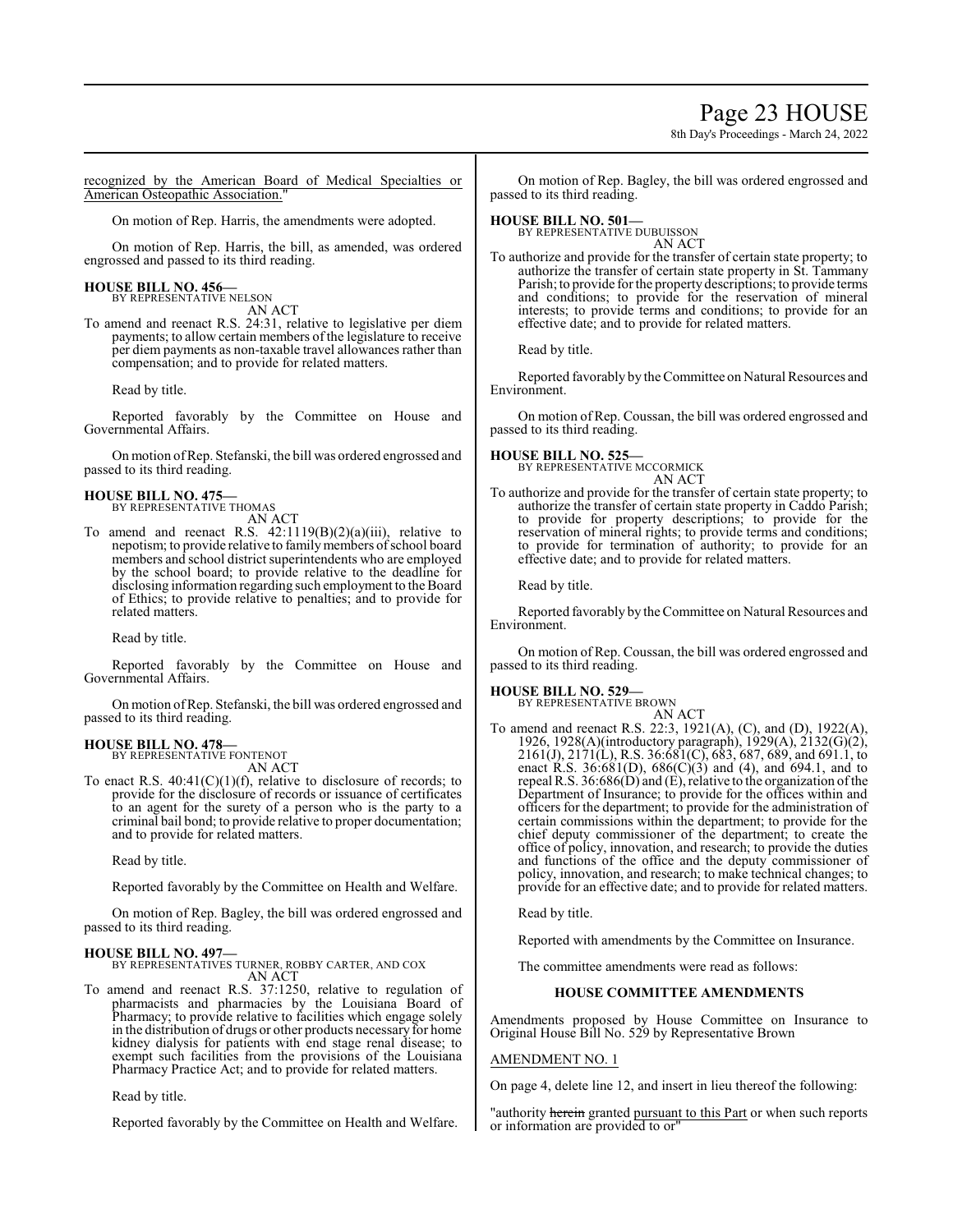### Page 24 HOUSE

8th Day's Proceedings - March 24, 2022

#### AMENDMENT NO. 2

On page 4, line 28, delete "herein" and insert "in this Section"

#### AMENDMENT NO. 3

On page 5, line 12, delete "herein" and insert in lieu thereof "in this Section"

#### AMENDMENT NO. 4

On page 5, line 24, delete "herein" and insert in lieu thereof "in this Section"

#### AMENDMENT NO. 5

On page 6, line 20, after "commissioner" and before "appointed" insert "of insurance"

#### AMENDMENT NO. 6

On page 6, at the end of line 21, insert "of insurance"

#### AMENDMENT NO. 7

On page 7, line 29, after "commissioner" and before the period "." insert "of insurance"

#### AMENDMENT NO. 8

On page 8, line 6, after "commissioner" and before the period "." insert "of insurance"

#### AMENDMENT NO. 9

On page 8, line 15, after "commissioner" and before the period "." insert "of insurance"

On motion of Rep. Huval, the amendments were adopted.

On motion of Rep. Huval, the bill, as amended, was ordered engrossed and passed to its third reading.

#### **HOUSE BILL NO. 530—** BY REPRESENTATIVE MIGUEZ

AN ACT

To authorize and provide for the transfer of certain state property; to authorize the transfer of certain state property in Iberia and St. Martin Parish; to provide for property descriptions; to provide for the reservation of mineral rights; to provide terms and conditions; to provide for an expiration of authority; to provide for an effective date; and to provide for related matters.

Read by title.

Reported favorably by the Committee on Natural Resources and Environment.

On motion of Rep. Coussan, the bill was ordered engrossed and passed to its third reading.

#### **HOUSE BILL NO. 545—**

BY REPRESENTATIVE WRIGHT AN ACT

To amend and reenact R.S. 22:821(B)(29), 1551(A) and (B), the heading of Subpart B of Part I of Chapter 5 of Title 22 of the Louisiana Revised Statutes of 1950, R.S. 22:1581(B)(1),  $1808.2(C)(6)$  and (E), and  $1808.6(A)$  and (B) and to repeal R.S. 22:513(B)(6), 1545(C), 1546(A)(4), 1571, 1574(A)(4),

 $1808.2(C)(1)$  through (5), and  $1808.3(4)$ , relative to prelicensing requirements for insurance producers; to repeal the prelicensing requirement for certain persons; to provide for an effective date; and to provide for related matters.

Read by title.

Reported with amendments by the Committee on Insurance.

The committee amendments were read as follows:

#### **HOUSE COMMITTEE AMENDMENTS**

Amendments proposed by House Committee on Insurance to Original House Bill No. 545 by Representative Wright

#### AMENDMENT NO. 1

On page 2, line 16, delete "of insurance"

AMENDMENT NO. 2

On page 4, line 2, delete "of insurance"

On motion of Rep. Huval, the amendments were adopted.

On motion of Rep. Huval, the bill, as amended, was ordered engrossed and passed to its third reading.

#### **HOUSE BILL NO. 548—**

BY REPRESENTATIVES FREEMAN, MOORE, AND SCHLEGEL AND SENATORS BARROW AND MIZELL AN ACT

To enact R.S. 17:3921.4, relative to digital devices in public schools; to require the state Department of Education to develop health and safety guidelines for the use of digital devices in public schools; to require collaboration with the Louisiana Department of Health and others in developing the guidelines; to provide for the content of the guidelines; to require the state Department of Education to distribute the guidelines to public school governing authorities; to provide for an effective date; and to provide for related matters.

Read by title.

Reported with amendments by the Committee on Education.

The committee amendments were read as follows:

#### **HOUSE COMMITTEE AMENDMENTS**

Amendments proposed by House Committee on Education to Original House Bill No. 548 by Representative Freeman

#### AMENDMENT NO. 1

On page 1, line 5, after "and" and before "in" delete "professional medical societies" and insert "others"

#### AMENDMENT NO. 2

On page 1, line 13, after "and" and before "shall" delete "professional medical societies," and insert "and medical practitioners in relevant specialties such as ophthalmology, optometry, childhood obesity, heart disease, sleep occupational therapy, kinesiology, and ergonomics as well as parents, teachers, and school administrators,"

#### AMENDMENT NO. 3

On page 1, line 19, after "on" and before "digital" insert "schoolissued"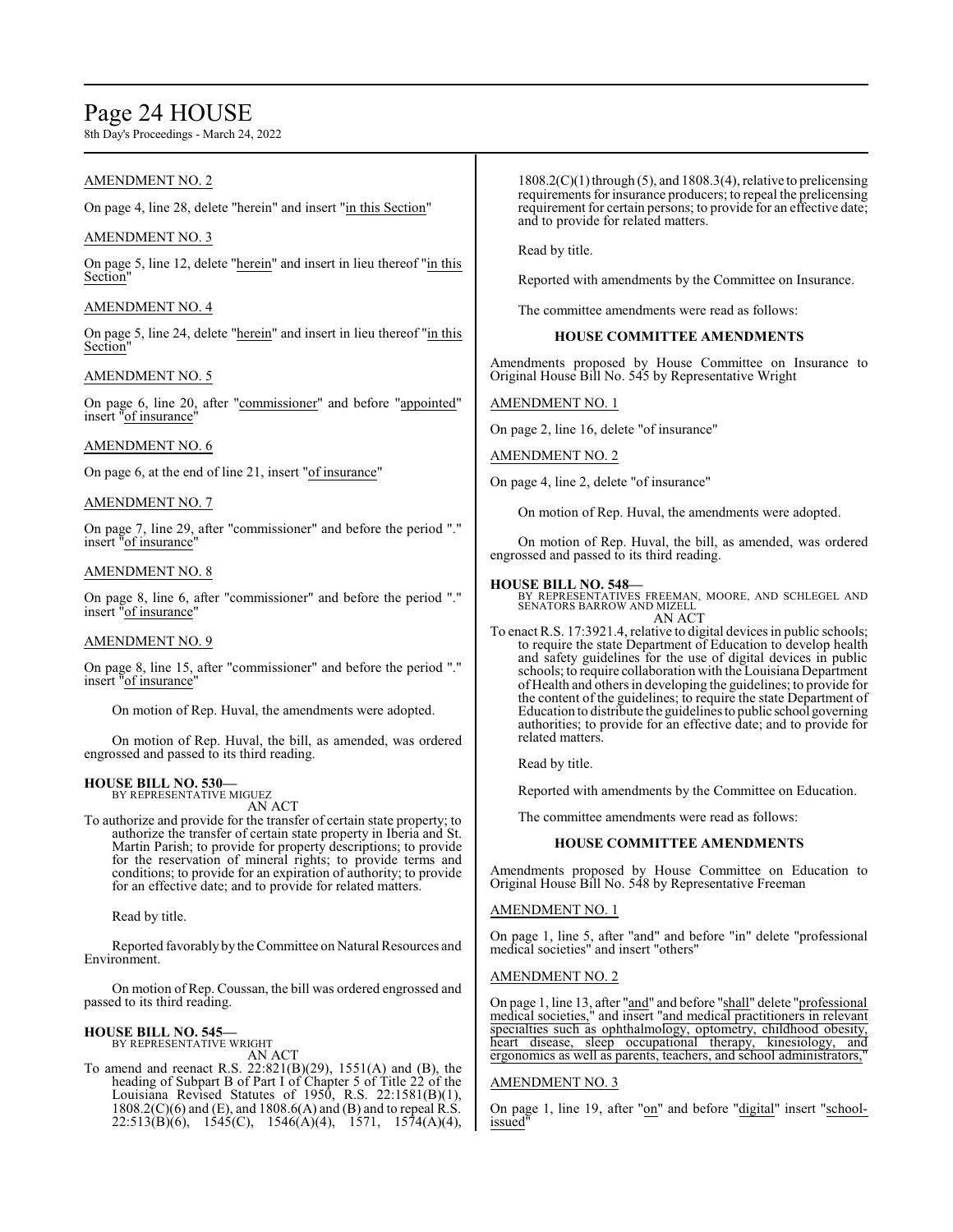## Page 25 HOUSE

8th Day's Proceedings - March 24, 2022

#### AMENDMENT NO. 4

On page 2, line 1, after "classroom" and before "appropriate" delete the comma "," and insert "and at home,"

#### AMENDMENT NO. 5

On page 2, after line 3, insert the following:

"C. The department shall review the guidelines at least once annually and revise them based on updated medical information, as needed. The department shall distribute revised guidelines to each public school governing authority.

Section 2. The state Department of Health shall distribute guidelines to public school governing authorities pursuant to R.S. 17:3291.4(A) as enacted by this Act not later than January 1, 2023.

Section 3. This Act shall become effective upon signature by the governor or, if not signed by the governor, upon expiration of the time for bills to become law without signature by the governor, as provided by Article III, Section 18 of the Constitution of Louisiana. If vetoed by the governor and subsequently approved by the legislature, this Act shall become effective on the day following such approval."

On motion of Rep. Harris, the amendments were adopted.

On motion of Rep. Harris, the bill, as amended, was ordered engrossed and passed to its third reading.

#### **HOUSE BILL NO. 550—** BY REPRESENTATIVE EMERSON

AN ACT

To enact R.S. 17:3996(I), relative to elementary and secondary education; to provide relative to student learning pods; to provide relative to policies and procedures; to provide relative to domicile; and to provide for related matters.

Read by title.

Reported favorably by the Committee on Education.

On motion of Rep. Harris, the bill was ordered engrossed and passed to its third reading.

### **HOUSE BILL NO. 627—**

BY REPRESENTATIVE BRYANT AN ACT

To amend and reenact R.S. 14:68.4(B), relative to the crime of unauthorized use of a motor vehicle; to provide relative to criminal penalties; and to provide for related matters.

Read by title.

Reported with amendments by the Committee on Administration of Criminal Justice.

The committee amendments were read as follows:

#### **HOUSE COMMITTEE AMENDMENTS**

Amendments proposed by House Committee on Administration of Criminal Justice to Original House Bill No. 627 by Representative Bryant

#### AMENDMENT NO. 1

On page 1, delete lines 8 through 17 in their entirety and insert the following:

"B. Whoever commits the crime of unauthorized use of a motor vehicle shall be fined not more than five thousand dollars or imprisoned with or without hard labor for not more than two years or both imprisoned for not more than six months, or may be fined not more than one thousand dollars, or both. If the offender in such cases has been convicted of unauthorized use of a motor vehicle two or more times previously, upon any subsequent conviction he shall be imprisoned, with or without hard labor, for not more than two years, or may be fined not more than two thousand dollars, or both.

On motion of Rep. Bacala, the amendments were adopted.

On motion of Rep. Bacala, the bill, as amended, was ordered engrossed and passed to its third reading.

#### **HOUSE BILL NO. 679—**

BY REPRESENTATIVE DUPLESSIS

AN ACT To amend and reenact R.S.  $42:1111(E)(2)(d)$ , relative to ethics; to provide relative to certain required statements regarding assistance in connection with certain transactions; to provide for the time period for certain actions by the Board of Ethics regarding such statements; and to provide for related matters.

Read by title.

Reported favorably by the Committee on House and Governmental Affairs.

On motion ofRep. Stefanski, the bill was ordered engrossed and passed to its third reading.

**HOUSE BILL NO. 691—**

BY REPRESENTATIVE EMERSON AN ACT

To authorize and provide for the transfer of certain state property; to authorize the exchange of certain state property in St. Martin Parish; to provide for property descriptions; to provide for the reservation of mineral rights; to provide terms and conditions; to provide for an effective date; and to provide for related matters.

Read by title.

Reported favorably by the Committee on Natural Resources and Environment.

On motion of Rep. Coussan, the bill was ordered engrossed and passed to its third reading.

**HOUSE BILL NO. 692—**

BY REPRESENTATIVE LARVADAIN

- AN ACT
- To enact Part IX of Chapter 11 of Title 22 of the Louisiana Revised Statutes of 1950, to be comprised of R.S. 22:2188.1 through 2188.5, relative to the Named Storm Insurance Fraud Prevention Authority; to provide for definitions; to create and provide for the powers of the authority; to provide for the membership of the authority's board of directors; to create and provide for the Named Storm Insurance Fraud Prevention Authority Fund; to provide for the authority's plan of operations; to require and provide for annual reporting from the authority; and to provide for related matters.

Read by title.

Reported with amendments by the Committee on Insurance.

The committee amendments were read as follows: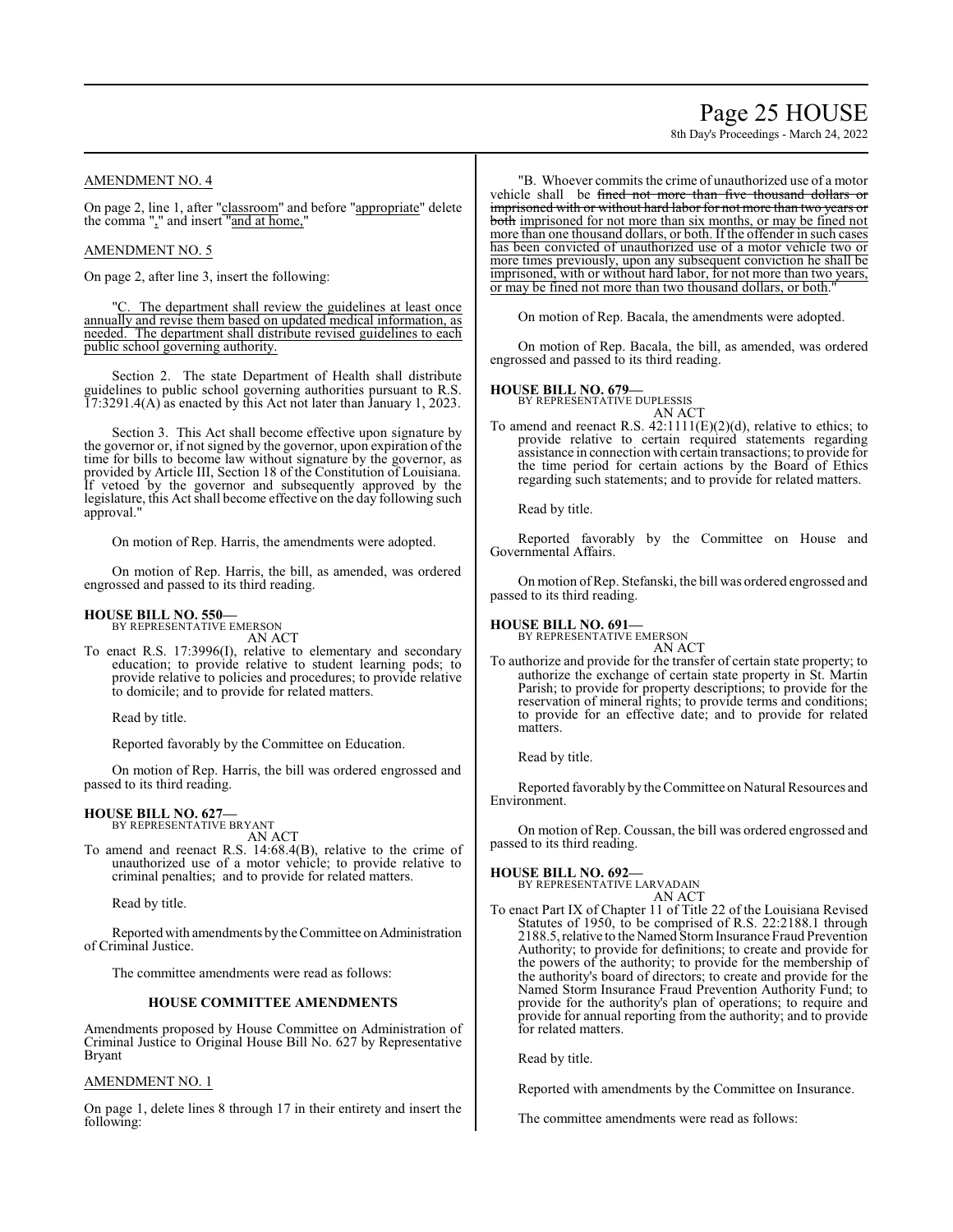#### **HOUSE COMMITTEE AMENDMENTS**

Amendments proposed by House Committee on Insurance to Original House Bill No. 692 by Representative Larvadain

#### AMENDMENT NO. 1

On page 3, between lines 20 and 21, insert the following:

"(20) A representative of the American Property Casualty Insurance Association.

(21) A representative of the Consumer Federation of America."

#### AMENDMENT NO. 2

On page 6, line 7, after "the" and before "unless" change "fund" to "fund,"

#### AMENDMENT NO. 3

On page 7, line 12, after "annually" and before "House" insert "to the"

On motion of Rep. Huval, the amendments were adopted.

Under the rules, the above bill, as amended, was ordered engrossed and recommitted to the Committee on Appropriations.

#### **HOUSE BILL NO. 693—** BY REPRESENTATIVE STEFANSKI

AN ACT

To amend and reenact R.S. 27:3(13)(i) and 27(A)(introductory paragraph) and (1), relative to the Gaming Control Law; to provide relative to the definition of "institutional investors"; to provide relative to the criteria for suitability for institutional investors; to provide for an effective date; and to provide for related matters.

Read by title.

Reported favorably by the Committee on Administration of Criminal Justice.

On motion of Rep. Bacala, the bill was ordered engrossed and passed to its third reading.

#### **HOUSE BILL NO. 695—** BY REPRESENTATIVE WRIGHT

AN ACT

To amend and reenact R.S. 22:456, 1547(F) and (I)(introductory paragraph), 1551(C)(introductory paragraph), (3), and (4),  $156\overline{A(B)}(2)$ ,  $1573\overline{C}$ , (E), and (G),  $1575\overline{A}(1)$ , and  $1808.4(A)(2)$ , relative to insurance producers and consultants; to provide for appointments of producers; to provide for technical corrections relative to exemptions fromexaminations, licensing, and continuing education of producers and consultants; to modify terminology relative to accident and health insurance; to provide for technical changes; and to provide for related matters.

Read by title.

Reported with amendments by the Committee on Insurance.

The committee amendments were read as follows:

#### **HOUSE COMMITTEE AMENDMENTS**

Amendments proposed by House Committee on Insurance to Original House Bill No. 695 by Representative Wright

#### AMENDMENT NO. 1

On page 1, line 2, delete " $1545(C)(2)$  and (4) through (6),"

AMENDMENT NO. 2

On page 1, line 4, delete "1571(E)(1),"

#### AMENDMENT NO. 3

On page 1, delete line 5 in its entirety and at the beginning of line 6, delete "paragraph), (5), and (6),"

AMENDMENT NO. 4

On page 1, line 8, delete "examination" and insert "exemptions from examinations<sup>'</sup>

#### AMENDMENT NO. 5

On page 1, line 12, delete " $1545(C)(2)$  and (4) through (6),"

AMENDMENT NO. 6

On page 1, line 13, delete "1571(E)(1),"

AMENDMENT NO. 7

On page 1, line 14, after "1575(A)(1)," delete the remainder of the line and at the beginning of line 15, delete "paragraph), (4)(introductory paragraph), and (5), (6),"

#### AMENDMENT NO. 8

On page 2, line 25, after "business entity" delete the remainder of the line and delete lines 26 through 28 in their entirety and insert 'actively engaged in soliciting, negotiating, or effecting contracts of insurance or renewals thereof also hold an active producer license issued in accordance with the provisions of R.S. 22:1541 et seq. and are registered pursuant to R.S.  $22:1546(B)$ .

#### AMENDMENT NO. 9

On page 3, line 3, delete "this Subpart" and insert "R.S. 22:1541 et seq.,

AMENDMENT NO. 10

On page 3, delete lines 24 through 27 in their entirety

AMENDMENT NO. 11

On page 4, delete lines 1 through 21 in their entirety

AMENDMENT NO. 12

On page 5, line 12, delete "licensed" and insert "for a license"

AMENDMENT NO. 13

On page 5, line 16, delete "licensed" and insert "for a license"

AMENDMENT NO. 14

On page 5, line 24, delete "written instruction of the insured" and insert "written instruction of the owner of the policy or the firstnamed insured"

#### AMENDMENT NO. 15

On page 5, delete line 25 in its entirety and insert "such contracts contract during the term of such contract or until the"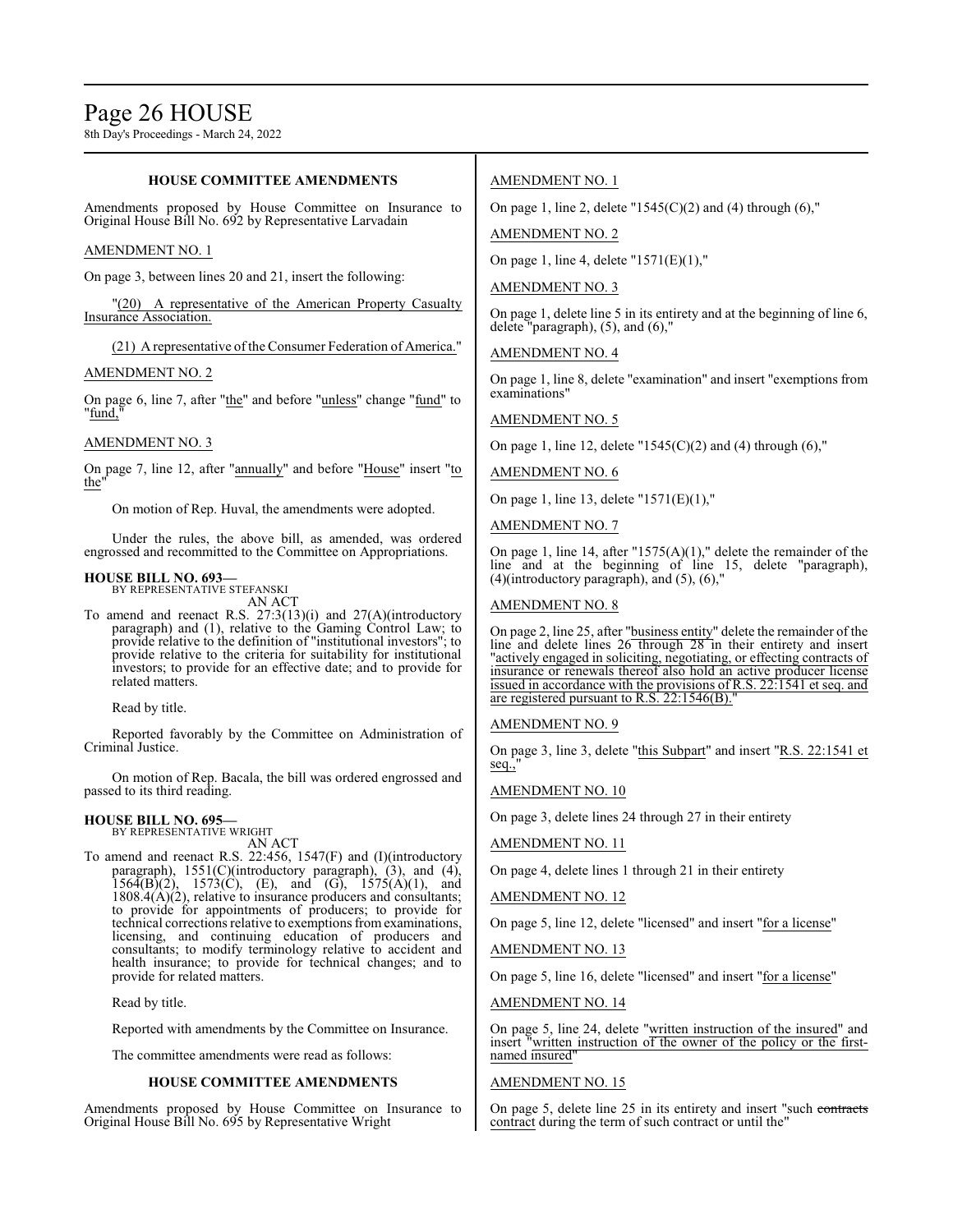### Page 27 HOUSE

8th Day's Proceedings - March 24, 2022

#### AMENDMENT NO. 16

On page 6, delete lines 1 through 10 in their entirety

#### AMENDMENT NO. 17

On page 7, delete lines 23 through 26 in their entirety

#### AMENDMENT NO. 18

On page 8, delete lines 1 through 21 in their entirety

On motion of Rep. Huval, the amendments were adopted.

On motion of Rep. Huval, the bill, as amended, was ordered engrossed and passed to its third reading.

### **HOUSE BILL NO. 700—** BY REPRESENTATIVE BAGLEY

AN ACT

To enact R.S. 40:966.1, relative to marijuana; to provide relative to penalties for possession of marijuana for persons under eighteen years of age; to provide relative to penalties for the possession of certain amounts; and to provide for related matters.

Read by title.

Reported with amendments bythe Committee on Administration of Criminal Justice.

The committee amendments were read as follows:

#### **HOUSE COMMITTEE AMENDMENTS**

Amendments proposed by House Committee on Administration of Criminal Justice to Original House Bill No. 700 by Representative Bagley

#### AMENDMENT NO. 1

On page 1, line 8, after "this" and before "to" change "title" to "Title"

#### AMENDMENT NO. 2

On page 1, at the beginning of line 14, insert "or"

#### AMENDMENT NO. 3

On page 2, line 5, after "imprisonment" and before "with" insert a comma ","

#### AMENDMENT NO. 4

On page 2, line 6, after "labor" and before "for" insert a comma ","

#### AMENDMENT NO. 5

On page 2, after line 6, add the following:

"B. Any person under eighteen years of age who is a patient of the state-sponsored medical marijuana program in Louisiana and possesses medical marijuana in a form permissible under R.S. 40:1046 for a condition enumerated therein shall not be subject to the provisions of this Section."

On motion of Rep. Bacala, the amendments were adopted.

On motion of Rep. Bacala, the bill, as amended, was ordered engrossed and passed to its third reading.

#### **HOUSE BILL NO. 706—**

BY REPRESENTATIVE STEFANSKI

AN ACT To amend and reenact R.S. 14:40.1 and 107.2(A) and to enact Code of Criminal Procedure Article 814(A)(69), relative to the crime of terrorizing; to create the crime of menacing; to provide for penalties; to provide relative to hate crimes; to add the crime of menacing to the list of hate crimes; to provide for responsive verdicts; and to provide for related matters.

Read by title.

Reported favorably by the Committee on Administration of Criminal Justice.

On motion of Rep. Bacala, the bill was ordered engrossed and passed to its third reading.

### **HOUSE BILL NO. 715—** BY REPRESENTATIVE GREEN

AN ACT

To amend and reenact R.S. 22:691.2(introductory paragraph), 691.6(D), (M), and (N), and 691.10(A), (C)(1), (3), (4), and (F) and to enact R.S. 22:691.2(13) through (15), 691.6(O) and (P),  $691.7(A)(1)(g)$  through (i) and (6), and  $691.10(G)$ , relative to the Insurance Holding Company System Regulatory Law; to provide for definitions; to provide for a group capital calculation; to provide for a liquidity stress test; to provide for the continuity of essential services and functions provided by affiliates; to provide for jurisdiction ofthe receivership court; to provide for a bond or deposit requirement; to provide for the ownership of the records of an insurer; to provide for confidentiality; and to provide for related matters.

Read by title.

Reported with amendments by the Committee on Insurance.

The committee amendments were read as follows:

#### **HOUSE COMMITTEE AMENDMENTS**

Amendments proposed by House Committee on Insurance to Original House Bill No. 715 by Representative Green

#### AMENDMENT NO. 1

On page 2, delete line 29 and insert in lieu thereof the following:

"shall concurrently file, with the registration, an annual group capital calculation as

#### AMENDMENT NO. 2

On page 3, line delete lines 19 and 20 and insert in lieu thereof the following:

(c) An insurance holding company system with a supervisor whose group-wide supervisor is not based in the United States and is located within a reciprocal jurisdiction as described in R.S.

#### AMENDMENT NO. 3

On page 4, delete line 1 and insert in lieu thereof the following:

"(ii) The group-wide supervisor not based in the United States, that is not in a reciprocal"

#### AMENDMENT NO. 4

On page 4, delete line 7 and insert in lieu thereof the following: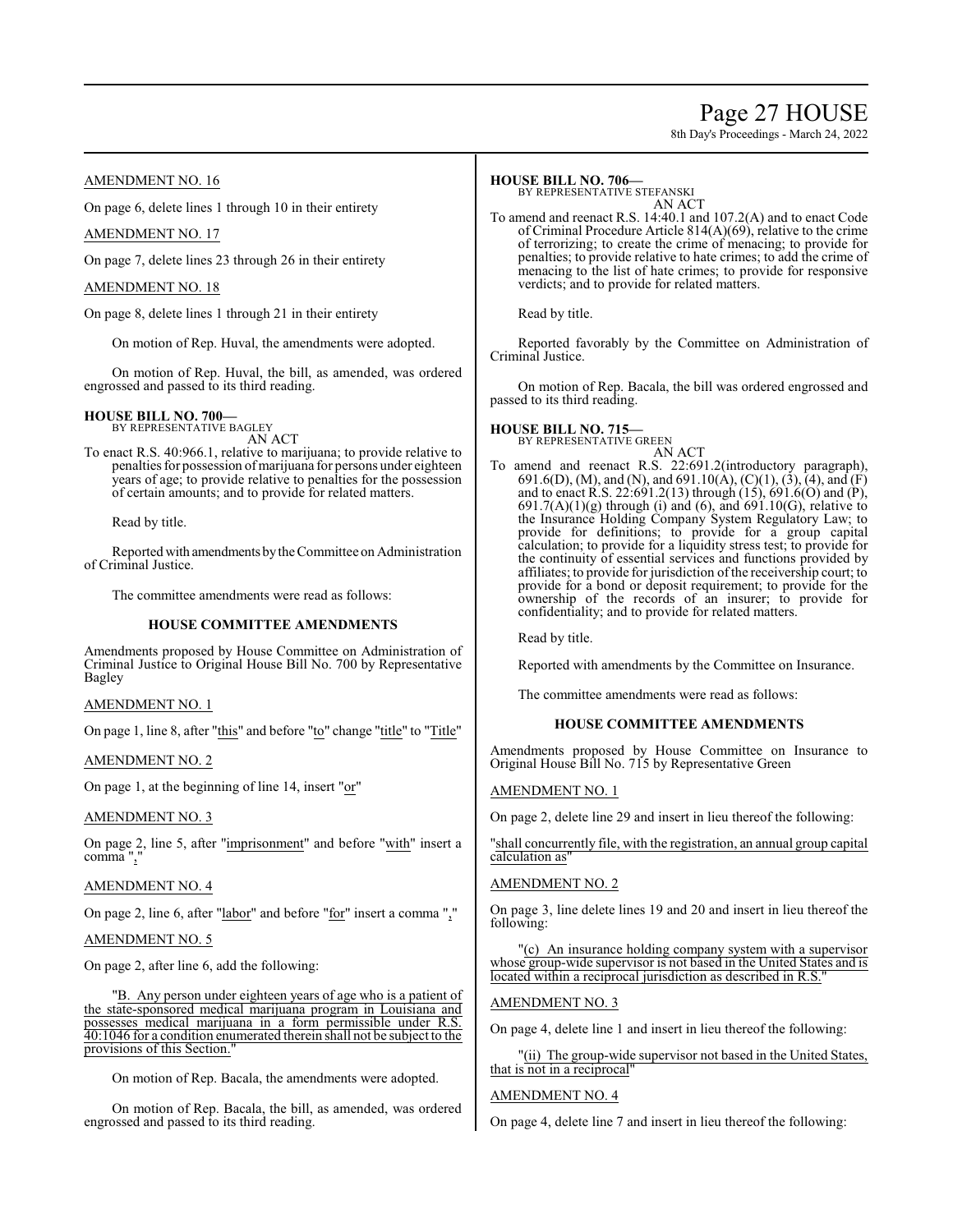### Page 28 HOUSE

8th Day's Proceedings - March 24, 2022

#### "United States operations of any insurance holding company system not based in the United States if,

#### AMENDMENT NO. 5

On page 4, line 19, delete "under" and insert in lieu thereof "pursuant to"

#### AMENDMENT NO. 6

On page 5, line 13, after "the" and before "Financial" insert "NAIC"

#### AMENDMENT NO. 7

On page 5, line 18, change "framework's" to "framework"

#### AMENDMENT NO. 8

On page 5, line 20, after "the" and before "Financial" insert "NAIC"

#### AMENDMENT NO. 9

On page 6, line 13, delete "In any case where" and insert "If"

#### AMENDMENT NO. 10

On page 6, delete line 26 and insert in lieu thereof the following:

"financial condition, as defined in regulations promulgated by the commissioner, or a"

#### AMENDMENT NO. 11

On page 8, line 10, after "and" and before "be" insert "shall"

#### AMENDMENT NO. 12

On page 9, delete line 25 and insert in lieu thereof the following:

"States Federal Reserve Board and group-wide supervisors not based in the United States.

#### AMENDMENT NO. 13

On page 10, line 21, after "governing" and before "sharing" insert "the"

#### AMENDMENT NO. 14

On page 11, line 1, change "or" to "and"

#### AMENDMENT NO. 15

On page 11, line 8, change "or" to "and"

#### AMENDMENT NO. 16

On page 11, line 9, delete "or third-party consultant designated" and insert in lieu thereof "<u>or a third-party consultant</u>, designated"

#### AMENDMENT NO. 17

On page 12, line 9, after "or" and before "by" delete "any"

#### AMENDMENT NO. 18

On page 12, line 24, change "publication" to "publication,"

On motion of Rep. Huval, the amendments were adopted.

On motion of Rep. Huval, the bill, as amended, was ordered engrossed and passed to its third reading.

#### **HOUSE BILL NO. 717—**

BY REPRESENTATIVE MCMAHEN AN ACT

To amend and reenact R.S. 40:1248.1(6) and 1248.3(1) and (2), relative to financing by the state Medicaid program of health services in certain parishes; to provide with respect to a local healthcare provider participation program; to designate the parishes in which the program may be operated; and to provide for related matters.

Read by title.

Reported with amendments by the Committee on Health and Welfare.

The committee amendments were read as follows:

#### **HOUSE COMMITTEE AMENDMENTS**

Amendments proposed by House Committee on Health and Welfare to Original House Bill No. 717 by Representative McMahen

#### AMENDMENT NO. 1

On page 1, delete lines 13 through 15 in their entirety and insert in lieu thereof the following:

"(6) "Rural institutional provider" means a hospital, other than one defined in R.S. 40:1189.3, that is licensed by the department, has; either had no more than sixty hospital beds on November 1, 2020, or existed on November 1, 2020 and has no more than sixty hospital beds; and meets any of the following criteria:"

On motion of Rep. Bagley, the amendments were adopted.

On motion of Rep. Bagley, the bill, as amended, was ordered engrossed and passed to its third reading.

#### **HOUSE BILL NO. 729—**

BY REPRESENTATIVE DUPLESSIS AN ACT

To amend and reenact R.S. 44:4.1(B)(38) and to enact R.S. 44:4(64) and Code of Criminal Procedure Article 234, relative to photo identification of an arrested person; to provide for a public records exception; to provide for definitions; to provide relative to the duty of law enforcement; to provide relative to submission of requests; to provide for criminal liability; to provide relative to time periods; to provide relative to attorney fees; to provide relative to civil penalties; to provide for applicability; and to provide for related matters.

Read by title.

Reported favorably by the Committee on House and Governmental Affairs.

On motion ofRep. Stefanski, the bill was ordered engrossed and passed to its third reading.

**HOUSE BILL NO. 753—** BY REPRESENTATIVE MIGUEZ

### AN ACT

To authorize and provide for the transfer of certain state property; to authorize the transfer of certain state property in Iberia Parish; to provide for the property description; to provide for the reservation of mineral rights; to provide terms and conditions; to provide for termination of authority; to provide for an effective date; and to provide for related matters.

Read by title.

Reported favorably by the Committee on Natural Resources and Environment.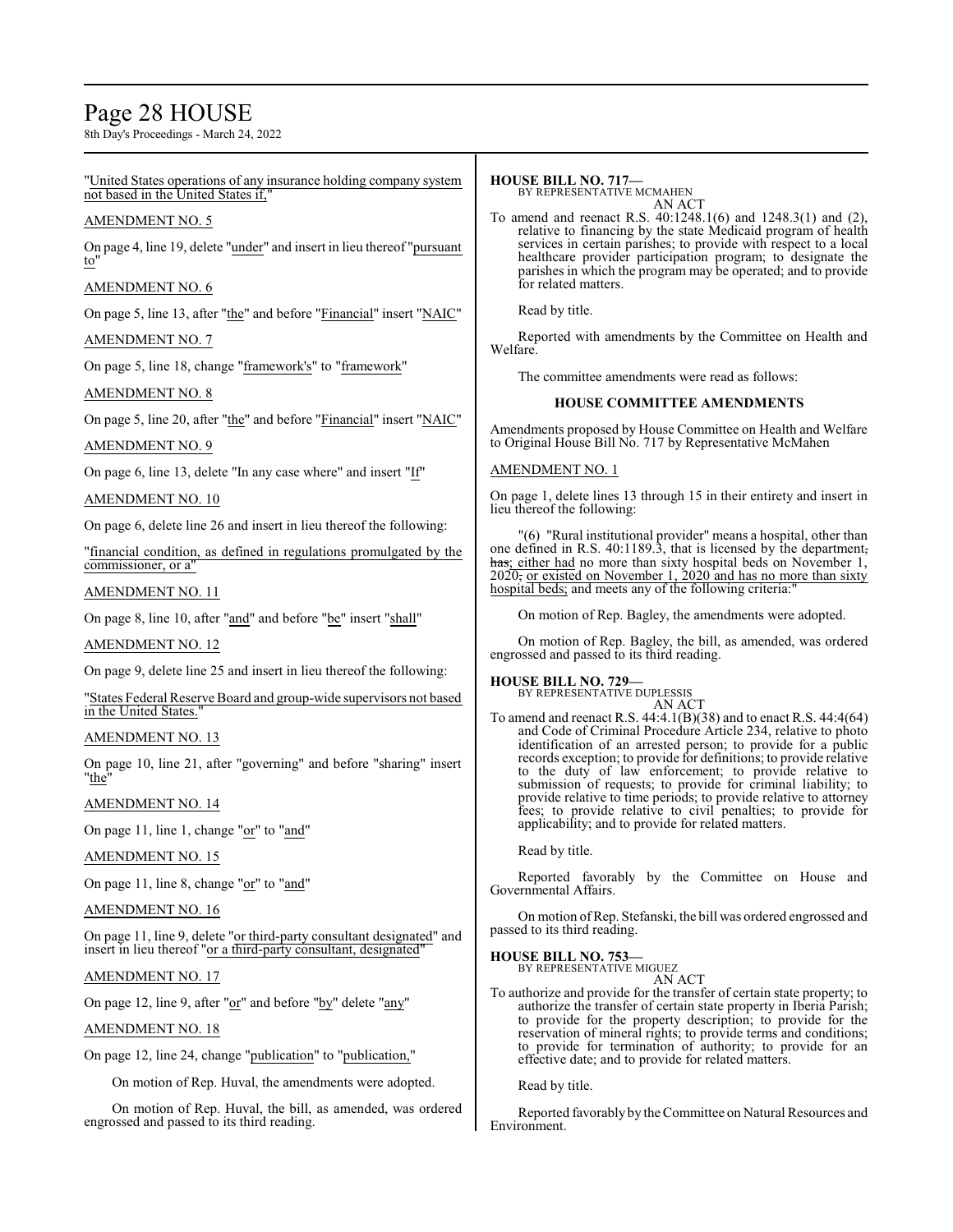8th Day's Proceedings - March 24, 2022

On motion of Rep. Coussan, the bill was ordered engrossed and passed to its third reading.

#### **HOUSE BILL NO. 762—** BY REPRESENTATIVE ZERINGUE

AN ACT

To enact R.S. 36:610(B)(13), R.S. 56:10(B)(17), and Part VI of Chapter 8 of Title 56 ofthe Louisiana Revised Statutes of 1950, to be comprised of R.S. 56:1931 through 1936, relative to the Louisiana Outdoors Forever Program; to create the Louisiana Outdoors Forever Programand the Louisiana Outdoors Forever Fund; to provide for executive branch organization; to create a project selection board and a technical advisory board; to provide for board membership and duties; to provide for program eligibility and applications; to provide for administrative rules; to provide for program termination; and to provide for related matters.

Read by title.

Reported with amendments by the Committee on Natural Resources and Environment.

The committee amendments were read as follows:

#### **HOUSE COMMITTEE AMENDMENTS**

Amendments proposed by House Committee on Natural Resources and Environment to Original House Bill No. 762 by Representative Zeringue

#### AMENDMENT NO. 1

On page 1, line 4, after "to the Louisiana" and before "Forever" change "Outdoor" to "Outdoors"

#### AMENDMENT NO. 2

On page 1, at the end of line 4, change "Outdoor" to "Outdoors"

#### AMENDMENT NO. 3

On page 1, line 5, after "Louisiana" and before "Forever" change "Outdoor" to "Outdoors"

#### AMENDMENT NO. 4

On page 1, line 18, after "Louisiana" delete the remainder of the line and insert in lieu thereof "Outdoors Forever Program project selection board and technical advisory board (R.S. 56:1931 et seq.)."

#### AMENDMENT NO. 5

On page 2, at the beginning of line 11, change "Outdoor" to "Outdoors"

#### AMENDMENT NO. 6

On page 2, line 12, after "Louisiana" and before "Forever" change "Outdoor" to "Outdoors"

#### AMENDMENT NO. 7

On page 2, line 24, after "LOUISIANA" and before "FOREVER" change "OUTDOOR" to "OUTDOORS"

#### AMENDMENT NO. 8

On page 2, line 25, after "Louisiana" and before "Forever" change "Outdoor" to "Outdoors"

#### AMENDMENT NO. 9

On page 2, line 27, after "Louisiana" and before "Forever" change "Outdoor" to "Outdoors"

#### AMENDMENT NO. 10

On page 3, line 2, after "Louisiana" and before "Forever" change "Outdoor" to "Outdoors"

AMENDMENT NO. 11

On page 5, line 10, after "Louisiana" and before "Forever" change "Outdoor" to "Outdoors"

AMENDMENT NO. 12

On page 5, line 18, after "Louisiana" and before "Forever" change "Outdoor" to "Outdoors"

On motion of Rep. Coussan, the amendments were adopted.

On motion of Rep. Coussan, the bill, as amended, was ordered engrossed and passed to its third reading.

#### **House Bills and Joint Resolutions on Third Reading and Final Passage**

The following House Bills and Joint Resolutions on third reading and final passage were taken up and acted upon as follows:

#### **HOUSE BILL NO. 221—** BY REPRESENTATIVE MAGEE



To amend and reenact R.S. 38:2212.1(A)(1)(a) and (b), relative to certain purchases of materials or supplies paid by public funds and publicly bid; to increase the purchasing limit for materials and supplies; to increase the purchasing range requiring quotes for the purchase file; and to provide for related matters.

Read by title.

Rep. Magee moved the final passage of the bill.

#### **ROLL CALL**

The roll was called with the following result:

#### YEAS

Mr. Speaker Gaines Miller, D.<br>Adams Glover Miller G. Adams Glover Miller, G.<br>Amedee Goudeau Mincey Amedee Goudeau<br>Bacala Green Beaullieu Hilferty<br>Bishop Hodges Bourriaque Horton<br>Brown Hughes Brown Hughes Owen, R.<br>Bryant Huval Phelps Butler IIIg Pierre<br>
Carpenter Ivey Pressly Carpenter Ivey Pressl<br>Carrier Jefferson Riser Carter, R. Jenkins<br>Cormier Johnson, M. Coussan Johnson, T.<br>Davis Jordan Deshotel Kerner<br>DeVillier LaCombe DuBuisson Landry Stagni<br>
Duplessis Larvadain Stefanski Echols

Bacala Green Muscarello Harris Nelson<br>Hilferty Newell Hodges Orgeron<br>Horton Owen, C. Huval Phelps<br>Illg Pierre Jefferson Riser Cormier Johnson, M. Schamerhorn<br>Coussan Johnson, T. Schlegel Jordan Seabaugh<br>Kerner Selders LaCombe<br>
Landry Stagni<br>
Stagni Larvadain Stefans<br>Lyons Tarver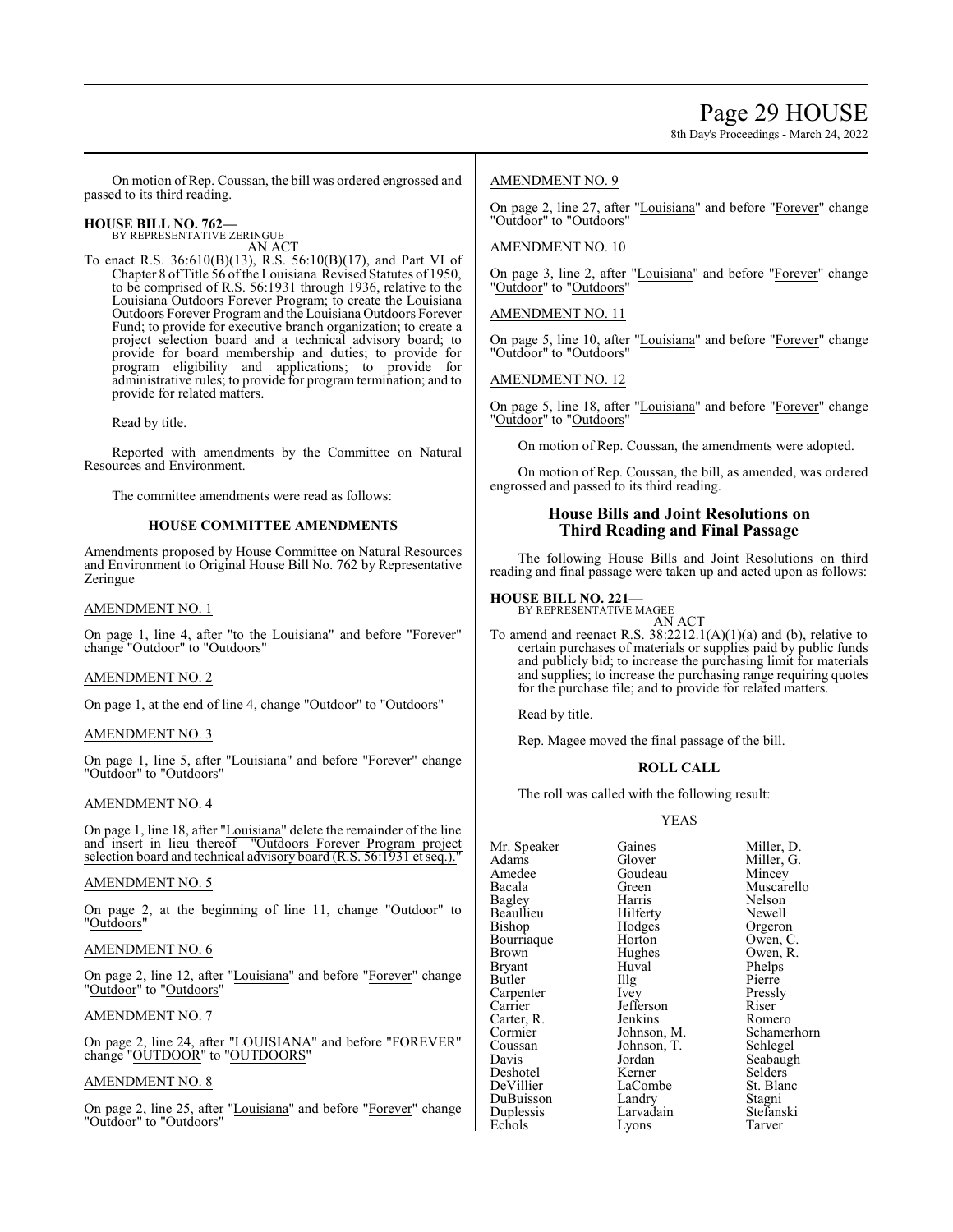### Page 30 HOUSE

8th Day's Proceedings - March 24, 2022

| Edmonds<br>Edmonston<br>Emerson<br>Firment<br>Fisher<br>Freeman<br>Freiberg<br>Frieman<br>Gadberry<br>Total $-93$ | Mack<br>Magee<br>Marcelle<br>Marino<br>McCormick<br>McFarland<br>McKnight<br>McMahen<br>Miguez | Thomas<br>Thompson<br>Turner<br>Villio<br>Wheat<br>White<br>Willard<br>Wright<br>Zeringue |
|-------------------------------------------------------------------------------------------------------------------|------------------------------------------------------------------------------------------------|-------------------------------------------------------------------------------------------|
|                                                                                                                   | <b>NAYS</b>                                                                                    |                                                                                           |
| Total - 0                                                                                                         | <b>ABSENT</b>                                                                                  |                                                                                           |

| Boyd       | Crews    | Geymann |
|------------|----------|---------|
| Brass      | Farnum   | Hollis  |
| Carter, W. | Fontenot | Moore   |
| Cox        | Garofalo |         |
| Total - 11 |          |         |

The Chair declared the above bill was finally passed.

The title of the above bill was read and adopted.

Rep. Magee moved to reconsider the vote by which the above bill was finally passed, and, on his own motion, the motion to reconsider was laid on the table.

**HOUSE BILL NO. 260—** BY REPRESENTATIVES MAGEE AND GREEN AN ACT

To enact R.S. 40:1800, relative to firearms; to provide for definitions; to provide for limitation of liability; to provide for an exception; and to provide for related matters.

Read by title.

Rep. Magee sent up floor amendments which were read as follows:

#### **HOUSE FLOOR AMENDMENTS**

Amendments proposed by Representative Magee to Engrossed House Bill No. 260 by Representative Magee

#### AMENDMENT NO. 1

On page 2, after line 5 insert the following:

"(3) This Section shall not apply to firearm transfers pursuant to the Domestic Violence Prevention Firearm Transfer as provided in Title XXXV of the Code of Criminal Procedure.

On motion of Rep. Magee, the amendments were adopted.

Rep. Magee sent up floor amendments which were read as follows:

#### **HOUSE FLOOR AMENDMENTS**

Amendments proposed byRepresentative Magee to Engrossed House Bill No. 260 by Representative Magee

#### AMENDMENT NO. 1

On page 1, line 19, after "from" and before "a" delete "or subsequent to"

On motion of Rep. Magee, the amendments were adopted.

Rep. Magee moved the final passage of the bill, as amended.

#### **ROLL CALL**

The roll was called with the following result:

Hughes

#### YEAS

Adams Glover Mincey Amedee Goudeau Muscarello<br>
Bagley Green Nelson Beaullieu Harris<br>Bishop Hilferty Bourriaque Hodges<br>Brown Horton Brown Horton Owen, R.<br>Bryant Hughes Phelps Butler Huval Pierre<br>
Carpenter IIIg Pressly Carpenter Illg Pressl<br>Carrier Ivey Riser Carrier Ivey Riser<br>Carter R. Jefferson Romero Carter, R. Jefferson<br>Cormier Jenkins Cormier Jenkins Schamerhorn<br>Coussan Johnson, M. Schlegel Coussan Johnson, M. Schlegel<br>Cox Johnson, T. Seabaugh Cox Johnson, T. Seabaugh<br>Crews Jordan Selders Crews Jordan<br>Davis Kerner Davis Kerner St. Blanc<br>Deshotel LaCombe Stagni DeVillier Landry Stefans<br>DuBuisson Larvadain Tarver DuBuisson Larvadain Tarver Duplessis Lyons<br>
Echols Mack Edmonds Magee Turner<br>Edmonston Marcelle Villio Edmonston Marcelle Villio<br>Emerson Marino Wheat Emerson Marino Wheat<br>Firment McCormick White Firment McCormick White<br>
Fisher McFarland Willard Fisher McFarland Willard<br>Freeman McKnight Wright Freeman McKnight Wright<br>
Freiberg McMahen Zeringue Freiberg McMahen<br>Frieman Miguez Gadberry Miller, D. Total - 94

Total - 0

Mr. Speaker Gaines Miller, G.<br>Adams Glover Mincey Green Nelson<br>Harris Newell Hilferty Orgeron<br>Hodges Owen, C. LaCombe Stagni<br>
Landry Stefanski Mack Thompson<br>
Magee Turner

**NAYS** 

ABSENT

Miguez

| Bacala       | Farnum   | Hollis |
|--------------|----------|--------|
| Boyd         | Fontenot | Moore  |
| Brass        | Garofalo |        |
| Carter, W.   | Geymann  |        |
| Total - $10$ |          |        |

The Chair declared the above bill was finally passed.

The title of the above bill was read and adopted.

Rep. Magee moved to reconsider the vote by which the above bill was finally passed, and, on his own motion, the motion to reconsider was laid on the table.

#### **HOUSE BILL NO. 337—**

BY REPRESENTATIVES HILFERTY, CORMIER, EDMONSTON, LARVADAIN, ROBERT OWEN, SCHAMERHORN, SELDERS, AND WRIGHT

AN ACT To amend and reenact R.S. 40:1321(S) and to enact R.S. 40:1321(T), relative to a special identification card designation for persons with autism spectrum disorder; to provide for the establishment of an autism spectrum disorder designation on a special identification card; to provide for the criteria for obtaining an autism spectrum disorder designation for new applicants or renewals; to provide penalties for persons making false statements to obtain special designation; to require the

implementation of a law enforcement officer training course; to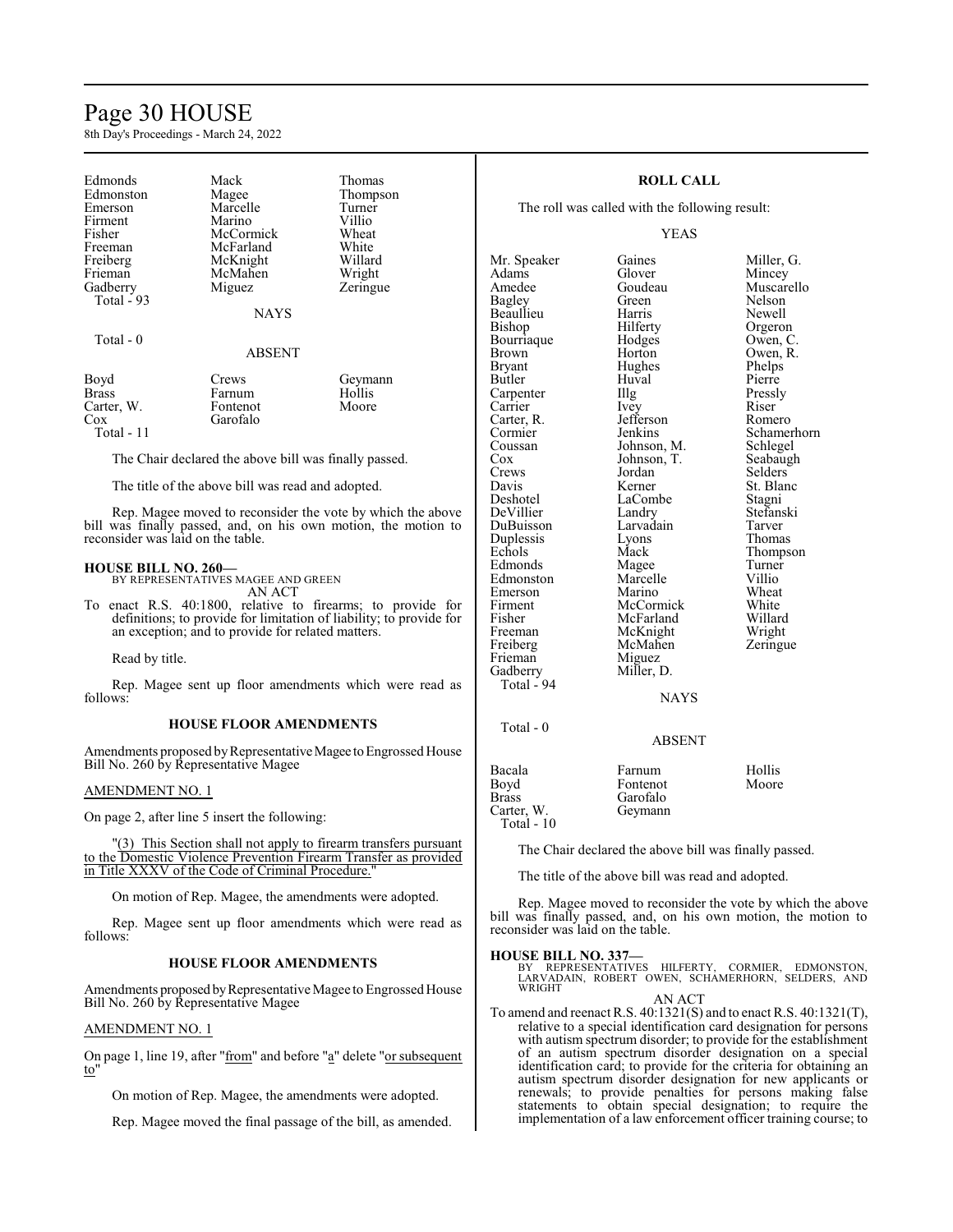### Page 31 HOUSE

8th Day's Proceedings - March 24, 2022

provide for the promulgation of rules and regulations; and to provide for related matters.

Read by title.

Rep. Hilferty sent up floor amendments which were read as follows:

#### **HOUSE FLOOR AMENDMENTS**

Amendments proposed by Representative Hilferty to Engrossed House Bill No. 337 by Representative Hilferty

#### AMENDMENT NO. 1

On page 2, line 1, after "of" and before "a" insert "an applicant for"

On motion of Rep. Hilferty, the amendments were adopted.

Rep. Hilferty moved the final passage of the bill, as amended.

#### **ROLL CALL**

The roll was called with the following result:

#### YEAS

| Mr. Speaker<br>Adams | Frieman<br>Gadberry | Miguez<br>Miller, D. |
|----------------------|---------------------|----------------------|
| Amedee               | Gaines              | Miller, G.           |
| Bacala               | Glover              | Mincey               |
| Bagley               | Goudeau             | Muscarello           |
| Beaullieu            | Green               | Nelson               |
| Bishop               | Harris              | Newell               |
| Bourriaque           | Hilferty            | Orgeron              |
| Brown                | Hodges              | Owen, C.             |
| <b>Bryant</b>        | Horton              | Owen, R.             |
| Butler               | Hughes              | Phelps               |
| Carpenter            | Huval               | Pierre               |
| Carrier              | Illg                | Pressly              |
| Carter, R.           | <i>lvey</i>         | Riser                |
| Cormier              | Jefferson           | Romero               |
| Coussan              | Jenkins             | Schamerhorn          |
| Cox                  | Johnson, M.         | Schlegel             |
| Crews                | Johnson, T.         | Seabaugh             |
| Davis                | Jordan              | Selders              |
| Deshotel             | Kerner              | St. Blanc            |
| DeVillier            | LaCombe             | Stagni               |
| DuBuisson            | Landry              | Stefanski            |
| Duplessis            | Larvadain           | Tarver               |
| Echols               | Lyons               | Thomas               |
| Edmonds              | Mack                | Thompson             |
| Edmonston            | Magee               | Turner               |
| Emerson              | Marcelle            | Villio               |
| Farnum               | Marino              | Wheat                |
| Firment              | McCormick           | White                |
| Fisher               | McFarland           | Willard              |
| Freeman              | McKnight            | Wright               |
| Freiberg             | McMahen             | Zeringue             |
| Total - 96           |                     |                      |
|                      | <b>NAYS</b>         |                      |
|                      |                     |                      |
| Total - 0            |                     |                      |
|                      | <b>ABSENT</b>       |                      |
| Boyd                 | Fontenot            | Hollis               |
| <b>Brass</b>         | Garofalo            | Moore                |
| Carter, W.           | Geymann             |                      |
| Total - 8            |                     |                      |

The Chair declared the above bill was finally passed.

The title of the above bill was read and adopted.

Rep. Hilferty moved to reconsider the vote by which the above bill was finally passed, and, on her own motion, the motion to reconsider was laid on the table.

#### **HOUSE BILL NO. 376—**

BY REPRESENTATIVES HUVAL, GREEN, AND WRIGHT AND SENATORS TALBOT AND MCMATH AN ACT

To amend and reenact R.S. 32:300.5 and to repeal R.S. 32:300.6, 300.7, and 300.8, relative to the prohibition of the use of certain wireless telecommunications devices while operating a motor vehicle; to provide for definitions; to provide for exceptions and penalties; to provide for enforcement and reporting; and to provide for related matters.

Read by title.

#### **Motion**

On motion of Rep. Huval, the bill was returned to the calendar.

#### **Notice of Intention to Call**

Pursuant to House Rule No. 8.20(A), Rep. Huval gave notice of his intention to call House Bill No. 376 from the calendar on Monday, March 28, 2022.

#### **HOUSE BILL NO. 389—**

BY REPRESENTATIVE PRESSLY AN ACT

To amend and reenact Civil Code Articles 3461 and 3472.1, to enact Code of Civil Procedure Article 196.2, and to repeal Code of Civil Procedure Article 562, relative to prescription and peremption; to provide for emergency suspension of certain prescription and peremption periods; to provide for the emergency suspension of abandonment periods; to provide relative to the Louisiana Supreme Court; to provide for emergency extension of certain deadlines; and to provide for related matters.

Read by title.

Rep. Pressly sent up floor amendments which were read as follows:

#### **HOUSE FLOOR AMENDMENTS**

Amendments proposed by Representative Pressly to Engrossed House Bill No. 389 by Representative Pressly

#### AMENDMENT NO. 1

On page 3, line 1, after "otherwise" and before "during" delete "run" and insert "accrued"

On motion of Rep. Pressly, the amendments were adopted.

Rep. Pressly moved the final passage of the bill, as amended.

#### **ROLL CALL**

The roll was called with the following result:

#### YEAS

Mr. Speaker Gadberry Miguez<br>Adams Gaines Miller, 1

Miller, D.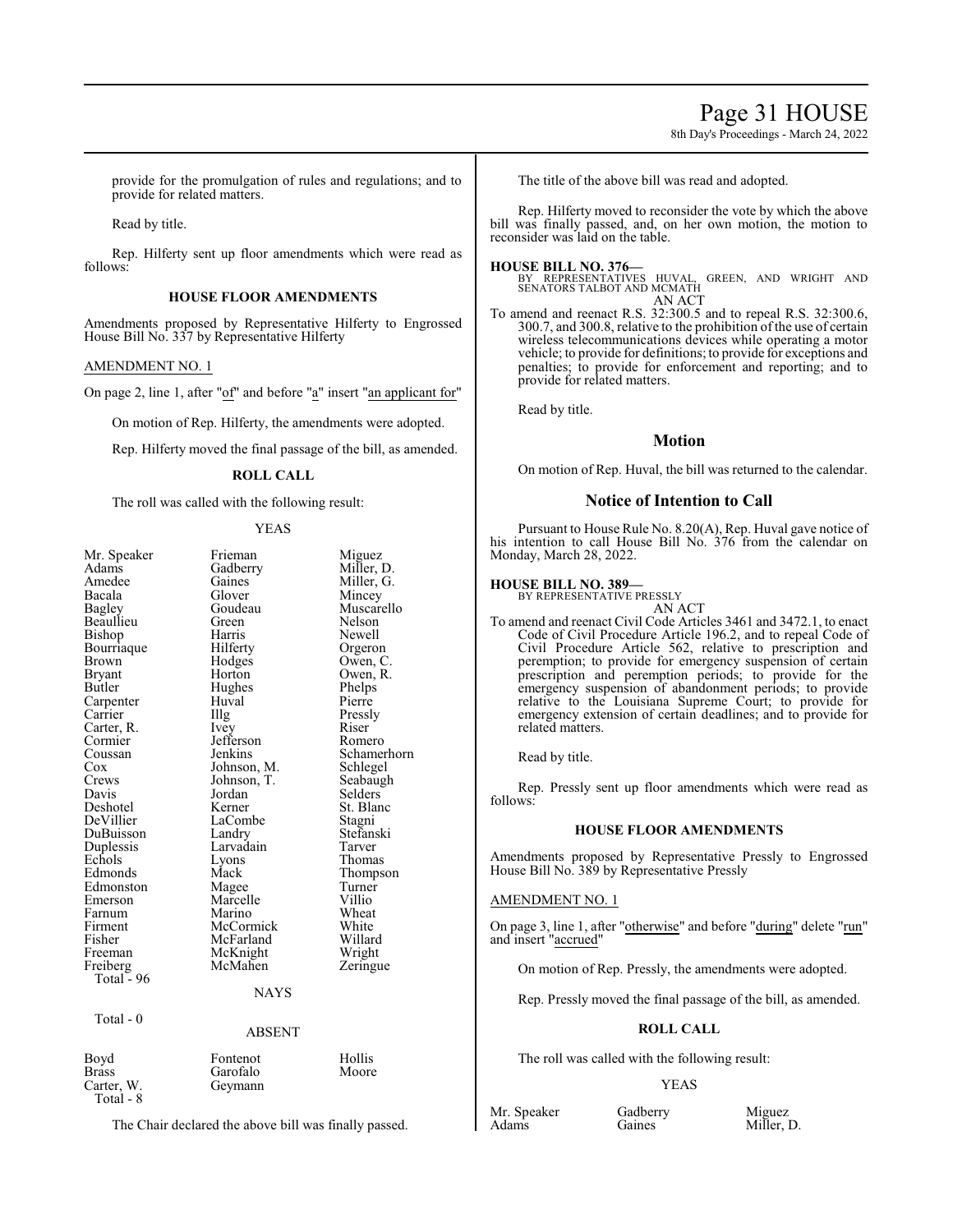### Page 32 HOUSE

8th Day's Proceedings - March 24, 2022

| Amedee<br>Bacala<br><b>Bagley</b><br>Beaullieu<br>Bishop<br>Bourriaque<br>Brown<br>Bryant<br>Butler<br>Carpenter<br>Carrier<br>Carter, R.<br>Cormier<br>Coussan<br>Crews<br>Davis<br>Deshotel<br>DeVillier<br>DuBuisson<br>Duplessis<br>Echols<br>Edmonds<br>Edmonston<br>Emerson<br>Firment<br>Fisher<br>Freeman<br>Freiberg<br>Frieman<br>Total - 92<br>Total - 0 | Glover<br>Goudeau<br>Green<br>Harris<br>Hilferty<br>Hodges<br>Horton<br>Hughes<br>Huval<br>Illg<br>Ivey<br>Jefferson<br>Jenkins<br>Johnson, M.<br>Johnson, T.<br>Jordan<br>Kerner<br>LaCombe<br>Landry<br>Larvadain<br>Lyons<br>Mack<br>Magee<br>Marcelle<br>Marino<br>McCormick<br>McFarland<br>McKnight<br>McMahen<br><b>NAYS</b> | Miller, G.<br>Mincey<br>Muscarello<br>Nelson<br>Newell<br>Orgeron<br>Owen, C.<br>Owen, R.<br>Phelps<br>Pierre<br>Pressly<br>Riser<br>Schamerhorn<br>Schlegel<br>Seabaugh<br>Selders<br>St. Blanc<br>Stagni<br>Stefanski<br>Tarver<br>Thomas<br>Thompson<br>Turner<br>Villio<br>Wheat<br>White<br>Willard<br>Zeringue |
|---------------------------------------------------------------------------------------------------------------------------------------------------------------------------------------------------------------------------------------------------------------------------------------------------------------------------------------------------------------------|-------------------------------------------------------------------------------------------------------------------------------------------------------------------------------------------------------------------------------------------------------------------------------------------------------------------------------------|----------------------------------------------------------------------------------------------------------------------------------------------------------------------------------------------------------------------------------------------------------------------------------------------------------------------|
|                                                                                                                                                                                                                                                                                                                                                                     | <b>ABSENT</b>                                                                                                                                                                                                                                                                                                                       |                                                                                                                                                                                                                                                                                                                      |
| Boyd<br><b>Brass</b><br>Carter, W.<br>Cox<br>Total - 12                                                                                                                                                                                                                                                                                                             | Farnum<br>Fontenot<br>Garofalo<br>Geymann                                                                                                                                                                                                                                                                                           | Hollis<br>Moore<br>Romero<br>Wright                                                                                                                                                                                                                                                                                  |

The Chair declared the above bill was finally passed.

The title of the above bill was read and adopted.

Rep. Pressly moved to reconsider the vote by which the above bill was finally passed, and, on his own motion, the motion to reconsider was laid on the table.

#### **HOUSE BILL NO. 450—** BY REPRESENTATIVE CHARLES OWEN

AN ACT

To amend and reenact Children's Code Articles 1186(A) and 1188(C) and R.S. 40:73(B) and (D), 77(B) and (D), and 79(A)(4) and (D) and to enact R.S.  $40:73(E)$ ,  $77(E)$ , and  $79(E)$ , relative to an adopted person's original birth certificate; to provide for the disclosure of confidential records; to provide for the motion for disclosure; to provide for access to an adopted person's original birth certificate; to provide for the authority of the registrar of vital records; and to provide for related matters.

Read by title.

#### **Motion**

On motion of Rep. Charles Owen, the bill was returned to the calendar.

#### **Notice of Intention to Call**

Pursuant to House Rule No. 8.20(A), Rep. Charles Owen gave notice of his intention to call House Bill No. 450 from the calendar on Monday, March 28, 2022.

#### **HOUSE BILL NO. 507—**

BY REPRESENTATIVE MARINO

AN ACT To enact R.S. 40:34.2(2)(e), relative to birth certificates; to provide for the designation of a surname under certain circumstances; and to provide for related matters.

Read by title.

Rep. Marino moved the final passage of the bill.

#### **ROLL CALL**

The roll was called with the following result:

YEAS

| Mr. Speaker<br>Adams<br>Amedee<br>Bacala<br>Beaullieu<br>Bishop<br>Bourriaque<br>Brown<br>Bryant<br>Butler<br>Carpenter<br>Carrier<br>Carter, R.<br>Cormier<br>Coussan<br>Crews<br>Davis<br>Deshotel<br>DeVillier<br>DuBuisson<br>Duplessis<br>Echols<br>Edmonds<br>Edmonston<br>Emerson<br>Firment<br>Freeman<br>Freiberg<br>Frieman<br>Gadberry<br>Total - 89 | Gaines<br>Glover<br>Goudeau<br>Green<br>Harris<br>Hilferty<br>Hodges<br>Horton<br>Hughes<br>Huval<br>Illg<br>Ivey<br>Jefferson<br>Jenkins<br>Jordan<br>Kerner<br>LaCombe<br>Landry<br>Lyons<br>Mack<br>Magee<br>Marcelle<br>Marino<br>McCormick<br>McFarland<br>McKnight<br>McMahen<br>Miguez<br>Miller, D.<br>Miller, G.<br><b>NAYS</b> | Mincey<br>Muscarello<br>Nelson<br>Newell<br>Orgeron<br>Owen, C.<br>Owen, R.<br>Phelps<br>Pierre<br>Pressly<br>Riser<br>Romero<br>Schamerhorn<br>Schlegel<br>Seabaugh<br>Selders<br>St. Blanc<br>Stagni<br>Stefanski<br>Tarver<br>Thomas<br>Thompson<br>Turner<br>Villio<br>Wheat<br>White<br>Willard<br>Wright<br>Zeringue |
|-----------------------------------------------------------------------------------------------------------------------------------------------------------------------------------------------------------------------------------------------------------------------------------------------------------------------------------------------------------------|------------------------------------------------------------------------------------------------------------------------------------------------------------------------------------------------------------------------------------------------------------------------------------------------------------------------------------------|----------------------------------------------------------------------------------------------------------------------------------------------------------------------------------------------------------------------------------------------------------------------------------------------------------------------------|
| Total - 0                                                                                                                                                                                                                                                                                                                                                       | <b>ABSENT</b>                                                                                                                                                                                                                                                                                                                            |                                                                                                                                                                                                                                                                                                                            |
| Bagley<br>Boyd<br>Brass<br>Carter, W.<br>$\cos$<br>Total - 15                                                                                                                                                                                                                                                                                                   | Farnum<br>Fisher<br>Fontenot<br>Garofalo<br>Geymann                                                                                                                                                                                                                                                                                      | Hollis<br>Johnson, M.<br>Johnson, T.<br>Larvadain<br>Moore                                                                                                                                                                                                                                                                 |

The Chair declared the above bill was finally passed.

The title of the above bill was read and adopted.

Rep. Marino moved to reconsider the vote by which the above bill was finally passed, and, on his own motion, the motion to reconsider was laid on the table.

#### **HOUSE BILL NO. 684—**

BY REPRESENTATIVE DAVIS

AN ACT To amend and reenact R.S. 4:1, relative to the sale of admission tickets; to require the ticket value to be printed on its face; to provide for a penalty; to authorize the resale of tickets via the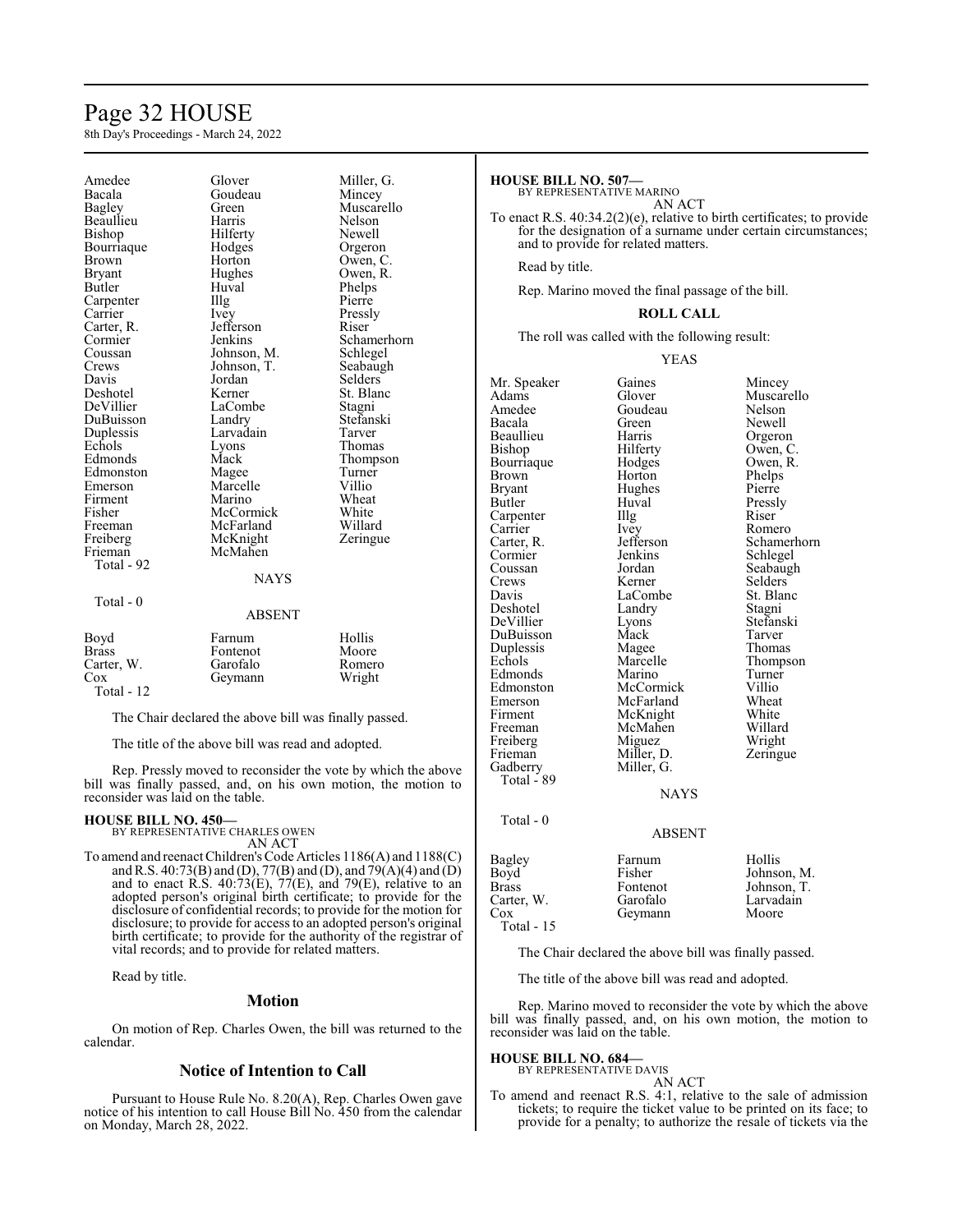8th Day's Proceedings - March 24, 2022

internet pursuant to certain requirements; to provide for certain exceptions; and to provide for related matters.

Read by title.

Rep. Davis moved the final passage of the bill.

#### **ROLL CALL**

The roll was called with the following result:

#### YEAS

Beaullieu Green<br>Bishop Harris Bourriaque Hilferty<br>Brown Hodges Carter, R. Jefferson Jefferson Romeron Bankins Coussan Johnson, M.<br>Cox Jordan Deshotel Landry<br>DeVillier Lyons Duplessis Magee<br>Echols Marcelle Total - 90

Total - 0

Mr. Speaker Gadberry Miller, G.<br>Adams Gaines Mincey Adams Gaines Mincey<br>Bacala Glover Muscar Bacala Glover Muscarello Goudeau Nelson<br>Green Newell Harris Orgeron<br>Hilferty Owen, C Brown Hodges Owen, R.<br>Bryant Hughes Phelps Hughes Phelps<br>Huval Pierre Butler Huval Pierre<br>
Carpenter IIIg Pressly Carpenter IIIg Pressl<br>Carrier Ivey Riser Carrier Ivey Riser<br>Carter, R. Jefferson Romero Cormier Jenkins Schamerhorn<br>Coussan Johnson, M. Schlegel Cox Jordan Seabaugh<br>Crews Kerner Selders Crews Kerner Selders<br>
Davis LaCombe St. Blanc LaCombe<br>Landry Stagni Lyons Stefanski<br>Mack Tarver DuBuisson Mack Tarver<br>
Duplessis Magee Thomas Marcelle Thompson<br>
Marino Turner Edmonds Marino Turner<br>Edmonston McCormick Villio Edmonston McCormick Villio Emerson McFarland Wheat<br>Firment McKnight White Firment McKnight White<br>Freeman McMahen Willard McMahen Willard<br>Miguez Wright Freiberg Miguez Wright<br>
Frieman Miller, D. Zeringue Miller, D. **NAYS** 

#### ABSENT

| Amedee<br>Boyd<br><b>Brass</b><br>Carter, W.<br>Farnum<br>Total - $14$ | Fisher<br>Fontenot<br>Garofalo<br>Geymann<br>Hollis | Horton<br>Johnson, T.<br>Larvadain<br>Moore |
|------------------------------------------------------------------------|-----------------------------------------------------|---------------------------------------------|
|------------------------------------------------------------------------|-----------------------------------------------------|---------------------------------------------|

The Chair declared the above bill was finally passed.

The title of the above bill was read and adopted.

Rep. Davis moved to reconsider the vote bywhich the above bill was finally passed, and, on her own motion, the motion to reconsider was laid on the table.

#### **HOUSE BILL NO. 708—**

BY REPRESENTATIVE MCFARLAND AN ACT

To enact R.S. 51:3061(3) and (4) and 3062(6) and (7), relative to the Louisiana Renewable Energy Development Act; to provide for legislative findings; to define the term "biomass"; and to provide for related matters.

Read by title.

Rep. McFarland moved the final passage of the bill.

#### **ROLL CALL**

The roll was called with the following result:

#### YEAS

Mr. Speaker Gadberry Miller, D.<br>Adams Gaines Miller, G. Adams Gaines Miller, G.<br>Amedee Glover Mincey Amedee Glover Mincey<br>Bacala Goudeau Muscare Bacala Goudeau Muscarello Beaullieu Harris<br>Bishop Hilferty Bourriaque Hodges Owen, C.<br>Brown Horton Owen, R. Brown Horton Owen, R.<br>Bryant Hughes Phelps Bryant Hughes Phelps<br>Butler Huval Pierre Carpenter Illg Pressl<br>Carrier Ivey Riser Carrier Ivey Riser Riser<br>Carter, R. Jefferson Romero Carter, R. Jefferson<br>Cormier Jenkins Cormier Jenkins Schamerhorn<br>Coussan Johnson, M. Schlegel Coussan Johnson, M.<br>Crews Jordan Crews Jordan Seabaugh<br>
Davis Kerner Selders Davis Kerner Selders DeVillier Landry Stagni<br>
DuBuisson Larvadain Stefanski DuBuisson Larvadain Stefans<br>
Duplessis Lyons Tarver Duplessis Lyons<br>
Echols Mack Echols Mack Thomas<br>Edmonds Magee Thomps Edmonds Magee Thompson<br>
Edmonston Marcelle Turner Edmonston Marcelle Turner<br>
Emerson Marino Villio Emerson Marino Villio<br>Firment McCormick Wheat Firment McCormick Wheat<br>
Fisher McFarland White Fisher McFarland White<br>Freeman McKnight Willard Freiberg McMahen<br>Frieman Miguez Total - 93 Total - 0

Green Nelson<br>Harris Newell Hilferty Orgeron<br>
Hodges Owen, C Huval Pierre<br>Illg Pressly LaCombe<br>
Landry Stagni<br>
Stagni McKnight Willard<br>
McMahen Wright Zeringue NAYS

#### ABSENT

| Boyd       | Farnum   | Hollis      |
|------------|----------|-------------|
| Brass      | Fontenot | Johnson, T. |
| Carter, W. | Garofalo | Moore       |
| Cox        | Geymann  |             |
| Total - 11 |          |             |

The Chair declared the above bill was finally passed.

The title of the above bill was read and adopted.

Rep. McFarland moved to reconsider the vote by which the above bill was finally passed, and, on his own motion, the motion to reconsider was laid on the table.

#### **HOUSE BILL NO. 783—** BY REPRESENTATIVE DAVIS

AN ACT

To amend and reenact R.S. 8:1(introductory paragraph), (5), (8), (9),  $(11)$ , and  $(13)$  through  $(40)$ , 67, 70, 76 $(A)$  and  $(B)$ , 78 $(D)$ , 103, 105, 107, 122(A), 123(B)(introductory paragraph), 131(A), 131.1(A), 132.1(A), 133.1(A), 133.2(B)(introductory paragraph), 135.1(A), 135.2(B)(introductory paragraph), 141, 141.1(C), 141.3(B), (C), (E), and (F), 204, 302(A) through (C), 303, 305 through 307, 308(A) and (C), 311, 314, 316 through 401, 402(introductory paragraph), 403, 404, 407, 408, 411(introductory paragraph), 412(B)(2), 451, 453, 454.1(A), 455, 457 through 459, 459.1(A) and (B), 460, 461(B),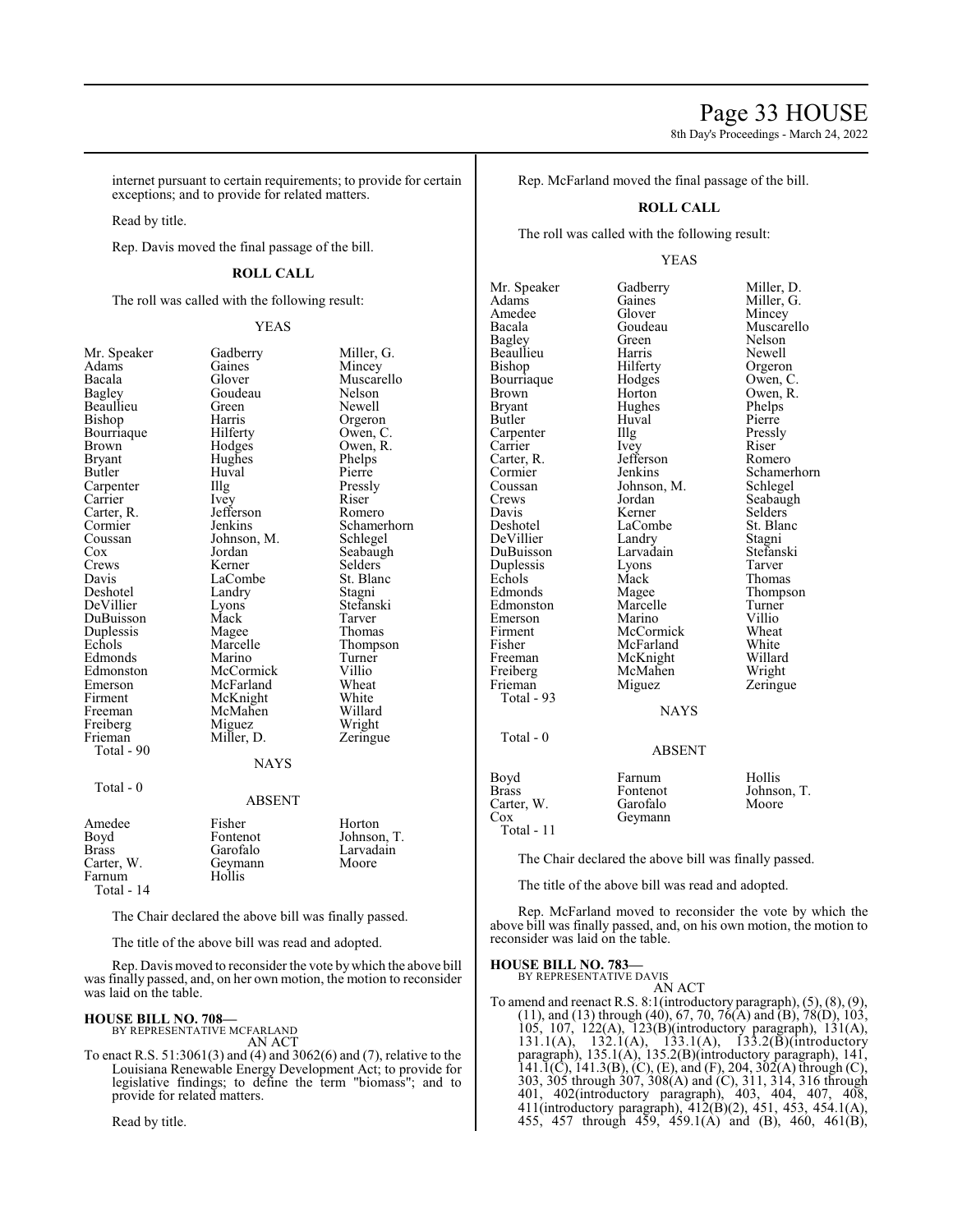## Page 34 HOUSE

8th Day's Proceedings - March 24, 2022

 $465(A)(1)$ (introductory paragraph), (b), and (c),  $(2)$ ,  $(4)$ (h), and  $(5)(d)$ ,  $(B)$ , and  $(C)$ ,  $501(A)$ ,  $502(A)(1)(a)$  and  $(D)$ , 502.2(introductory paragraph) and (5), 503, 504, 505, 505.2(introductory paragraph) and  $(3)$ , 506 $(B)$  and  $(C)(1)$ , 506.1(A), 507, 508, 601, 604, 605, 606(B), 653(B), 663(B), (C), (D)(2) and (4), (E)(introductory paragraph) and  $(1)$ ,  $(F)(3)$ , and  $(G)(4)$ , 673(introductory paragraph), 676(A)(6), (B), and (C), 680(A) and (C), 701 through 705, 706(C), 801, 802(B), (E), and (F), 803, 805 through 809, 813, 901, 902, 903(A) and (B), 903.1, 904, and 905 $\rm(\bar{C})$  and to enact R.S. 8:1(41) through (44), relative to providing technical corrections for Title 8 of the Louisiana Revised Statutes of 1950; to provide for technical corrections; to provide for standardization of language; and to provide for related matters.

Read by title.

Rep. Horton, on behalf of the Legislative Bureau, sent up floor amendments which were read as follows:

#### **HOUSE FLOOR AMENDMENTS**

Amendments proposed by Representative Horton on behalf of the Legislative Bureau to Engrossed House Bill No. 783 by Representative Davis

#### AMENDMENT NO. 1

On page 5, line 3, following "(c)" and before "delay" change "The" to "A

#### AMENDMENT NO. 2

On page 5, line 4, following "subdivisions" and before "in" insert ","

#### AMENDMENT NO. 3

On page 5, line 7, following "controlled" and before the end of the line insert ","

#### AMENDMENT NO. 4

On page 5, line 9, following "vaults" and before "or" insert ","

#### AMENDMENT NO. 5

On page 5, line 19, following "crypt" and before "or" insert a comma ","

#### AMENDMENT NO. 6

On page 5, line 21, following "chambers" and before the end of the line delete ","

#### AMENDMENT NO. 7

On page 5, line 23, following "below-ground crypts," and before "or" change "westministers" to "Westminster crypts,

#### AMENDMENT NO. 8

On page 5, line 25, following "mausoleum" and before the end of the line, change "or lawn crypt" to ", lawn crypt,"

#### AMENDMENT NO. 9

On page 6, line 2, following "controlled" and before "or" insert ","

#### AMENDMENT NO. 10

On page 6, line 3, following "operate" and before "or" insert ","

#### AMENDMENT NO. 11

On page 6, line 14, following "trust" and before "or" insert ","

AMENDMENT NO. 12

On page 6, line 16, following "cemetery" and before "or" insert ","

#### AMENDMENT NO. 13

On page 6, line 22, following "controlled" and before "or" insert "," and following "association" and before "or" insert ","

AMENDMENT NO. 14

On page 6, line 25, following "association" and before "or" insert ","

AMENDMENT NO. 15

On page 7, delete line 24

AMENDMENT NO. 16

On page 9, line 9, at the beginning of the line and before "property" change "real" to "immovable"

AMENDMENT NO. 17

On page 9, line 27, following "commissioners" delete "so"

AMENDMENT NO. 18

On page 10, line 12, following "places" and before "and" delete ","

AMENDMENT NO. 19

On page 10, line 21, following "commissioners" delete "so"

AMENDMENT NO. 20

On page 11, line 1, following "commissioners" delete "so"

AMENDMENT NO. 21

On page 11, line 10, following "commissioners" delete "so"

AMENDMENT NO. 22

On page 11, line 25, following "commissioners" delete "so"

AMENDMENT NO. 23

On page 13, line 23, following "restriction" and before "and" insert ","

#### AMENDMENT NO. 24

On page 13, line 26, following "class" and before "and" insert ","

AMENDMENT NO. 25

On page 13, line 29, following "structures" and before "and" insert ","

#### AMENDMENT NO. 26

On page 14, line 21, following "elevations" and before "and" insert ","

#### AMENDMENT NO. 27

On page 15, line 8, following "map" and before "or" insert ","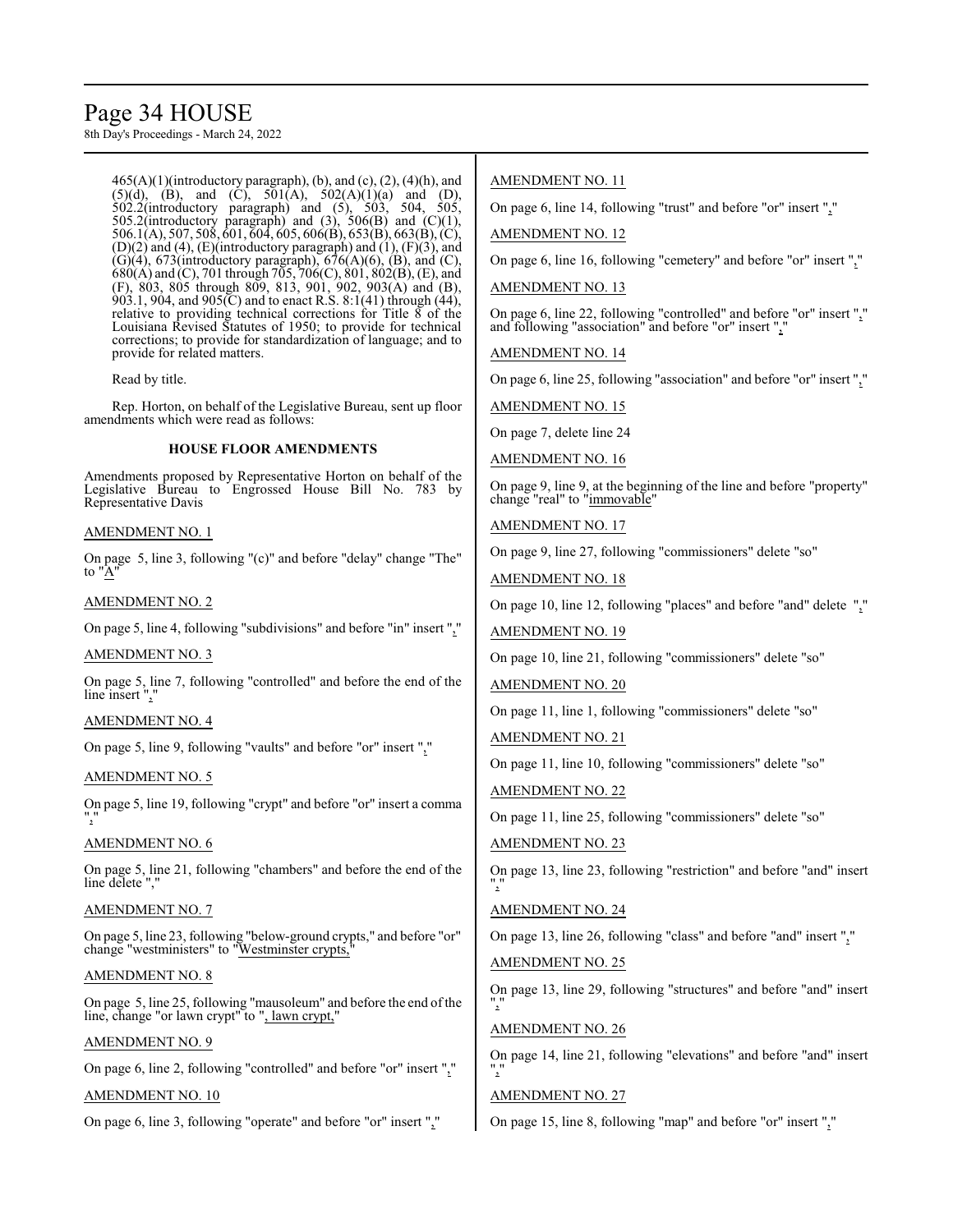### Page 35 HOUSE

8th Day's Proceedings - March 24, 2022

#### AMENDMENT NO. 28

On page 15, line 10, following "map" and before "or" insert ","

#### AMENDMENT NO. 29

On page 15, line 12, following "map" and before "or" insert ","

#### AMENDMENT NO. 30

On page 16, line 13, change "Louisiana Division of Archaeology" to "Department of Culture, Recreation and Tourism, division of archaeology

#### AMENDMENT NO. 31

On page 17, line 10, following "conditions" and before "and" insert ","

#### AMENDMENT NO. 32

On page 17, line 15, following "unable" and before "to" change "after diligent" to "after diligent efforts for twenty five years'

#### AMENDMENT NO. 33

On page 17, line 21, following "maintenance" and before "or" insert ","

#### AMENDMENT NO. 34

On page 17, line 29, following "of the" and before "period" change "twenty-five year" to "twenty-five-year"

#### AMENDMENT NO. 35

On page 18, line 3, following "such" and before the end of the line, change "twenty-five year" to "twenty-five-year"

#### AMENDMENT NO. 36

On page 18, line 5, following "of the" and before "period" change "one year" to "one-year"

#### AMENDMENT NO. 37

On page 18, line 6, following "such" and before "period" change "one year" to "one-year"

#### AMENDMENT NO. 38

On page 18, line 20, following "of the" and before "period" change "one year" to "one-year"

AMENDMENT NO. 39

On page 18, line 26, following "firm" and before "or" insert ","

#### AMENDMENT NO. 40

On page 18, line 27, change "commission or bonus or rebate" to "commission, bonus, rebate,"

#### AMENDMENT NO. 41

On page 19, line 14, following "line" and before "or" insert "," and following "thoroughfare" delete "," and following "over" and before "or" insert ",

#### AMENDMENT NO. 42

On page 19, delete line 23

#### AMENDMENT NO. 43

On page 20, line 24, following "stability" and before "and" insert ","

#### AMENDMENT NO. 44

On page 21, line 10, following "organization" and before "or" insert ","

### AMENDMENT NO. 45

On page 22, line 7, following "1962" insert ","

AMENDMENT NO. 46

On page 23, line 24, following "1974" insert ","

AMENDMENT NO. 47

On page 26, line 13, following "or" and before "," change "photo copy" to "photocopy"

#### AMENDMENT NO. 48

On page 26, line 28, following "has" and before ":" insert "done any of the following"

#### AMENDMENT NO. 49

On page 28, lines 11 and 14, delete "so"

#### AMENDMENT NO. 50

On page 29, line 11, delete "herein" and after "made" insert "pursuant to this Section"

#### AMENDMENT NO. 51

On page 30, line 10, following "rely thereon" and before "the" insert "upon"

AMENDMENT NO. 52

On page 31, line 25, following "entity" insert ","

AMENDMENT NO. 53

On page 32, line 22, following "lawn crypts" and before "and" insert ","

#### AMENDMENT NO. 54

On page 32, line 23, following "be used" and before "or converted" insert",

#### AMENDMENT NO. 55

On page 33, line 17, following "year" and before "may" delete ","

AMENDMENT NO. 56

On page 37, line 21, following "parish" and before "and" insert ","

#### AMENDMENT NO. 57

On page 41, line 1, following "disinterment" and before "or removal" insert",

#### AMENDMENT NO. 58

On page 42, line 25, following "old" and before "or" insert ","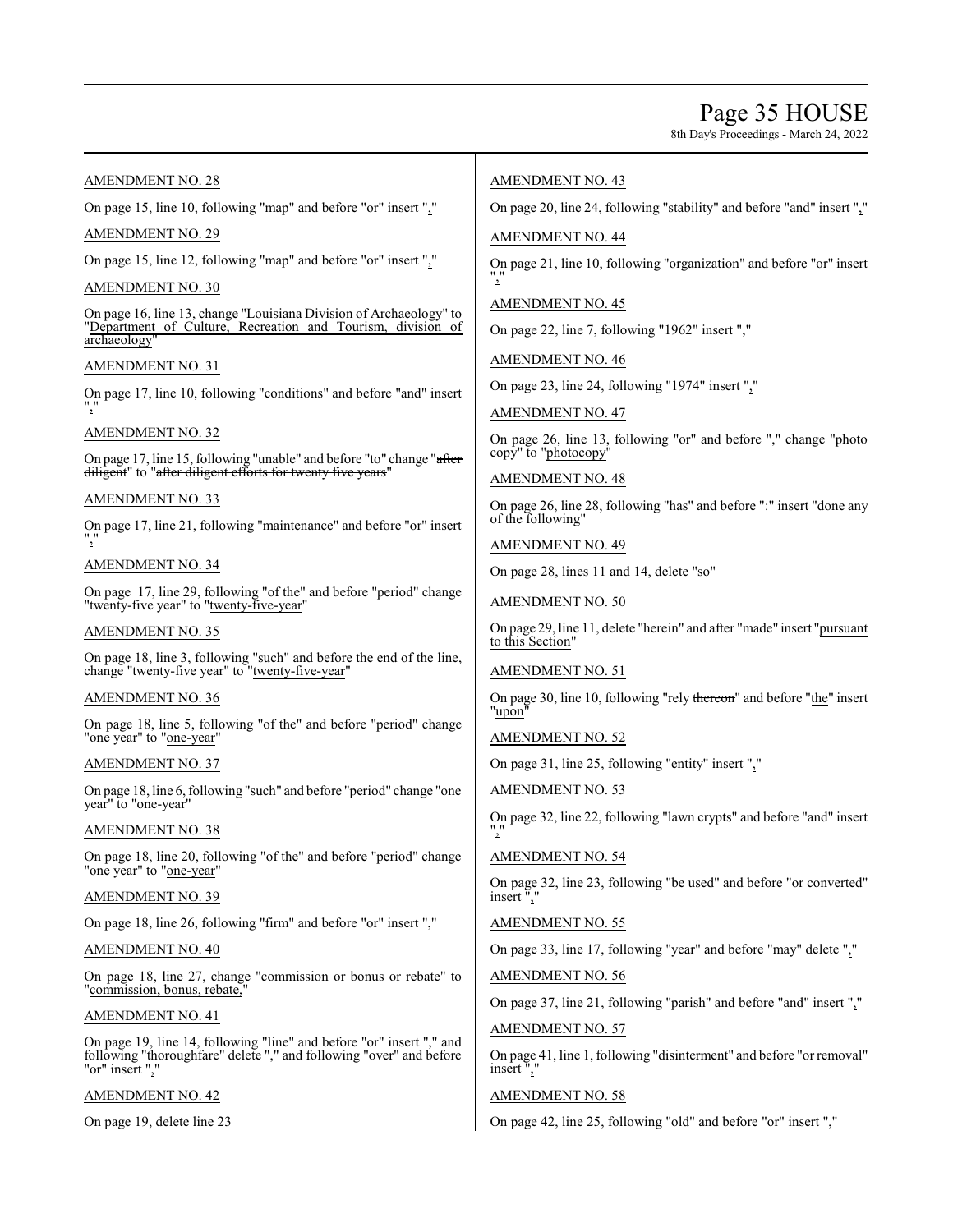### Page 36 HOUSE

8th Day's Proceedings - March 24, 2022

#### AMENDMENT NO. 59

On page 44, line 4, change "herein" to "in this Section"

On motion of Rep. Horton, the amendments were adopted.

Rep. Davis sent up floor amendments which were read as follows:

#### **HOUSE FLOOR AMENDMENTS**

Amendments proposed by Representative Davis to Engrossed House Bill No. 783 by Representative Davis

#### AMENDMENT NO. 1

On page 4, at the beginning of line 20, delete "Louisiana"

#### AMENDMENT NO. 2

On page 8, line 3, delete "which" and insert "who"

#### AMENDMENT NO. 3

On page 8, line 6, after "dollars" and before "whichever" insert a comma",

#### AMENDMENT NO. 4

On page 8, line 27, after "shrubbery" and before "and" insert a comma ","

#### AMENDMENT NO. 5

On page 10, line 3, after "commissioners," delete the remainder of the line

#### AMENDMENT NO. 6

On page 10, at the beginning of line 4, delete "shall have and"

#### AMENDMENT NO. 7

On page 11, line 15, after "commissioners," delete the remainder of the line

#### AMENDMENT NO. 8

On page 11, at the beginning of line 16, delete "shall have and"

#### AMENDMENT NO. 9

On page 12, line 1, after "commissioners," delete the remainder of the line

#### AMENDMENT NO. 10

On page 12, at the beginning of line 2, delete "shall have and"

#### AMENDMENT NO. 11

On page 26, line 4, delete the semi-colon ";" and insert a comma ","

#### AMENDMENT NO. 12

On page 26, line 14, after the comma "," delete "the appraisal to" and insert "which shall"

#### AMENDMENT NO. 13

On page 31, line 22, delete the semi-colon ";" and insert a comma ","

#### AMENDMENT NO. 14

On page 31, delete line 24 in its entirety and insert in lieu thereof "(b) Make the books and records shall be made available for examination in the

On motion of Rep. Davis, the amendments were adopted.

Rep. Davis moved the final passage of the bill, as amended.

#### **ROLL CALL**

The roll was called with the following result:

#### YEAS

Adams Glover Mincey<br>Amedee Goudeau Muscar Amedee Goudeau Muscarello<br>Bacala Green Nelson Bacala Green Nelson Bagley Harris Newell Beaullieu Hilferty<br>Bishop Hodges Bourriaque Horton Owen,<br>Brown Hughes Phelps Bryant Huv<br>Butler Hllg Carpenter Ivey Riser<br>
Carrier Iefferson Romero Carrier Jefferson<br>Carter, R. Jenkins Carter, R. Jenkins Schamerhorn<br>Cormier Johnson, M. Schlegel Cormier Johnson, M. Schlegel<br>Coussan Johnson, T. Seabaugh Coussan Johnson, T.<br>Crews Jordan Davis Kerner St. Blanc<br>Deshotel LaCombe Stagni DeVillier Landry Stefans<br>
DuBuisson Larvadain Tarver DuBuisson Larvadain Tarver Duplessis Lyons<br>Echols Mack Edmonds Magee Turner<br>Edmonston Marcelle Villio Edmonston Marcelle Villio<br>
Emerson Marino Wheat Emerson Marino Wheat<br>Firment McCormick White Firment McCormick White<br>
Fisher McFarland Willard Fisher McFarland Willard<br>Freeman McKnight Wright Freeman McKnight Wright<br>
Freiberg McMahen Zeringue McMahen<br>Miguez Frieman<br>Gadberry Miller, D. Total - 94 Total - 0

Mr. Speaker Gaines Miller, G.<br>Adams Glover Mincey Hodges Owen, C.<br>Horton Owen, R. Hughes Phelps<br>Huval Pierre Illg Pressly<br>Ivey Riser Jordan Selders<br>Kerner St Blan LaCombe<br>
Landry Stefanski Mack Thompson<br>
Magee Turner

### ABSENT

NAYS

### Boyd Farnum Hollis<br>Brass Fontenot Moore Carter, W.<br>Cox Total - 10

The Chair declared the above bill was finally passed.

The title of the above bill was read and adopted.

Fontenot<br>Garofalo

Geymann

Rep. Davis moved to reconsider the vote by which the above bill was finally passed, and, on her own motion, the motion to reconsider was laid on the table.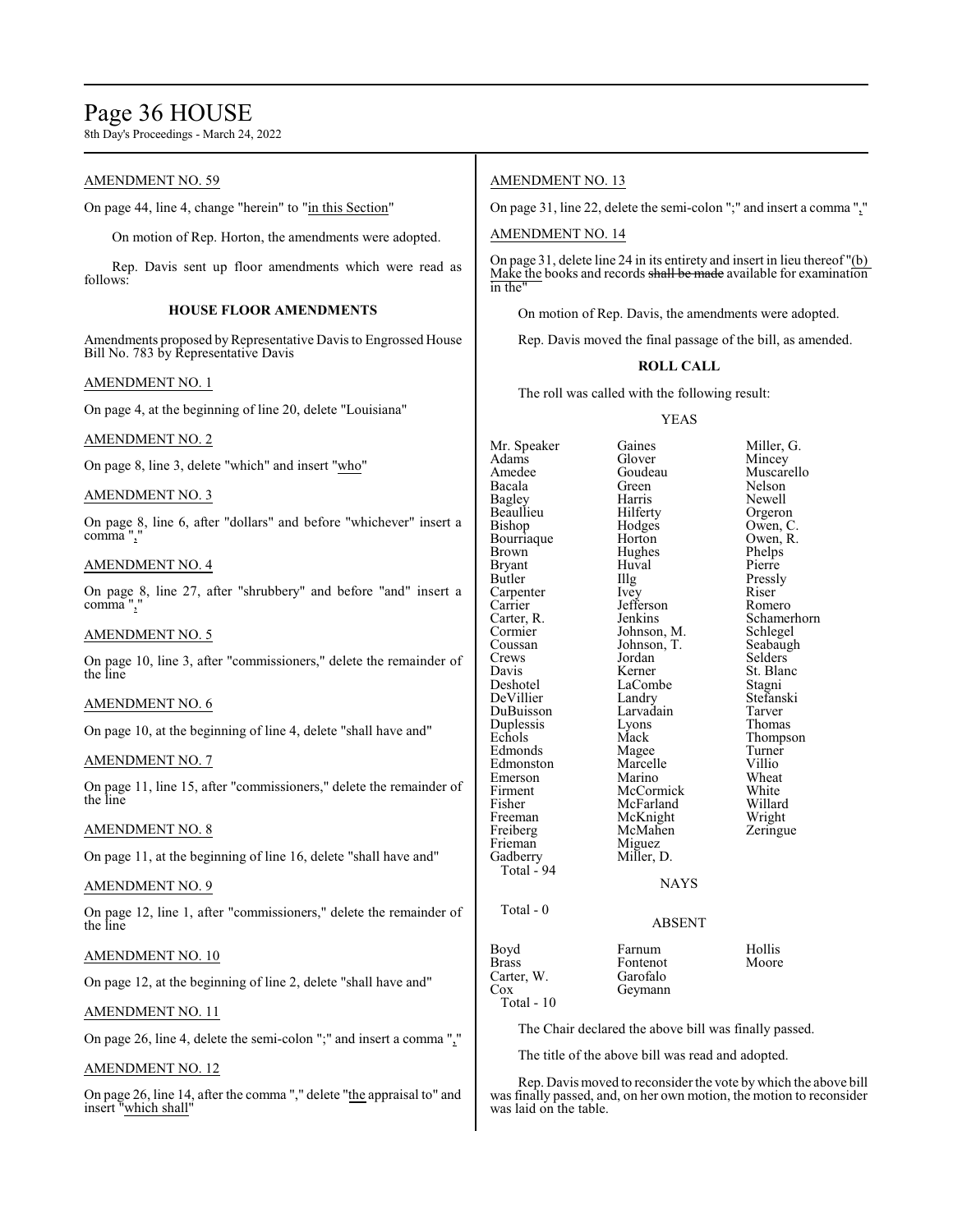### Page 37 HOUSE

8th Day's Proceedings - March 24, 2022

#### **HOUSE BILL NO. 810—**

BY REPRESENTATIVE BROWN AN ACT

To enact R.S. 47:463.214, relative to motor vehicle special prestige license plates; to provide for the "International Association of Firefighters" special prestige license plate; to provide for the creation, issuance, design, implementation, fees, distribution, and rule promulgation applicable to such license plate; and to provide for related matters.

Read by title.

Rep. Brown moved the final passage of the bill.

#### **ROLL CALL**

The roll was called with the following result:

#### YEAS

| Mr. Speaker   | Gadberry    | Miller, D.    |
|---------------|-------------|---------------|
| Adams         | Gaines      | Miller, G.    |
| Amedee        | Glover      | Mincey        |
| Bacala        | Goudeau     | Muscarello    |
| <b>Bagley</b> | Green       | <b>Nelson</b> |
| Beaullieu     | Harris      | Newell        |
| Bishop        | Hilferty    | Orgeron       |
| Bourriaque    | Hodges      | Owen, C.      |
| Brown         | Horton      | Owen, R.      |
| Bryant        | Hughes      | Phelps        |
| Butler        | Huval       | Pierre        |
| Carpenter     | Illg        | Pressly       |
| Carrier       | Ivey        | Riser         |
| Carter, R.    | Jefferson   | Romero        |
| Cormier       | Jenkins     | Schamerhorn   |
| Coussan       | Johnson, M. | Schlegel      |
| Crews         | Jordan      | Seabaugh      |
| Davis         | Kerner      | Selders       |
| Deshotel      | LaCombe     | St. Blanc     |
| DeVillier     | Landry      | Stagni        |
| DuBuisson     | Larvadain   | Stefanski     |
| Duplessis     | Lyons       | Tarver        |
| Echols        | Mack        | Thomas        |
| Edmonds       | Magee       | Thompson      |
| Edmonston     | Marcelle    | Turner        |
| Emerson       | Marino      | Villio        |
| Firment       | McCormick   | Wheat         |
| Fisher        | McFarland   | White         |
| Freeman       | McKnight    | Willard       |
| Freiberg      | McMahen     | Wright        |
| Frieman       | Miguez      | Zeringue      |
| Total - 93    |             |               |
|               | <b>NAYS</b> |               |
| Total - 0     |             |               |
|               | ABSENT      |               |
| Boyd          | Farnum      | Hollis        |

| boya         | <b>ramum</b> | <b>HOIIIS</b> |
|--------------|--------------|---------------|
| <b>Brass</b> | Fontenot     | Johnson, T.   |
| Carter. W.   | Garofalo     | Moore         |
| Cox          | Geymann      |               |
| Total - 11   |              |               |

The Chair declared the above bill was finally passed.

The title of the above bill was read and adopted.

Rep. Brown moved to reconsider the vote by which the above bill was finally passed, and, on his own motion, the motion to reconsider was laid on the table.

#### **HOUSE BILL NO. 822—**

BY REPRESENTATIVE DAVIS

AN ACT To amend and reenact R.S. 37:563(introductory paragraph) and (6) and R.S. 40:2831(introductory paragraph) and (1)(b) and to enact R.S. 37:581(B)(6), relative to ear piercing; to exempt ear piercing from certain regulatory requirements; to provide for persons engaged in piercing; to provide requirements for exemption; to make technical changes; and to provide for related matters.

Read by title.

Rep. Davis sent up floor amendments which were read as follows:

#### **HOUSE FLOOR AMENDMENTS**

Amendments proposed by Representative Davis to Engrossed House Bill No. 822 by Representative Davis

#### AMENDMENT NO. 1

On page 2, line 13, after "use," and before "and made" delete "hallow," and insert "hollow,"

#### AMENDMENT NO. 2

On page 3, line 10, after "single-use," and before "and" delete "hallow," and insert "hollow,"

On motion of Rep. Davis, the amendments were adopted.

Rep. Davis moved the final passage of the bill, as amended.

#### **ROLL CALL**

The roll was called with the following result:

#### YEAS

Mr. Speaker Glover Miller, G.<br>Adams Goudeau Mincey Adams Goudeau<br>Amedee Green Amedee Green Muscarello<br>Bacala Harris Nelson Bacala Harris Nelson Bagley Hilferty Orgeron<br>Beaullieu Hodges Owen, C Bourriaque Horton Owen,<br>Brown Hughes Phelps Brown Hughes Phelps<br>Butler Huval Pierre Carpenter Illg Pressl<br>Carrier Ivey Riser Carrier Ivey Riser<br>
Cormier Iefferson Romero Cormier Jefferson<br>Coussan Jenkins Coussan Jenkins Schamerhorn<br>Crews Johnson, M. Schlegel Crews Johnson, M.<br>Davis Jordan Deshotel Kerner Selders<br>DeVillier LaCombe St. Blanc DuBuisson Landry Stagni<br>
Duplessis Larvadain Stefanski Duplessis Larvadain Stefans<br>Echols Lyons Tarver Edmonds Mack<br>Edmonston Magee Edmonston Magee Thompson<br>
Emerson Marcelle Turner Firment Marino Villio<br>Fisher McCormick Wheat Fisher McCormick Wheat<br>Freeman McFarland White Freeman McFarland White<br>
Freiberg McKnight Willard Freiberg McKnight Willard<br>Frieman McMahen Wright Gadberry<br>Gaines Total - 89

Hodges Owen, C.<br>Horton Owen, R. Huval Pierre<br>Illg Pressly Jordan Seabaugh<br>Kerner Selders LaCombe<br>
Landrv Stagni Extends Lyons Tarver<br>
Mack Thomas Marcelle Turner<br>
Marino Villio McMahen Wright<br>Miguez Zeringue Miller, D.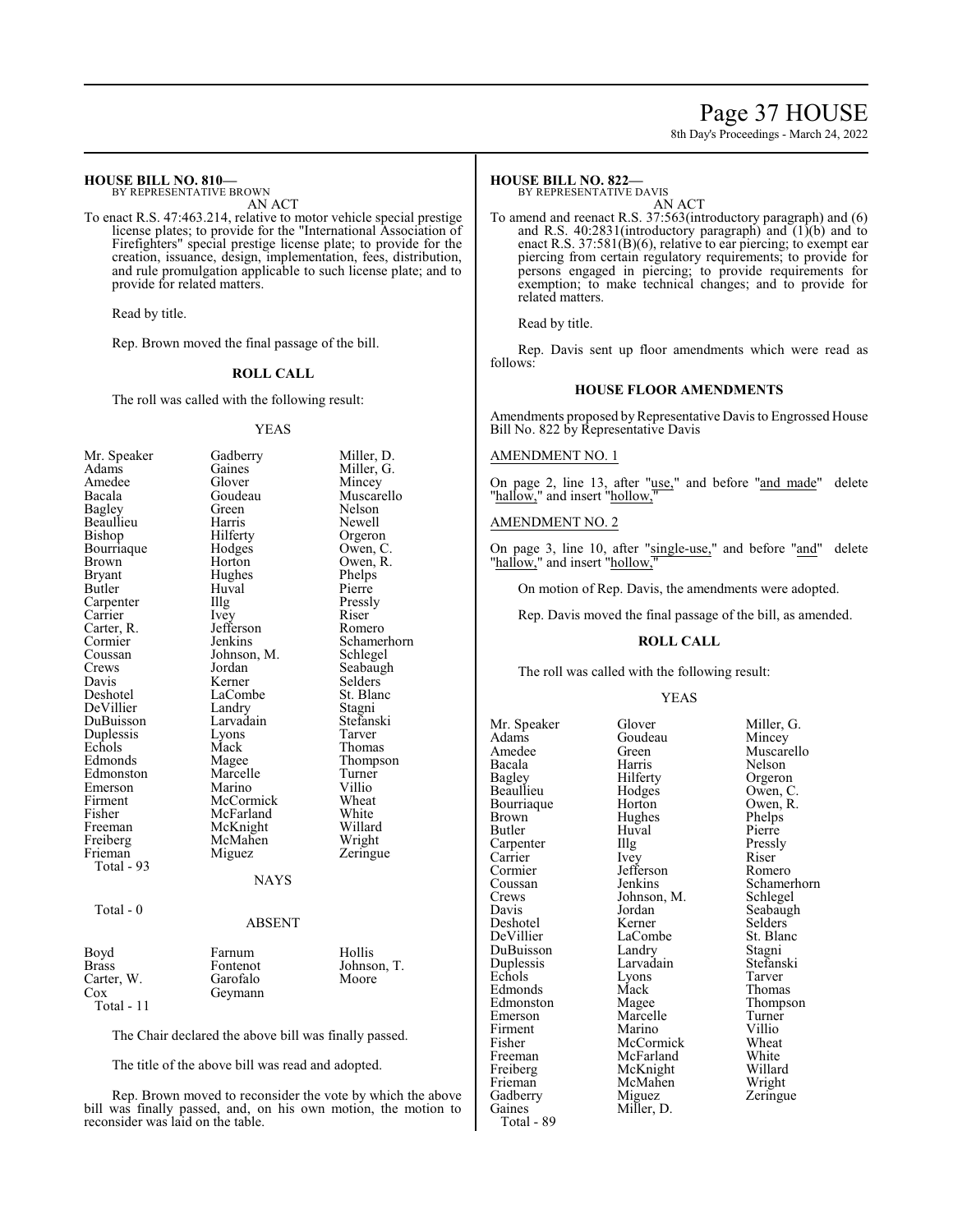### Page 38 HOUSE

8th Day's Proceedings - March 24, 2022

### **NAYS**

| Total - 0                                                                         | <b>ABSENT</b>                                       |                                                     |
|-----------------------------------------------------------------------------------|-----------------------------------------------------|-----------------------------------------------------|
| Bishop<br>Boyd <sup>-</sup><br><b>Brass</b><br>Bryant<br>Carter, R.<br>Total - 15 | Carter, W.<br>Cox<br>Farnum<br>Fontenot<br>Garofalo | Geymann<br>Hollis<br>Johnson, T.<br>Moore<br>Newell |

The Chair declared the above bill was finally passed.

The title of the above bill was read and adopted.

Rep. Davis moved to reconsider the vote by which the above bill was finally passed, and, on her own motion, the motion to reconsider was laid on the table.

#### **HOUSE BILL NO. 230—**

BY REPRESENTATIVES BISHOP, BEAULLIEU, AND BRYANT AN ACT

To amend and reenact R.S. 51:2461, relative to the Louisiana Quality Jobs Program; to extend the deadline for submission of advance notifications for receipt of rebates in the Louisiana Quality Jobs Program; to provide for an effective date; and to provide for related matters.

Read by title.

Rep. Bryant moved the final passage of the

#### **ROLL CALL**

The roll was called with the following result

#### YEAS

| Mr. Speaker | Gaines      | Mincey      |
|-------------|-------------|-------------|
| Adams       | Glover      | Muscarello  |
| Amedee      | Goudeau     | Nelson      |
| Bacala      | Green       | Newell      |
| Bagley      | Harris      | Orgeron     |
| Beaullieu   | Hilferty    | Owen, C.    |
| Bishop      | Hodges      | Owen, R.    |
| Bourriaque  | Hughes      | Phelps      |
| Brown       | Huval       | Pierre      |
| Bryant      | Illg        | Pressly     |
| Butler      | Ivey        | Riser       |
| Carpenter   | Jefferson   | Romero      |
| Carrier     | Jenkins     | Schamerhorn |
| Carter, R.  | Johnson, M. | Schlegel    |
| Cormier     | Jordan      | Seabaugh    |
| Coussan     | Kerner      | Selders     |
| Crews       | LaCombe     | St. Blanc   |
| Davis       | Landry      | Stagni      |
| Deshotel    | Larvadain   | Stefanski   |
| DeVillier   | Lyons       | Tarver      |
| DuBuisson   | Mack        | Thomas      |
| Duplessis   | Magee       | Thompson    |
| Echols      | Marcelle    | Turner      |
| Edmonds     | Marino      | Villio      |
| Emerson     | McCormick   | Wheat       |
| Firment     | McFarland   | White       |
| Fisher      | McKnight    | Willard     |
| Freeman     | McMahen     | Wright      |
| Freiberg    | Miguez      | Zeringue    |
| Frieman     | Miller, D.  |             |
| Gadberry    | Miller, G.  |             |
| Total - 91  |             |             |
|             | NAYS        |             |
|             |             |             |

Total - 0

| :he bill.                                                                                                                                                                                                                                                                         |
|-----------------------------------------------------------------------------------------------------------------------------------------------------------------------------------------------------------------------------------------------------------------------------------|
| :sult:                                                                                                                                                                                                                                                                            |
| Mincey<br>Muscarello<br>Nelson<br>Nelson<br>Newell<br>Orgeron<br>Owen, C.<br>Owen, R.<br>Phelps<br>Pierre<br>Pressly<br>Riser<br>Romero<br>Schamerhorn<br>Schlegel<br>Seabaugh<br>Selders<br>St. Blanc<br>Stagni<br>Stefanski<br>Tarver<br>Thomas<br>Thompson<br>Turner<br>Villio |
| Wheat<br>White<br>Willard                                                                                                                                                                                                                                                         |

#### ABSENT

| Boyd              |  |
|-------------------|--|
| Brass             |  |
| Carter, W.        |  |
| Cox               |  |
| Edmonston         |  |
| <b>Total - 13</b> |  |
|                   |  |

Farnum Horton<br>Fontenot Johnson Garofalo Geymann Hollis

Johnson, T.<br>Moore

The Chair declared the above bill was finally passed.

The title of the above bill was read and adopted.

Rep. Bryant moved to reconsider the vote by which the above bill was finally passed, and, on his own motion, the motion to reconsider was laid on the table.

#### **HOUSE BILL NO. 232—**

BY REPRESENTATIVES EDMONSTON,CORMIER, FIRMENT, HORTON, CHARLES OWEN, AND SCHAMERHORN AN ACT

To enact R.S. 32:411.2 and R.S. 40:1321(N)(3) and (4), relative to the issuance, renewal, or revocation of a driver's license or special identification card; to prohibit the use of vaccination verification or immunity status for the issuance, renewal, or revocation of a state-issued driver's license or special identification card; to prohibit the inclusion of vaccination verification or immunity status on a state-issued driver's license or special identification card; and to provide for related matters.

Read by title.

Rep. Edmonston moved the final passage of the bill.

#### **ROLL CALL**

The roll was called with the following result:

#### YEAS

| Mr. Speaker<br>Amedee<br>Bacala<br>Bagley<br>Beaullieu<br>Bishop<br>Carrier<br>Cormier<br>Coussan<br>Crews<br>Davis<br>DeVillier<br>DuBuisson<br>Edmonds<br>Edmonston<br>Emerson<br>Firment<br>Freiberg<br>Frieman<br>Goudeau | Harris<br>Hilferty<br>Hodges<br>Horton<br>Huval<br>Illg<br>Ivey<br>Johnson, M.<br>Kerner<br>Mack<br>Magee<br>McCormick<br>McFarland<br>McKnight<br>McMahen<br>Miguez<br>Miller, G.<br>Mincey<br>Muscarello<br>Nelson | Orgeron<br>Owen, C.<br>Pressly<br>Riser<br>Schamerhorn<br>Schlegel<br>Seabaugh<br>St. Blanc<br>Stagni<br>Stefanski<br>Tarver<br>Thomas<br>Thompson<br>Turner<br>Villio<br>Wheat<br>White<br>Wright |
|-------------------------------------------------------------------------------------------------------------------------------------------------------------------------------------------------------------------------------|----------------------------------------------------------------------------------------------------------------------------------------------------------------------------------------------------------------------|----------------------------------------------------------------------------------------------------------------------------------------------------------------------------------------------------|
| Total - 58                                                                                                                                                                                                                    | <b>NAYS</b>                                                                                                                                                                                                          |                                                                                                                                                                                                    |
| Adams<br>Brown<br>Bryant<br>Carpenter<br>Carter, R.<br>Freeman<br>Glover<br>Green<br>Total - 23                                                                                                                               | Hughes<br>Jefferson<br>Jenkins<br>Jordan<br>LaCombe<br>Landry<br>Larvadain<br>Lyons                                                                                                                                  | Marcelle<br>Marino<br>Miller, D.<br>Newell<br>Pierre<br>Selders<br>Willard                                                                                                                         |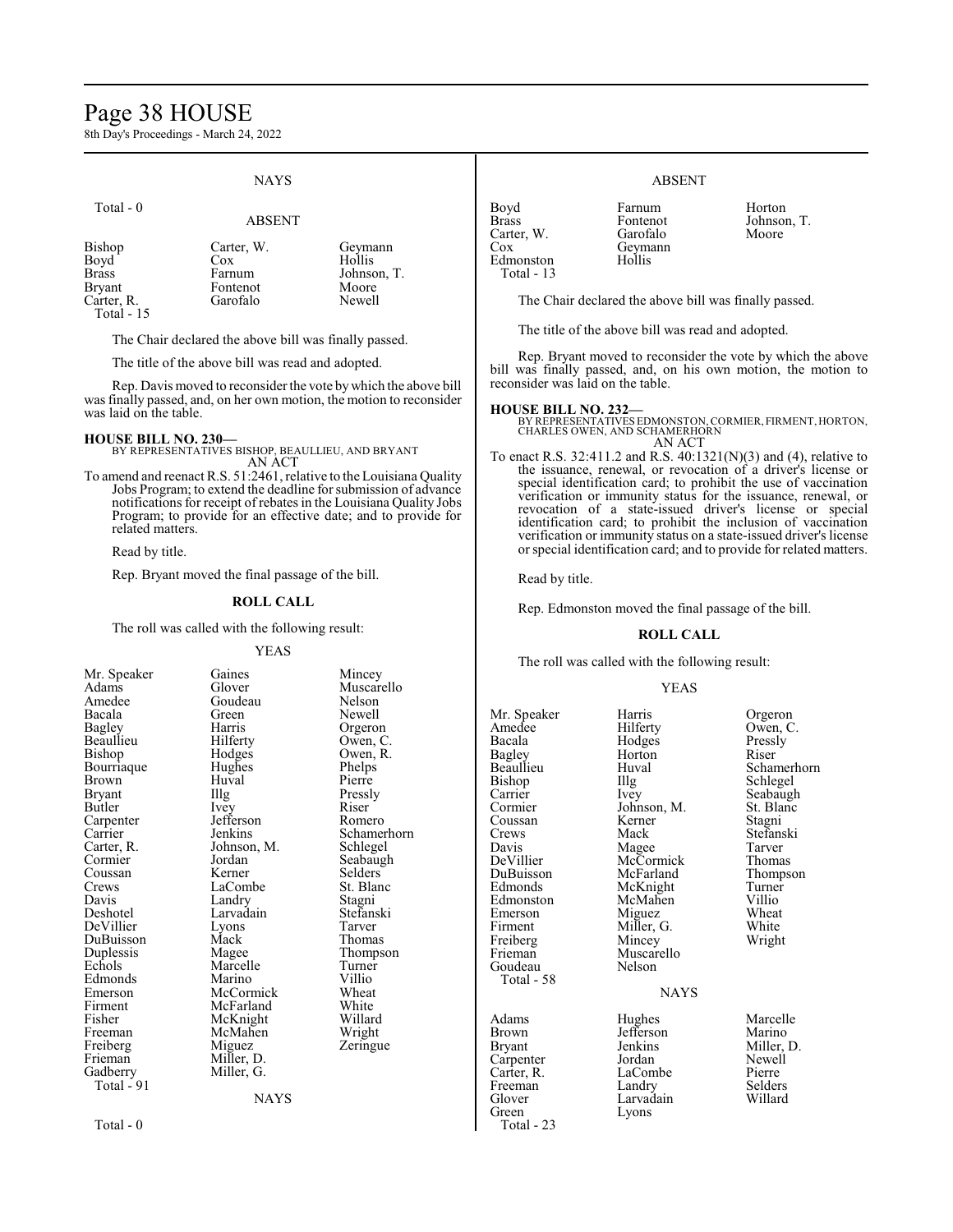### Page 39 HOUSE

8th Day's Proceedings - March 24, 2022

#### ABSENT

Deshotel<br>Duplessis

Bourriaque Echols Hollis<br>Boyd Farnum Johnso Boyd Farnum Johnson, T.<br>Brass Fisher Moore Moore Brass Fisher Moore Butler Fontenot Owen, R. Carter, W. Gadberry Phelps Carter, W. Gadberry Phelps<br>Cox Gaines Romer Gaines Romero<br>Garofalo Zeringue

Total - 23

The Chair declared the above bill was finally passed.

The title of the above bill was read and adopted.

Geymann

Rep. Edmonston moved to reconsider the vote by which the above bill was finally passed, and, on her own motion, the motion to reconsider was laid on the table.

### **HOUSE BILL NO. 246—** BY REPRESENTATIVE PHELPS

AN ACT

To amend and reenact R.S. 32:863(A)(3)(a), relative to sanctions for violations of required vehicle liability security; to modify the lapse period applicable to sanctions for lapse of required liability security; to provide for rule promulgation; to provide for an effective date; and to provide for related matters.

Read by title.

#### **Motion**

On motion of Rep. Phelps, the bill was returned to the calendar.

#### **Notice of Intention to Call**

Pursuant to House Rule No. 8.20(A), Rep. Phelps gave notice of her intention to call House Bill No. 246 from the calendar on Monday, March 28, 2022.

#### **HOUSE BILL NO. 326—** BY REPRESENTATIVE STEFANSKI

AN ACT

To enact R.S. 4:218.1, relative to horse racing; to provide relative to historical horse racing; to provide relative to license fees; to authorize the Louisiana State Racing Commission to collect a license fee on historical horse racing; and to provide for related matters.

Read by title.

Rep. Stefanski moved the final passage of the bill.

#### **ROLL CALL**

The roll was called with the following result:

#### YEAS

| Mr. Speaker   | Frieman           | Millei       |
|---------------|-------------------|--------------|
| Adams         | Gaines            | Mince        |
| Amedee        | Glover            | <b>Nelso</b> |
| Bacala        | Goudeau           | Newe         |
| Bagley        | Green             | Orger        |
| Beaullieu     | Hilferty          | Owen         |
| Bishop        | Horton            | Owen         |
| Bourriaque    | Hughes            | Phelp        |
| <b>Brass</b>  | Huval             | Pierre       |
| <b>Brown</b>  | $\prod_{i=1}^{n}$ | Pressl       |
| <b>Bryant</b> | Ivey              | Rome         |
| Carpenter     | Jefferson         | Schan        |
|               |                   |              |

Miller, G. Mincey Nelson Newell Orgeron Owen, C. Owen, R. Phelps<br>Pierre Pressly Romero Schamerhorn

| Jenkins     | Schlegel                                                   |
|-------------|------------------------------------------------------------|
|             | Seabaugh                                                   |
| Jordan      | <b>Selders</b>                                             |
| Kerner      | St. Blanc                                                  |
| LaCombe     | Stagni                                                     |
| Landry      | Stefanski                                                  |
| Larvadain   | Tarver                                                     |
| Lyons       | Thomas                                                     |
| Magee       | Thompson                                                   |
| Marcelle    | Turner                                                     |
| Marino      | Villio                                                     |
| McFarland   | Wheat                                                      |
|             | White                                                      |
|             | Willard                                                    |
|             | Wright                                                     |
|             | Zeringue                                                   |
|             |                                                            |
| NAYS        |                                                            |
| Hodges      | McCormick                                                  |
| Johnson, M. | Riser                                                      |
| Mack        |                                                            |
|             |                                                            |
|             | Johnson, T.<br>McKnight<br>McMahen<br>Miguez<br>Miller, D. |

### Miller, D. Zeringue **NAYS**

#### ABSENT

Carter, W. Gadberry<br>Cox Garofalo Total - 12

Boyd Farnum Geymann<br>Butler Fontenot Hollis Fontenot Hollis<br>Gadberry Moore Muscarello

The Chair declared the above bill was finally passed.

The title of the above bill was read and adopted.

Rep. Stefanski moved to reconsider the vote by which the above bill was finally passed, and, on his own motion, the motion to reconsider was laid on the table.

#### **HOUSE BILL NO. 331—**

BY REPRESENTATIVE MCFARLAND AN ACT

To amend and reenact R.S. 47:633(1) and (2), relative to tax administration; to provide for the timing for scaling and measuring of trees, timber, and pulpwood for severance tax purposes; to provide an effective date; and to provide for related matters.

Read by title.

Rep. McFarland moved the final passage of the bill.

#### **ROLL CALL**

The roll was called with the following result:

#### YEAS

| Mr. Speaker   | Frieman  | Miguez     |
|---------------|----------|------------|
| Adams         | Gadberry | Miller, D. |
| Amedee        | Gaines   | Miller, G. |
| Bacala        | Glover   | Mincey     |
| Bagley        | Goudeau  | Muscarello |
| Beaullieu     | Green    | Nelson     |
| Bishop        | Harris   | Newell     |
| Bourriaque    | Hilferty | Orgeron    |
| Boyd          | Hodges   | Owen, C.   |
| <b>Brass</b>  | Horton   | Phelps     |
| <b>Brown</b>  | Hughes   | Pierre     |
| <b>Bryant</b> | Huval    | Pressly    |
| Butler        | Illg     | Riser      |
| Carpenter     | Ivey     | Romero     |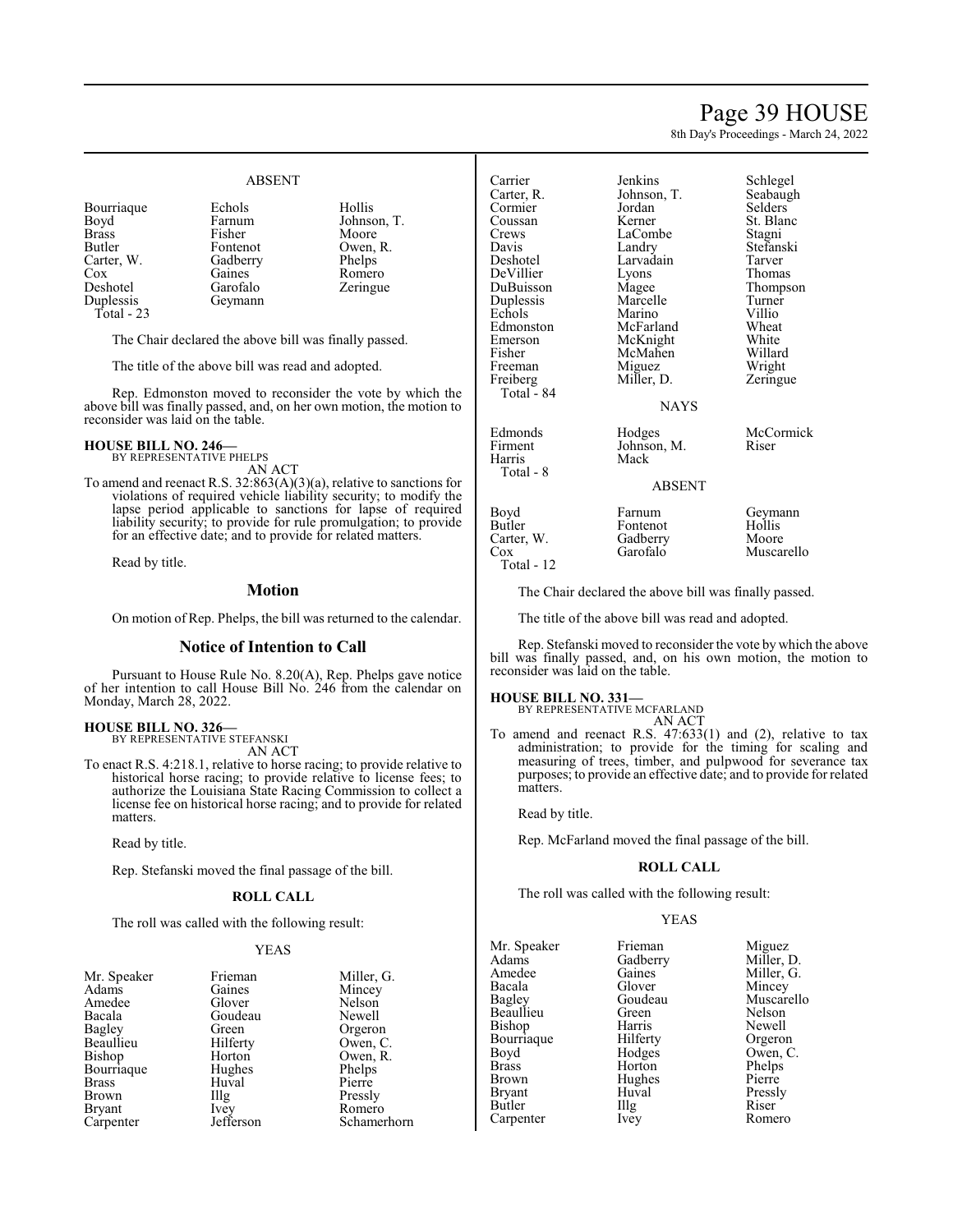### Page 40 HOUSE

8th Day's Proceedings - March 24, 2022

| Carrier    | Jefferson   | Schamerhorn |
|------------|-------------|-------------|
| Carter, R. | Jenkins     | Schlegel    |
| Cormier    | Johnson, M. | Seabaugh    |
| Coussan    | Johnson, T. | Selders     |
| Crews      | Jordan      | St. Blanc   |
| Davis      | Kerner      | Stagni      |
| Deshotel   | LaCombe     | Stefanski   |
| DeVillier  | Landry      | Tarver      |
| DuBuisson  | Larvadain   | Thomas      |
| Duplessis  | Lyons       | Thompson    |
| Echols     | Mack        | Turner      |
| Edmonds    | Magee       | Villio      |
| Edmonston  | Marcelle    | Wheat       |
| Emerson    | Marino      | White       |
| Firment    | McCormick   | Willard     |
| Fisher     | McFarland   | Wright      |
| Freeman    | McKnight    | Zeringue    |
| Freiberg   | McMahen     |             |
| Total - 95 |             |             |
|            | NAYS        |             |
|            |             |             |
| Total - 0  |             |             |
|            | ABSENT      |             |
|            |             |             |
| Carter, W. | Fontenot    | Hollis      |
| Cox        | Garofalo    | Moore       |
| Farnum     | Gevmann     | Owen, R.    |

Total - 9

The Chair declared the above bill was finally passed.

The title of the above bill was read and adopted.

Rep. McFarland moved to reconsider the vote by which the above bill was finally passed, and, on his own motion, the motion to reconsider was laid on the table.

#### **HOUSE BILL NO. 421—**

BY REPRESENTATIVE GREGORY MILLER AN ACT

To amend and reenact R.S. 38:304(A), relative to the requirements for a levee commissioner; to provide relative to the language and education requirement for a levee commissioner; and to provide for related matters.

Read by title.

Rep. Gregory Miller moved the final passage of the bill.

#### **ROLL CALL**

The roll was called with the following result:

#### YEAS

| Mr. Speaker  | Gadberry          | Miller, D.  |
|--------------|-------------------|-------------|
| Adams        | Gaines            | Miller, G.  |
| Bacala       | Goudeau           | Mincey      |
| Bagley       | Green             | Muscarello  |
| Beaullieu    | Harris            | Nelson      |
| Bishop       | Hilferty          | Newell      |
| Bourriaque   | Hodges            | Orgeron     |
| Boyd         | Horton            | Owen, C.    |
| <b>Brass</b> | Hughes            | Phelps      |
| Bryant       | $\prod_{i=1}^{n}$ | Pierre      |
| Butler       | Ivey              | Pressly     |
| Carpenter    | Jefferson         | Romero      |
| Carrier      | Jenkins           | Schamerhorn |
| Cormier      | Johnson, M.       | Schlegel    |
| Coussan      | Johnson, T.       | Seabaugh    |
| Crews        | Jordan            | Selders     |
| Davis        | Kerner            | St. Blanc   |

| Deshotel<br>DeVillier<br>DuBuisson<br>Duplessis<br>Echols<br>Edmonds<br>Edmonston<br>Emerson<br>Firment<br>Fisher<br>Freeman<br>Freiberg<br>Frieman<br>Total - 89 | LaCombe<br>Landry<br>Larvadain<br>Lyons<br>Mack<br>Magee<br>Marcelle<br>Marino<br>McCormick<br>McFarland<br>McKnight<br>McMahen<br>Miguez<br><b>NAYS</b> | Stagni<br>Stefanski<br>Tarver<br>Thomas<br>Thompson<br>Turner<br>Villio<br>Wheat<br>White<br>Willard<br>Wright<br>Zeringue |
|-------------------------------------------------------------------------------------------------------------------------------------------------------------------|----------------------------------------------------------------------------------------------------------------------------------------------------------|----------------------------------------------------------------------------------------------------------------------------|
| Brown<br>Total - 3                                                                                                                                                | Glover<br><b>ABSENT</b>                                                                                                                                  | Riser                                                                                                                      |
| Amedee<br>Carter, R.<br>Carter, W.<br>Cox<br>Total - 12                                                                                                           | Farnum<br>Fontenot<br>Garofalo<br>Geymann                                                                                                                | Hollis<br>Huval<br>Moore<br>Owen, R.                                                                                       |

The Chair declared the above bill was finally passed.

The title of the above bill was read and adopted.

Rep. Gregory Miller moved to reconsider the vote by which the above bill was finally passed, and, on his own motion, the motion to reconsider was laid on the table.

### **HOUSE BILL NO. 598—** BY REPRESENTATIVE SELDERS

AN ACT To amend and reenact R.S. 40:1730.33, relative to building codes and inspections; to provide for the applicability of building codes; to provide for determining the applicable codes; to expressly require the inspector to conduct inspections under the proper codes; to provide for the resolution of ambiguity in determining the applicable code; to provide for the scope of inspector authority; and to provide for related matters.

Read by title.

#### **Motion**

On motion ofRep. Selders, the bill was returned to the calendar.

#### **Notice of Intention to Call**

Pursuant to House Rule No. 8.20(A), Rep. Michael Johnson gave notice of his intention to call House Bill No. 515 from the calendar on Tuesday, March 29, 2022.

#### **Notice of Intention to Call**

Pursuant to House Rule No. 8.20(A), Rep. Bacala gave notice of his intention to call House Bill No. 727 from the calendar on Monday, March 28, 2022.

**HOUSE BILL NO. 252—**

BY REPRESENTATIVE EDMONDS AN ACT

To amend and reenact Children's Code Article 1180(A), relative to adoption; to provide for venue for adoptions; and to provide for related matters.

Called from the calendar.

Read by title.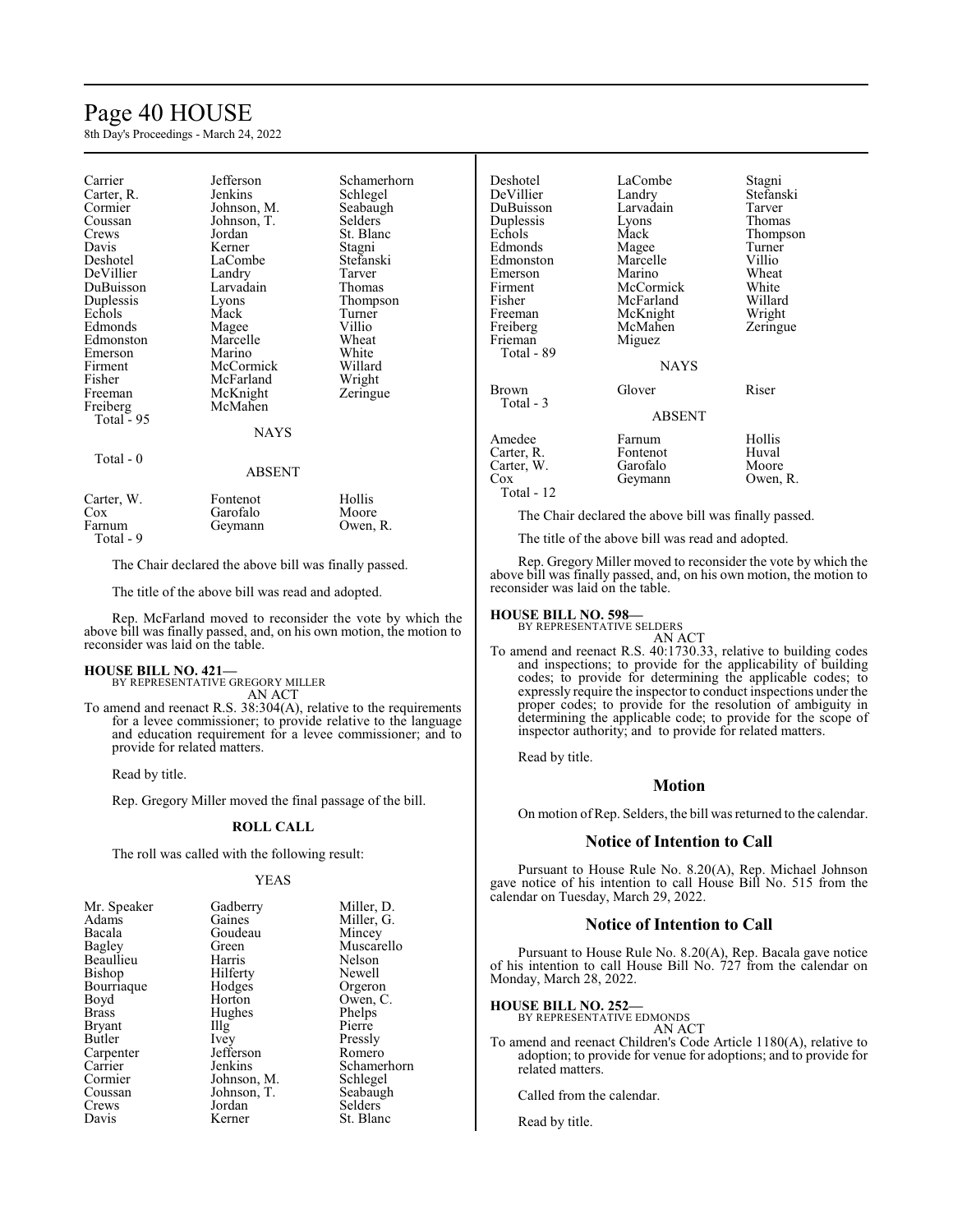### Page 41 HOUSE

8th Day's Proceedings - March 24, 2022

Rep. Edmonds sent up floor amendments which were read as follows:

#### **HOUSE FLOOR AMENDMENTS**

Amendments proposed by Representative Edmonds to Engrossed House Bill No. 252 by Representative Edmonds

#### AMENDMENT NO. 1

On page 1, line 16, insert the following:

 $\sqrt{5}$  (4) The juvenile court which previously terminated parental rights of a parent with respect to the child to be adopted."

On motion of Rep. Edmonds, the amendments were adopted.

Rep. Edmonds moved the final passage of the bill, as amended.

#### **ROLL CALL**

The roll was called with the following result:

#### YEAS

| Mr. Speaker   | Freiberg      | McMahen     |
|---------------|---------------|-------------|
| Adams         | Frieman       | Miguez      |
| Amedee        | Gadberry      | Miller, D.  |
| Bacala        | Gaines        | Miller, G.  |
| Bagley        | Glover        | Mincey      |
| Beaullieu     | Goudeau       | Muscarello  |
| Bishop        | Green         | Nelson      |
| Bourriaque    | Harris        | Newell      |
| Boyd          | Hilferty      | Orgeron     |
| <b>Brass</b>  | Hodges        | Owen, C.    |
| Brown         | Horton        | Phelps      |
| <b>Bryant</b> | Hughes        | Pierre      |
| Butler        | Huval         | Pressly     |
| Carpenter     | Illg          | Riser       |
| Carrier       | <i>lvey</i>   | Romero      |
| Carter, R.    | Jefferson     | Schamerhorn |
| Cormier       | Jenkins       | Schlegel    |
| Coussan       | Johnson, M.   | Seabaugh    |
| Crews         | Johnson, T.   | Selders     |
| Davis         | Jordan        | St. Blanc   |
| Deshotel      | Kerner        | Stagni      |
| DeVillier     | LaCombe       | Stefanski   |
| DuBuisson     | Landry        | Tarver      |
| Duplessis     | Larvadain     | Thomas      |
| Echols        | Lyons         | Thompson    |
| Edmonds       | Mack          | Turner      |
| Edmonston     | Marcelle      | Villio      |
| Emerson       | Marino        | Wheat       |
| Firment       | McCormick     | White       |
| Fisher        | McFarland     | Willard     |
| Freeman       | McKnight      | Wright      |
| Total - 93    |               |             |
|               | NAYS          |             |
| Total - 0     |               |             |
|               | <b>ABSENT</b> |             |
| Carter, W.    | Garofalo      | Moore       |
| Cox           | Geymann       | Owen, R.    |
|               |               |             |

Farnum Hollis Zeringue<br>Fontenot Magee Fontenot Total - 11

The Chair declared the above bill was finally passed.

The title of the above bill was read and adopted.

Rep. Edmonds moved to reconsider the vote by which the above bill was finally passed, and, on his own motion, the motion to reconsider was laid on the table.

#### **Suspension of the Rules**

On motion ofRep. Thompson, the rules were suspended in order to take up and consider Introduction of Resolutions, House and House Concurrent at this time.

#### **Introduction of Resolutions, House and House Concurrent**

The following members introduced the following entitled House and House Concurrent Resolutions, which were read the first time by their titles and placed upon the calendar for their second reading:

#### **HOUSE RESOLUTION NO. 22—**

BY REPRESENTATIVE THOMPSON A RESOLUTION

To commend the Louisiana Sweet Potato Advertising and Development Commission on its seventieth anniversary.

Read by title.

On motion of Rep. Thompson, and under a suspension of the rules, the resolution was adopted.

#### **HOUSE RESOLUTION NO. 23—** BY REPRESENTATIVE WHEAT

A RESOLUTION

To commend the Ponchatoula High School girls' basketball team on winning the Louisiana High School Athletic Association 2022 Class 5A state championship.

Read by title.

On motion of Rep. Wheat, and under a suspension of the rules, the resolution was adopted.

#### **Introduction of House Bills and Joint Resolutions**

The following named members introduced the following House Bills and Joint Resolutions, which were read the first time by their titles and placed upon the calendar for their second reading:

#### **HOUSE BILL NO. 867—**

BY REPRESENTATIVE MOORE AN ACT

To amend and reenact R.S.  $32:267(A)(2)$  and (E), to enact R.S.  $32:267(A)(3)$  and (4), and to repeal R.S.  $32:57.4$  and  $267.1$ , relative to the designation of highway safety corridors by the Department of Transportation and Development; to remove references to electronic enforcement; to provide for penalties; to provide for definitions; and to provide for related matters.

Read by title.

Lies over under the rules.

### **Privileged Report of the Committee on Enrollment**

#### March 24, 2022

To the honorable Speaker and Members of the House of Representatives:

I am directed by your Committee on Enrollment to submit the following report: